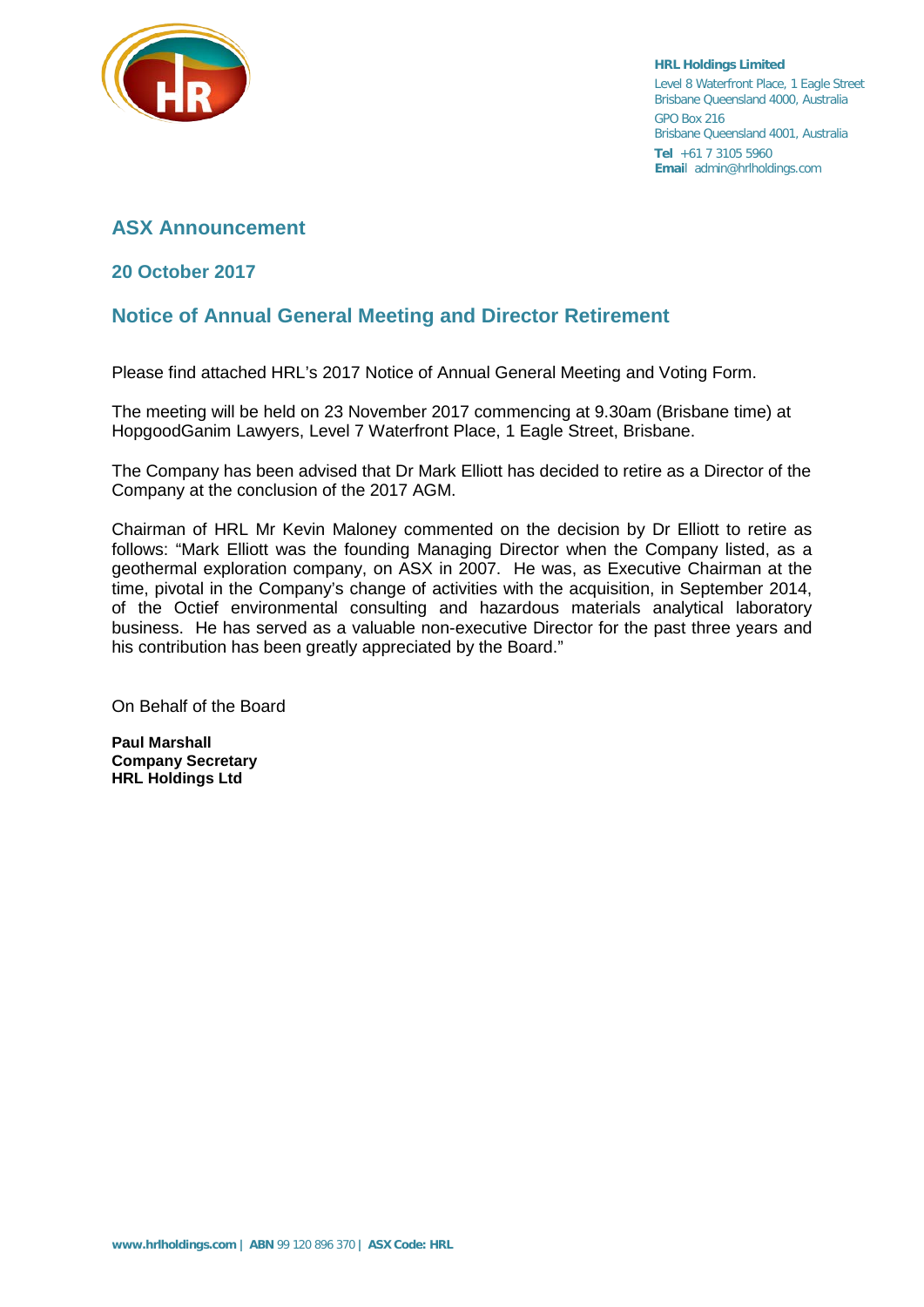# HRL Holdings Limited ACN 120 896 371

Notice of Annual General Meeting and Explanatory Memorandum

| Date of Meeting:  | 23 November 2017                                                                       |
|-------------------|----------------------------------------------------------------------------------------|
| Time of Meeting:  | 9.30am (Brisbane time)                                                                 |
| Place of Meeting: | Hopgood Ganim Lawyers, Level 7, Waterfront Place, 1 Eagle<br>Street, Brisbane Qld 4000 |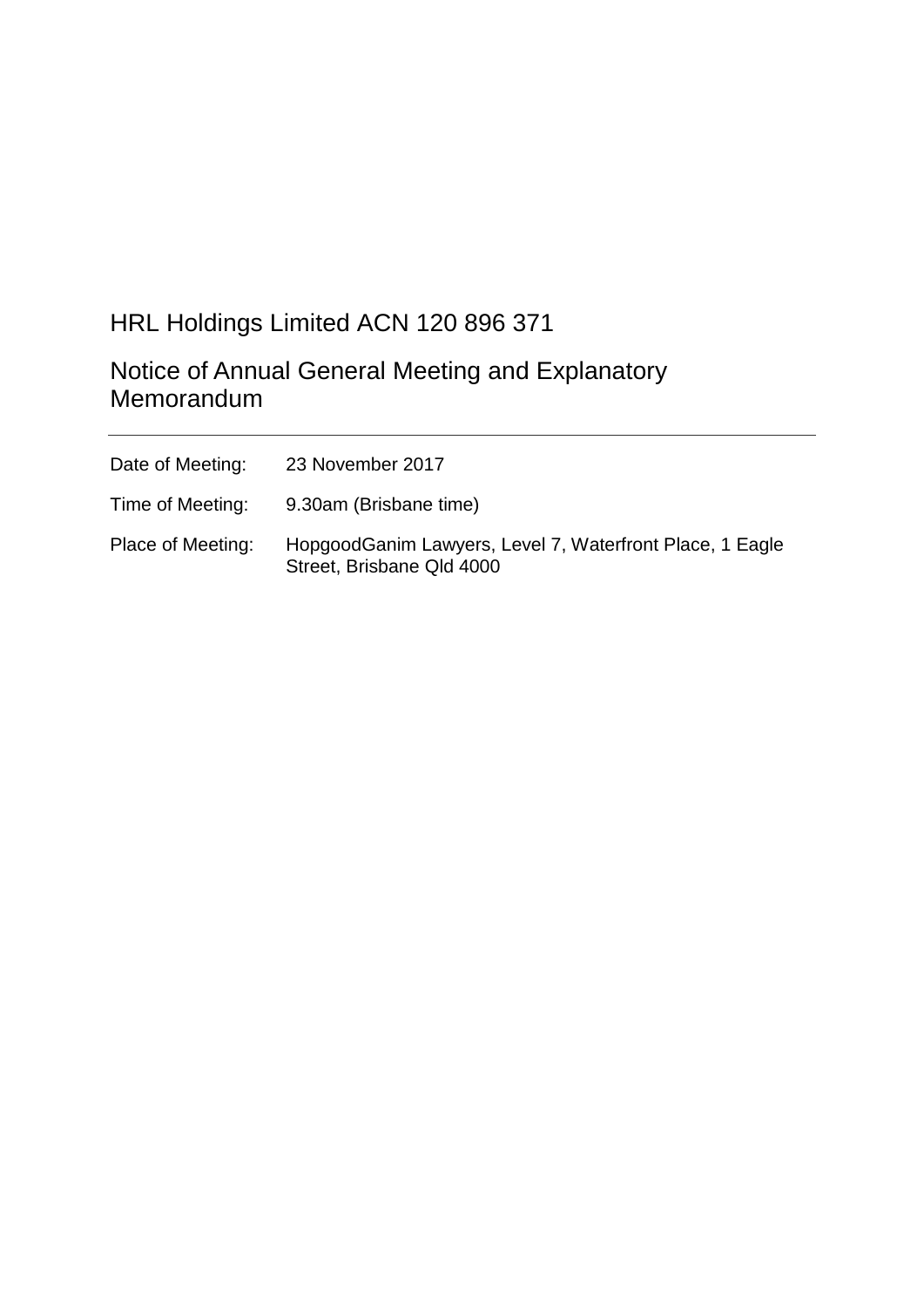# Notice of Annual General Meeting

Notice is given that the Annual General Meeting of Shareholders of **HRL Holdings Limited ACN 120 896 371** (**Company**) will be held at HopgoodGanim Lawyers, Level 7 Waterfront Place, 1 Eagle Street, Brisbane Qld 4000, on Thursday 23 November 2017 at 9.30am (Brisbane time).

Terms used in this Notice of Meeting are defined in Section [8](#page-19-0) of the accompanying Explanatory Memorandum.

## **Agenda**

### **Ordinary business**

### **Financial Reports**

To receive and consider the Company's Annual Report comprising the Directors' Report and Auditor's Report, Directors' Declaration, Statement of Financial Performance, Balance Sheet, Statement of Cashflows and notes to and forming part of the accounts for the Company and its controlled entities for the financial year ended 30 June 2017.

### **1. Resolution 1 - Remuneration Report**

To consider and, if thought fit, pass the following Resolution as an advisory Resolution:

*"That, the Remuneration Report for the year ended 30 June 2017 (as set out in the Directors' Report) is adopted."*

## **Voting**

The vote on this Resolution 1 is advisory only and does not bind the Directors or the Company.

### **Voting Restriction pursuant to Section 250R(4) of the Corporations Act**

A vote on Resolution 1 must not be cast (in any capacity) by or on behalf of either of the following persons:

(a) a member of the Key Management Personnel details of whose remuneration are included in the Remuneration Report; and

(b) a Closely Related Party of such a member.

However, the above persons may cast a vote on Resolution 1 if:

- (a) the person does so as a proxy; and
- (b) the vote is not cast on behalf of a member of the Key Management Personnel details of whose remuneration are included in the Remuneration Report or a Closely Related Party of such a member; and
- (c) either
	- (1) the voter is appointed as a proxy by writing that specifies the way the proxy is to vote on the resolution; or
	- (2) the voter is the chair of the meeting and the appointment of the chair as proxy:
		- (A) does not specify the way the proxy is to vote on the resolution; and
		- (B) expressly authorises the chair to exercise the proxy even if the resolution is connected directly or indirectly with the remuneration of the Key Management Personnel for the Company or, if the Company is part of a consolidated entity, for the entity.

#### **Voting Intentions of Chair**

Shareholders should be aware that any undirected proxies given to the Chair will be cast by the Chair and counted in favour of the Resolutions the subject of this Meeting, including Resolution 1, subject to compliance with the Corporations Act. Further details, in relation to the ability of the Chairman to vote on undirected proxies are set out in the accompanying Explanatory Memorandum.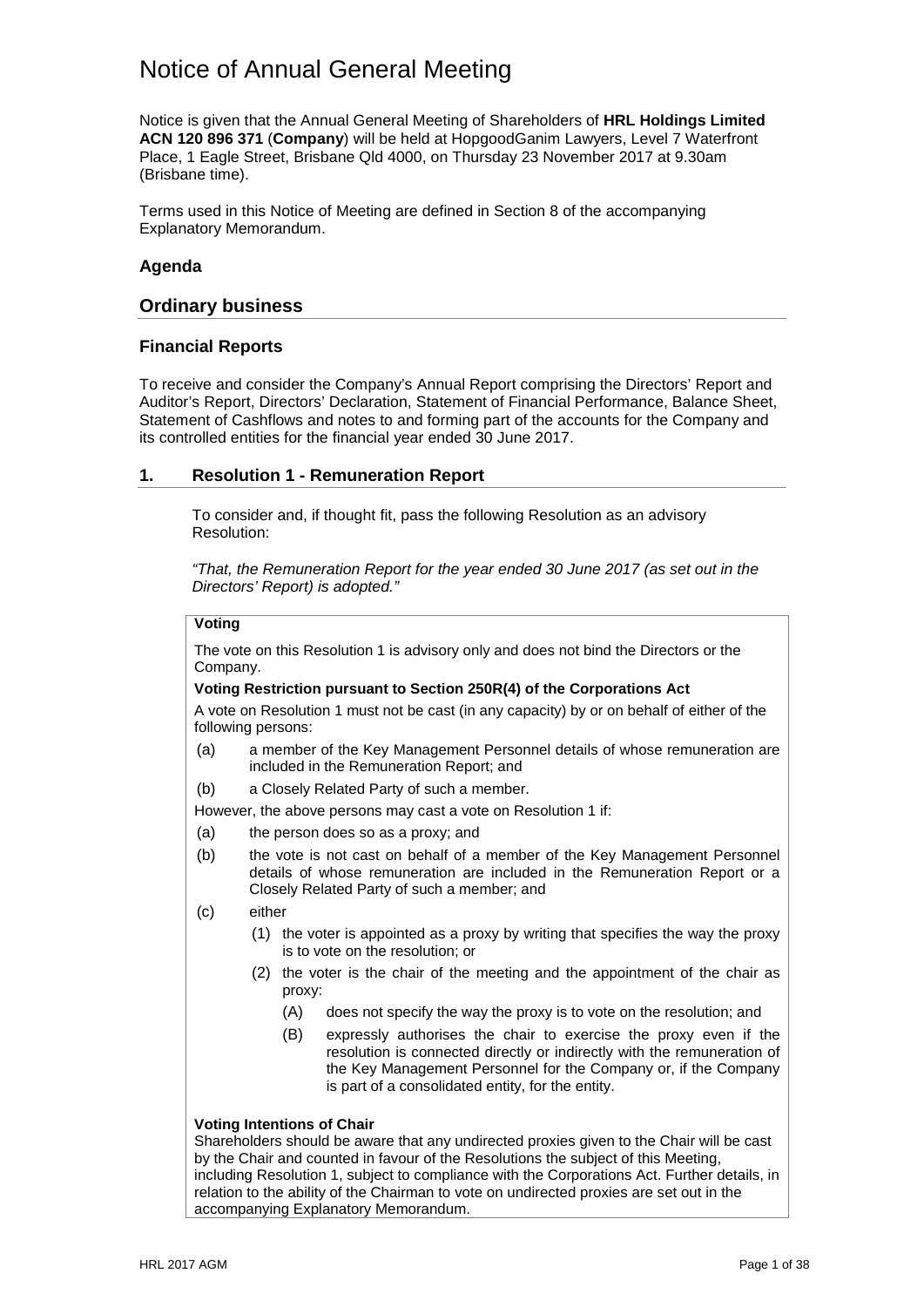## **2. Resolution 2 – Re-election of Mr John Taylor as a Director**

To consider and, if thought fit, pass the following resolution, as an Ordinary Resolution of the Company:

*"That Mr John Taylor, who retires by rotation in accordance with Rule 38.1 of the Company's Constitution and, being eligible, offers himself for re-election, be reelected as a Director of the Company."* 

### **3. Resolution 3 – Approval to issue Shares pursuant to Capital Raising**

To consider and, if thought fit, pass the following Ordinary Resolution, with or without amendment:

"*That, subject to the passing of Resolution 4, pursuant to Listing Rule 7.1 and for all other purposes, approval is given for the Company to carry out the Capital Raising and issue and allot 176,500,000 Shares at an issue price of \$0.085 on the terms and conditions set out in the Explanatory Memorandum accompanying this Notice* "

### **Voting exclusion statement**

The Company will disregard any votes cast on Resolution 3, by any person who may participate in the proposed issue and a person who might obtain a benefit, except a benefit solely in the capacity of a holder of ordinary securities, if the resolution is passed, and any associates of such persons unless the vote is cast:

- (a) by a person as proxy for a person who is entitled to vote (in accordance with the directions on the proxy form); or
- (b) by the person chairing the meeting as proxy for a person who is entitled to vote (in accordance with a direction on the proxy form to vote as the proxy decides).

## **4. Resolution 4 – Approval of the issue of the Share Consideration to the Analytica Vendors**

To consider and, if thought fit, pass the following Ordinary Resolution, with or without amendment:

*"That, subject to the passing of Resolution 3, for the purposes of Listing Rule 7.1 of the ASX Listing Rules and for all other purposes, the Company be authorised to issue that number of fully paid ordinary shares calculated in accordance with the formula set out in the Explanatory Memorandum accompanying this Notice of Meeting to the Analytica Vendors in the proportions set out in the Explanatory Memorandum pursuant to the terms of a Share Sale Agreement between the Company and the Analytica Vendors entered into on 16 October 2017 (SSA)."*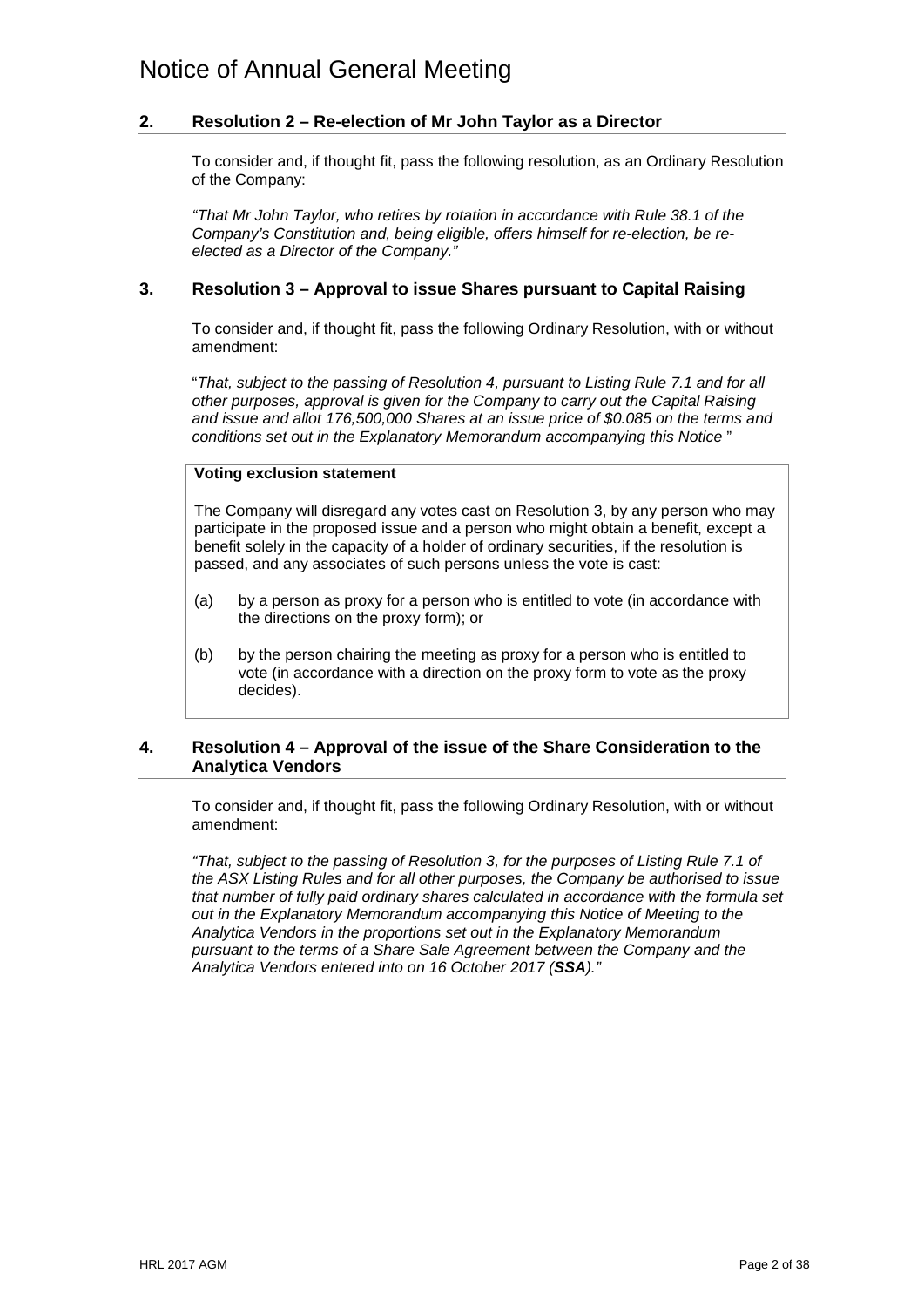### **Notes:**

Further details regarding the SSA are set out in the accompanying Explanatory Memorandum which the Directors recommend Shareholders read in full before making any decision in relation to Resolution 4.

### **Voting exclusion statement**

The Company will disregard any votes cast on this Resolution by:

- the Analytica Vendors and any person who might obtain a benefit, except a benefit solely in the capacity of a holder of the ordinary securities, if Resolution 4 is passed; and
- any associate of any the persons who might obtain a benefit, except a benefit solely in the capacity of a holder of the ordinary securities, if Resolution 4 is passed.

However, the Company need not disregard a vote if:

- it is cast by a person as proxy for a person who is entitled to vote, in accordance with the directions on the proxy form; or
- it is cast by the person chairing the Meeting as proxy for a person who is entitled to vote, in accordance with the direction on the proxy form to vote as the proxy decides.

## **Special Business**

Nil

### **General business**

To consider any other business as may be lawfully put forward in accordance with the Constitution of the Company.

Shareholders are advised that an online voting facility is available. Login to the Link website [\(www.linkmarketservices.com.au\)](http://www.linkmarketservices.com.au/) using the holding details as shown on the Proxy Form. Select 'Voting' and follow the prompts to lodge your vote.

### **BY ORDER OF THE BOARD**

Paul Marshall Company Secretary 20 October 2017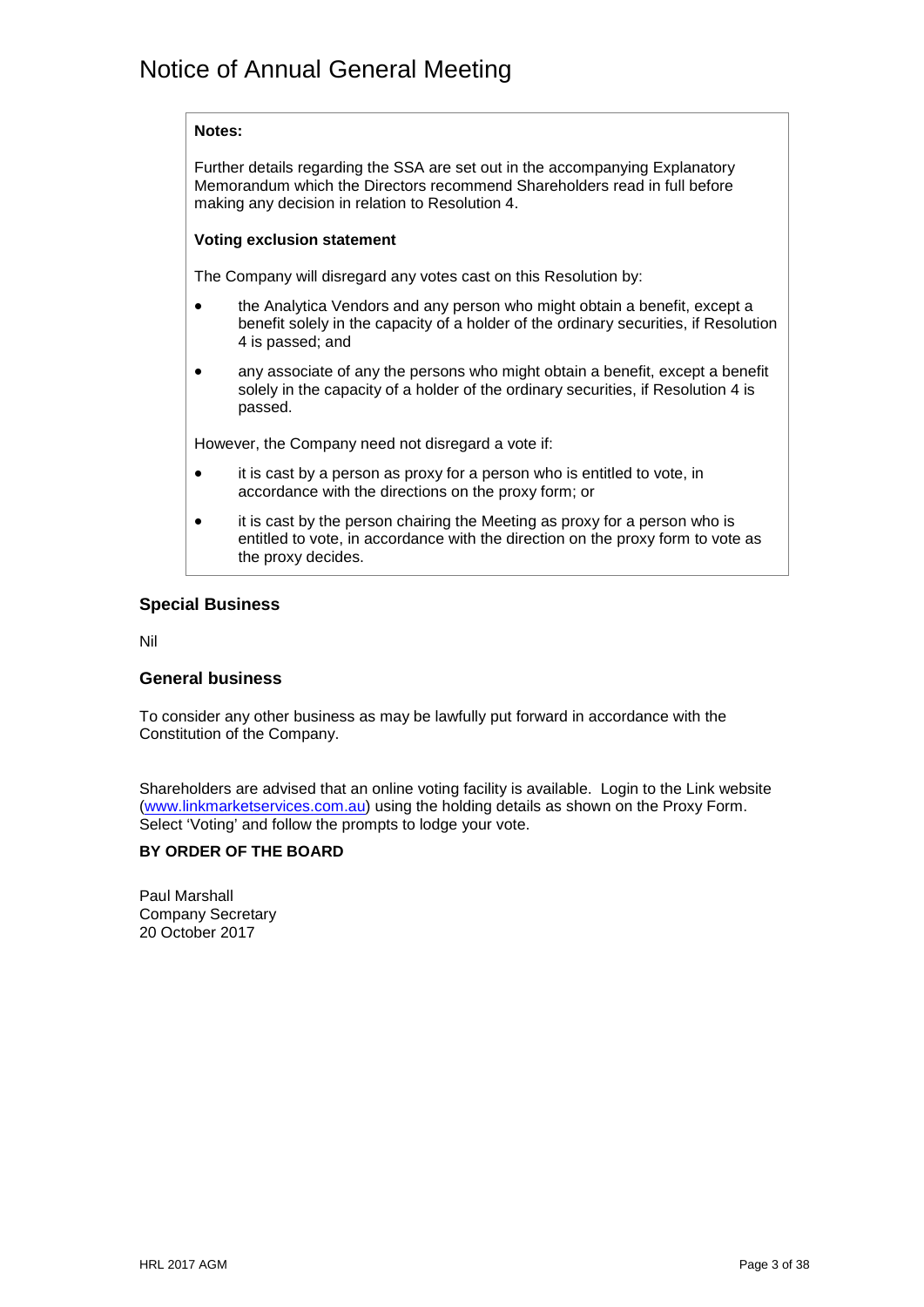### **1. Introduction**

This Explanatory Memorandum is provided to Shareholders of **HRL Holdings Limited ACN 120 896 371** (**Company**) to explain the resolutions to be put to Shareholders at the Annual General Meeting to be held at the offices of HopgoodGanim Lawyers, Level 7, Waterfront Place, 1 Eagle Street, Brisbane Qld 4000, on Thursday 23 November 2017 at 9.30am (Brisbane time).

The Directors recommend that Shareholders read the accompanying Notice of Meeting and this Explanatory Memorandum in full before making any decision in relation to the Resolutions.

Terms used in this Explanatory Memorandum are defined in Section [8.](#page-19-0)

### **2. Consider the Company's Annual Financial Report**

The Company's Annual Financial Report comprising the Directors' Report and Auditor's Report, Directors' Declaration, Statement of Financial Performance, Balance Sheet, Statement of Cashflows and notes to and forming part of the accounts for the Company and its controlled entities for the financial year ended 30 June 2017 were released to ASX Limited on 21 August 2017.

The Company's Annual Report is placed before the Shareholders for discussion.

No voting is required for this item.

### **3. Resolution 1 - Remuneration Report**

#### 3.1 **Remuneration Report**

In accordance with Section 250R of the Corporations Act, the Board has submitted its Remuneration Report to Shareholders for consideration and adoption by way of a non-binding advisory Resolution.

The Remuneration Report is set out in the Directors' Report section of the Annual Financial Report for the period ending 30 June 2017.

The Report:

- explains the Board's policy for determining the nature and amount of remuneration of executive Directors and senior executives of the Company;
- explains the relationship between the Board's remuneration policy and the Company's performance;
- sets out remuneration details for each Director and the most highly remunerated senior executives of the Company; and
- details and explains any performance conditions applicable to the remuneration of executive Directors and senior executives of the Company.

A reasonable opportunity will be provided for discussion of the Remuneration Report at the meeting.

#### 3.2 **Recommendation**

The Board unanimously recommends that Shareholders vote in favour of adopting the Remuneration Report.

A vote on this Resolution is advisory only and does not bind the Directors or the Company.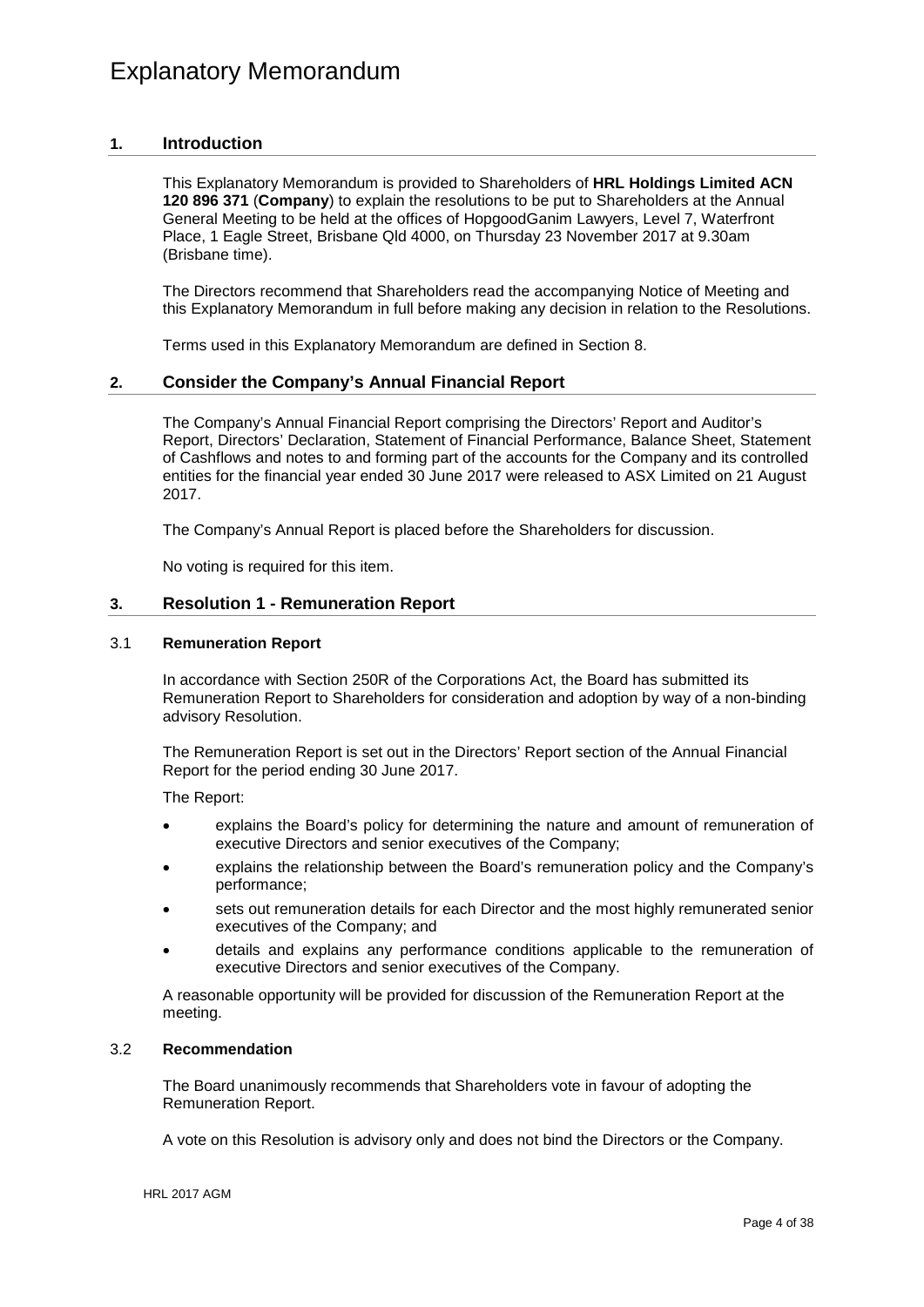#### 3.3 **Voting restrictions on Key Management Personnel and their Closely Related Parties and their proxies**

Members of the Key Management Personnel (**KMP**) and their Closely Related Parties (**CRP**) (**Restricted Voters**) and proxies of Restricted Voters are restricted from voting on a resolution which is connected directly or indirectly with the remuneration of a member of the Key Management Personnel (**Voting Restriction**).

Key Management Personnel are those persons having authority and responsibility for planning, directing and controlling the activities of the entity, directly or indirectly, including any director (whether executive or otherwise) of that entity.

The Voting Restriction applies to Resolution 1. However, it does not apply where:

- (a) the member of the Key Management Personnel is appointed in writing (by a Shareholder who is not a Restricted Voter) as a proxy where the appointment specifies the way the proxy is to vote on the resolution; or
- (b) the Chairperson is appointed in writing (by a Shareholder who is not a Restricted Voter) as a proxy where the appointment does not specify the way the proxy is to vote on the resolution and expressly authorises the Chairperson to exercise the proxy even if the resolution is connected directly or indirectly with the remuneration of a member of the Key Management Personnel.

Shareholders should be aware that any undirected proxies given to the Chairperson will be cast by the Chairperson and counted in favour of the resolutions the subject of this Meeting (including Resolution 1) subject to compliance with the Corporations Act.

The Proxy Form attached to this Notice has been prepared on this basis.

## **4. Resolution 2 – Election of Mr John Taylor as Director**

Rule 38.1 of the Company's Constitution and ASX Listing Rule 14.4 requires that at each AGM, one-third of the Directors in office (excluding directors appointed to fill casual vacancies or a Managing Director) must stand for re-election, with Directors required to retire based upon length of tenure. Rule 38.6 of the Company's Constitution requires that a Director shall not continue in office for a period in excess of three (3) consecutive years or until the third annual general meeting following her/his appointment, whichever is the longer, without submitting himself for re-election.

Mr John Taylor was appointed as a director of the Company on 24 November 2014 at the 2014 AGM. Mr Taylor retires in accordance with the Company's Constitution and Listing Rule 14.4 and, being eligible, offers himself for re-election as a Director.

#### **Mr Taylors's qualifications and experience**

*Non-Executive Director LLB, Grad Dip ACG*

Mr Taylor is the founding partner of Taylors Solicitors, Mackay, a Senior Counsellor of the Queensland Law Society and has over 30 years' experience in commercial and property transactions and litigation.

John Taylor was, from 2006 and 2010, a director of ASX listed The MAC Services Group Limited, where he was Chair of the Remuneration and Nomination Committee and a member of the Audit and Risk Management Committee. He is also a former Chair of the Mackay Port Authority and a Board member of Tourism Mackay and Mackay Regional Economic Bureau.

He has not been a Director of any other Australian listed company in the last three years.

The Directors (with Mr Taylor abstaining) recommend that you vote in favour of this Ordinary Resolution.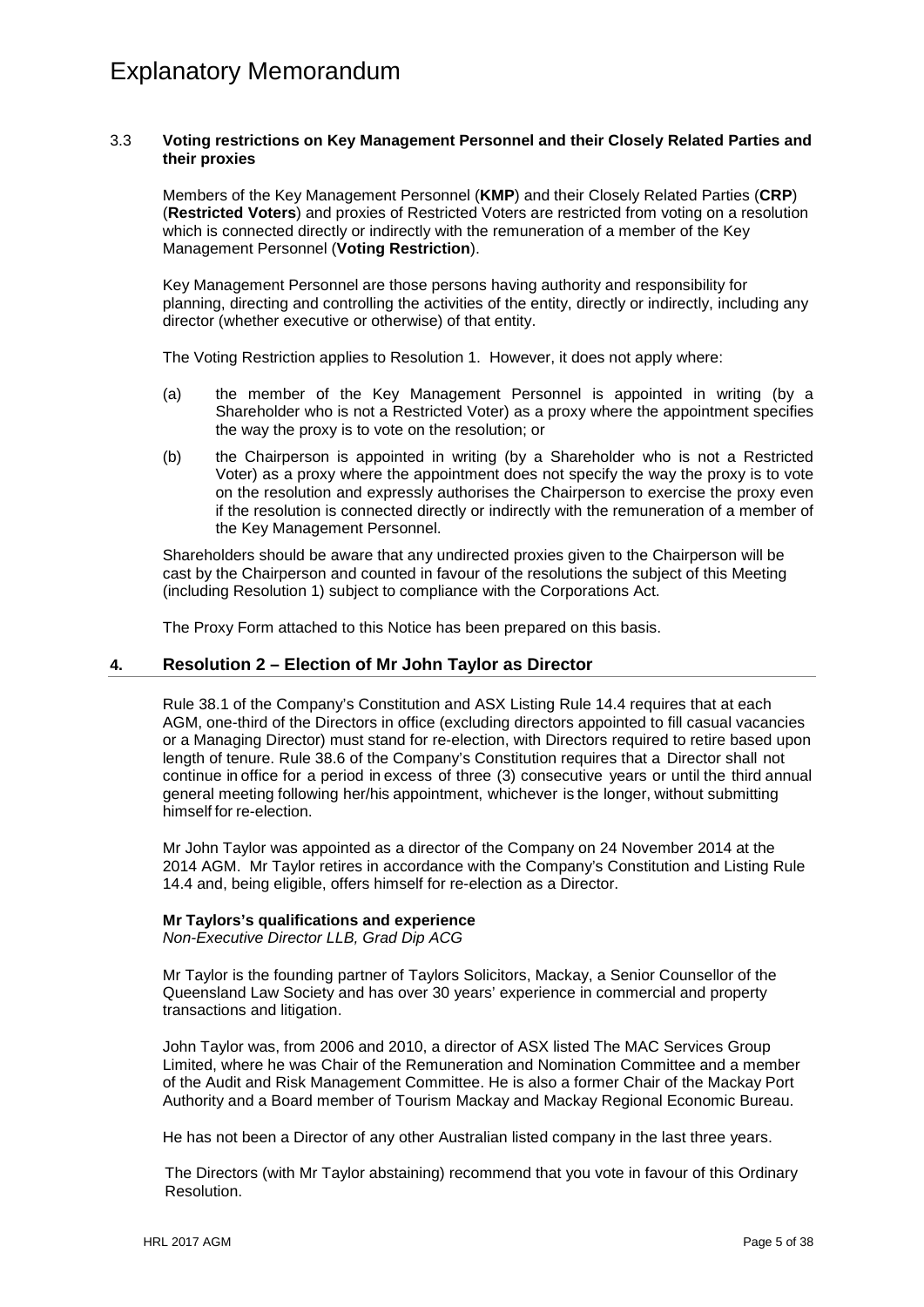In addition to Mr Taylor retiring and offering himself for re-election, Dr Mark Elliott has advised the Company that he intends to retire at the Meeting, but will not offer himself for re-election.

### **5. The Analytica Transaction**

Resolutions 3 and 4 relate to the Analytica Transaction. Accordingly, the Company provides the following information relating to the Analytica Transaction to its shareholders.

#### 5.1 **Background to the Analytica Transaction**

As announced on Tuesday 17 October 2017, the Company entered into a formal share sale agreement dated 16 October 2017 (**SSA**) to acquire all of the shares on issue in Analytica Laboratories Limited (**Analytica**), from the Analytica Vendors (**Analytica Transaction**).

Under the SSA, in consideration for all of the shares on issue in Analytica (**Analytica Shares**), HRL will provide the following consideration:

- (a) NZD \$13,300,000 cash on completion of the Analytica Transaction;
- (b) NZD \$5,700,000 HRL shares on completion of the Analytica Transaction; and
- (c) Up to NZD \$11,000,000 cash earn-out, based on financial performance of Analytica and tenure of the Analytica Vendors.

The initial cash component of the consideration payable on completion will be funded by way of the Placement and the SPP. The SPP will be undertaken in accordance with Listing Rule 7.2. Exception 15 and Listing Rule 10.12, Exception 8, and will therefore not require Shareholder approval.

Resolution 3 seeks Shareholder approval for the Placement (Capital Raising) and Resolution 4 seeks Shareholder approval for the issue of the Share Consideration.

Pursuant to the SSA, the Share Consideration will be subject to voluntary escrow for the period of 2 years from the date of the issue and allotment. Entry into a Voluntary Restriction Deed with each of the Analytica Vendors is required to be entered into before completion of the SSA.

Whilst the Company is aware that the potential appointment by the Analytica Vendors of a director to the board of the Company could give rise to an argument that the SSA requires shareholder approval under the related party provisions in Part 2E Corporations Act, the SSA is the product of a very lengthy and detailed "arms length" negotiation process. Accordingly, after careful consideration, the Company does not consider that approval of shareholders pursuant to s218 of the Corporations Act is required

#### 5.2 **Key elements of the Analytica Transaction**

On 16 October 2017, HRL Holdings Limited (**HRL** or the **Company**), through its wholly owned New Zealand subsidiary HRL Holdings NZ Limited (**HRL NZ**) entered into a Share Sale Agreement with the shareholders of Analytica Laboratories Limited (**Analytica**) to acquire all the issued capital in Analytica.

In consideration for 100% of the share capital of Analytica, HRL will pay a maximum purchase price of NZD \$30,000,000 to the Analytica Vendors.

The purchase price is broken down as follows:

(a) NZD \$13,300,000 cash on completion of the Analytica Transaction;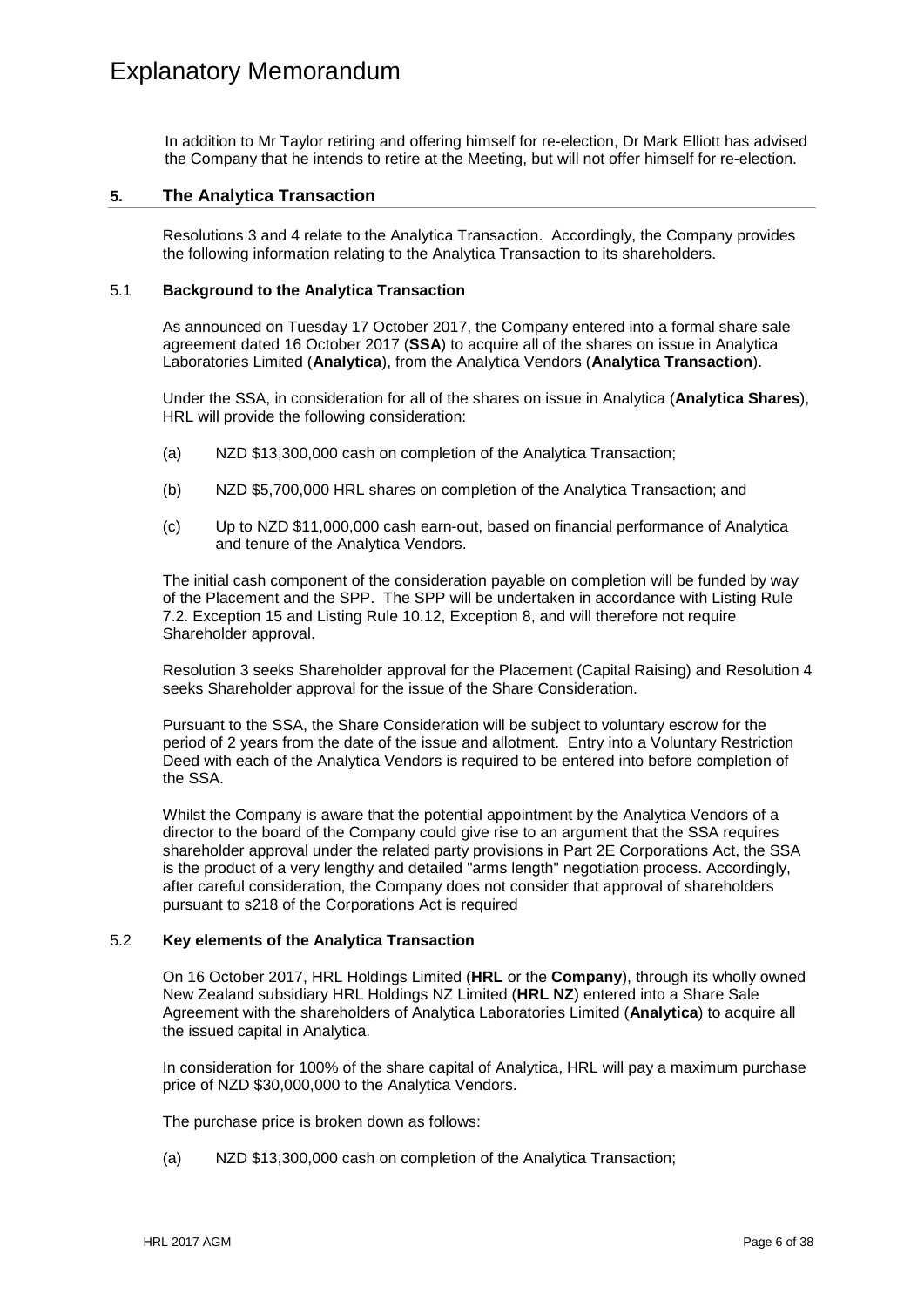- (b) NZD \$5,700,000 HRL shares on completion of the Analytica Transaction. These shares will be subject to a 2 year escrow period; and
- (c) Up to NZD \$11,000,000 cash earn-out, based on financial performance of Analytica and tenure of the Analytica Vendors.

The earn-out consideration is based on the Analytica business achieving a target earnings before interest and taxes (**EBITDA**) for the 12 months after settlement. The Analytica Vendors will receive a 6.0x multiple on each NZD \$1 of EBITDA greater than NZD \$3,000,000, up to a maximum earnout consideration of NZD \$11,000,000.

If achieved, the earn-out consideration will be paid in two tranches:

- (d) 50% after 12 months following settlement; and
- (e) 50% in 12 equal monthly instalments thereafter.

Payment of the earn-out consideration is also contingent on the Analytica Vendors' continuing service with Analytica. The Analytica Vendors will remain employed with Analytica for a minimum period of two years after acquisition. In the event where the Analytica Vendors' employment is terminated prior to completing one year of service, no earn-out consideration is payable. If the Analytica Vendors' employment is terminated after one year but before the minimum two-year period, the earn-out consideration will be reduced proportionately to the length of time not employed. The service condition applies individually to each vendor.

Completion of the Analytica Transaction is conditional on a number of events including:

- (f) HRL receiving finance for payment of the purchase price;
- (g) HRL receiving shareholder approval for the Analytica Transaction;
- (h) Analytica having a minimum working capital position of NZD \$350,000 as at the date of completion; and
- (i) Other conditions which are standard for a transaction of this nature.

Analytica have reserved the right to appoint a Director to the Board of HRL during the earnout period.

#### 5.3 **Rationale of the Analytica Transaction**

HRL has identified the following key strategic reasons to acquire Analytica:

- o *Market leaders* Analytica are market leaders in their innovation and approach to laboratory testing
- o *Expansion of industry verticals* HRL has been actively looking to enter the high value environmental and food/agricultural testing markets
- o *Platform for expansion* Opportunity for Analytica's capability can be extended across HRL network of laboratories and increase capability
- o *First mover advantage* Interest in subsidiary CAIQTest Pacific provides platform for servicing the food export industry – specifically the dairy markets
- o *High margins* laboratories have relatively fixed operating costs so volumes above a break-even level are highly accretive to profitability which provides a very favourable operating environment for incumbents.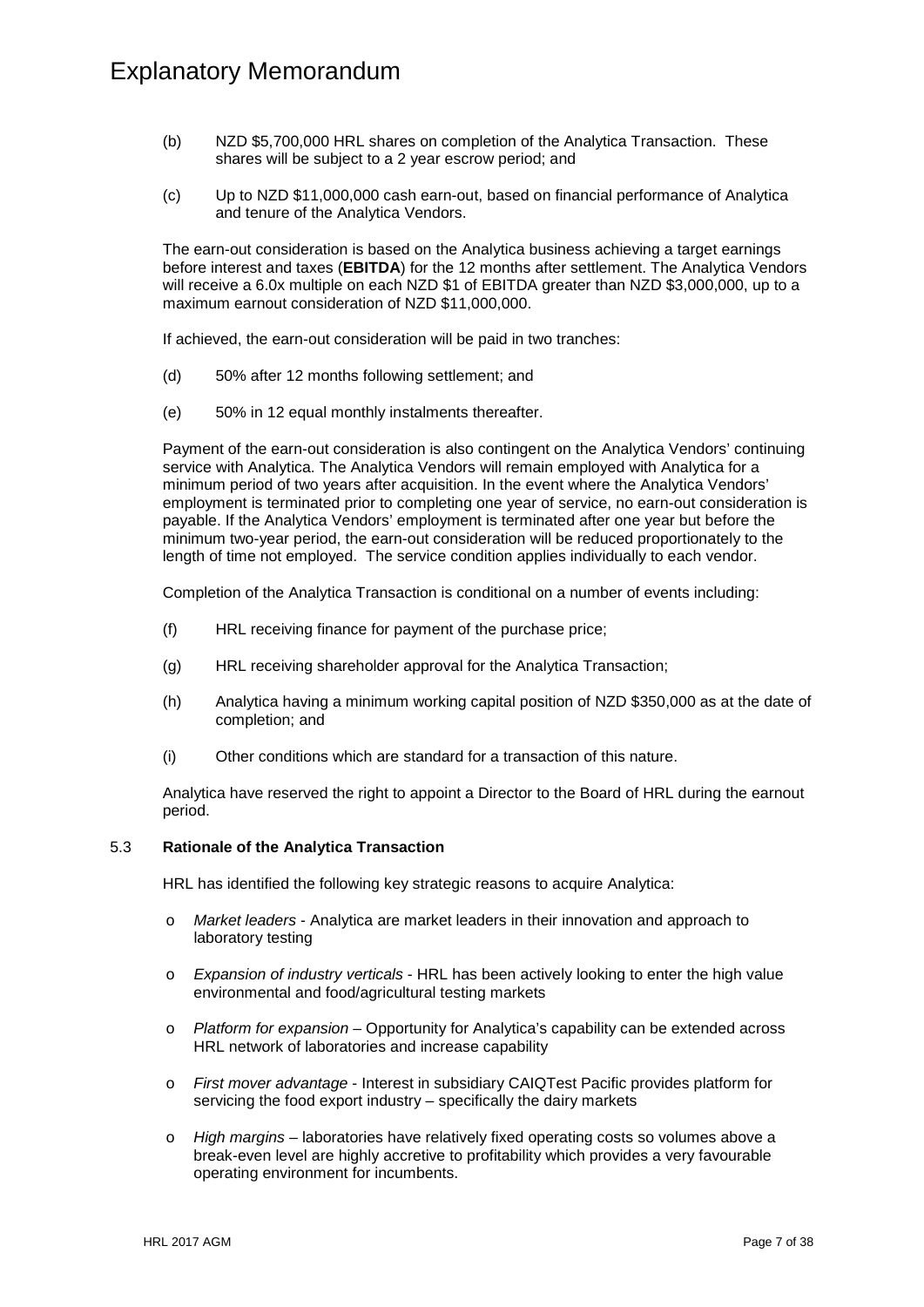- o *Brand name* building on a trusted brand name in the industry that can be relied upon for accurate results and strong customer service is very important given the critical nature of the services provide.
- o *National accounts* already aligned with major partners
- o *Investment in equipment and technology* Analytica have invested in the latest equipment and technology allowing the company to have more rapid turnaround times at a lower cost to customers.
- o *Reputation* Current directors are highly respected operators across industry, academia and government.

#### 5.4 **About Analytica**

(a) Summary

Analytica is an analytical chemistry laboratory business based in Hamilton New Zealand, specialising in mass spectroscopy analysis to the milk, honey and environmental markets. Founded in 2011, Analytica's goal was to build a chemistry laboratory that would disrupt the market through innovative laboratory services.

Analytica's key points of difference over competitors are their:

- Ability to innovate through large scale and automated testing solutions for customer challenges;
- Rapid response to method development for emerging areas of concern; and
- A true customer first focus.

In the six years since inception, Analytica has grown to become recognised market leaders and innovators across a range of analytical testing markets.

#### (b) Services

Analytica services include:

| <b>Testing Market</b>                 | <b>Services</b>                                                                                                                                                                                                                                                                |
|---------------------------------------|--------------------------------------------------------------------------------------------------------------------------------------------------------------------------------------------------------------------------------------------------------------------------------|
| Dairy/Milk                            | QAC & Detergent Residues in Milk and Dairy Products<br>➤<br>Aflatoxin M1 in Milk and Dairy Products<br>➤                                                                                                                                                                       |
| Honey                                 | Manuka "3-in-1"<br>➤<br>Leptosperin<br>⋗<br>Tutin (individual or composite)<br>⋗<br>C4 Sugars<br>≻<br><b>Colour and Conductivity</b><br>➤<br><b>Heavy Metals</b><br>➤<br>DHA in Manuka Nectar<br>⋗<br>DHA, Leptosperin and Sugar in Manuka Nectar<br>➤<br><b>Residues</b><br>⋗ |
| Methamphetamine<br>and Drugs of Abuse | Individual sample analysis<br>≻<br>Lab composite analysis<br>➤<br>Field composite analysis<br>⋗                                                                                                                                                                                |
| Environmental                         | Hydrocarbons<br>➤<br>Residues of agrichemicals and other industrial pollutants<br>➤                                                                                                                                                                                            |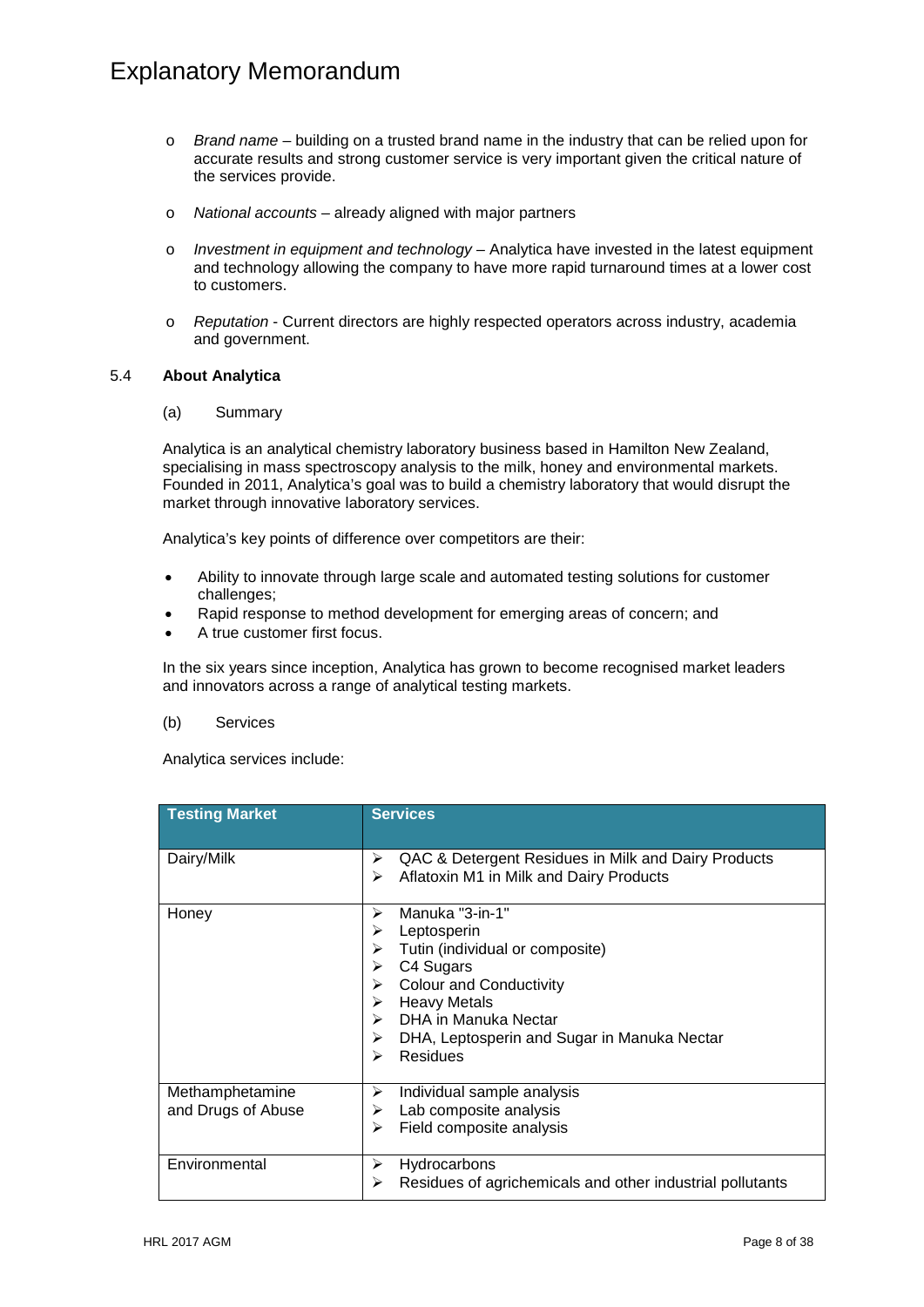| <b>Testing Market</b>                      | <b>Services</b>                                                                                                             |
|--------------------------------------------|-----------------------------------------------------------------------------------------------------------------------------|
|                                            | Heavy metals and trace elements<br>⋗<br><b>Nutrients</b><br>⋗<br>General soil & water chemistry<br>⋗<br>Water quality<br>≻  |
| Timber                                     | Preservatives in treated timber samples and prepared<br>⋗<br>sample extracts<br>Cu, Cr, As, and B analysis of extracts<br>⋗ |
| A1/A2 Phenotyping                          | A2 beta casein protein<br>⋗                                                                                                 |
| Contract<br>research and<br>custom testing | One-off or finite life projects, usually for R&D purposes<br>≻                                                              |

#### (c) Key Management and Staff

Analytica is led by its 3 directors and shareholders. Dr Terry Cooney founded the company in 2011 with Dr Terry Braggins and Mr Steve Howse joining shortly thereafter as executive directors and equity partners.

Dr Terry Cooney *MSc (Massey) and PhD (Auckland) – Biochemistry*

Dr Cooney was a founding shareholder and General Manager at Hill Laboratories in Hamilton (NZ) from 1989 – 2007, growing the business from 16 to over 200 staff. Dr Cooney's focus was on analytical testing of Agricultural, environmental, and food analysis.

Dr Cooney has acted as a technical adviser in a variety of roles including:

- 2008 DNA testing in the NZ dairy cattle breeding industry
- 2011 PSA disease control in the NZ kiwifruit industry
- 2016 member of methamphetamine standards committee
- Australasian auditor for ISO 17025
- IANZ 2.70 technical expert in chromatography and mass spectroscopy.

Dr Terry Braggins *BSc (Massey) and PhD (Waikato) – Analytical Chemistry*

Dr Braggins is nationally and internationally recognised as an expert in honey research and analysis.

Dr Braggins has over 30 years' experience in R&D organisations:

- 1972 82: Massey University,
- 1982 87: MAFTech;
- 1987 2000: Meat Industry Research Inst,
- $2000 03$ : AgResearch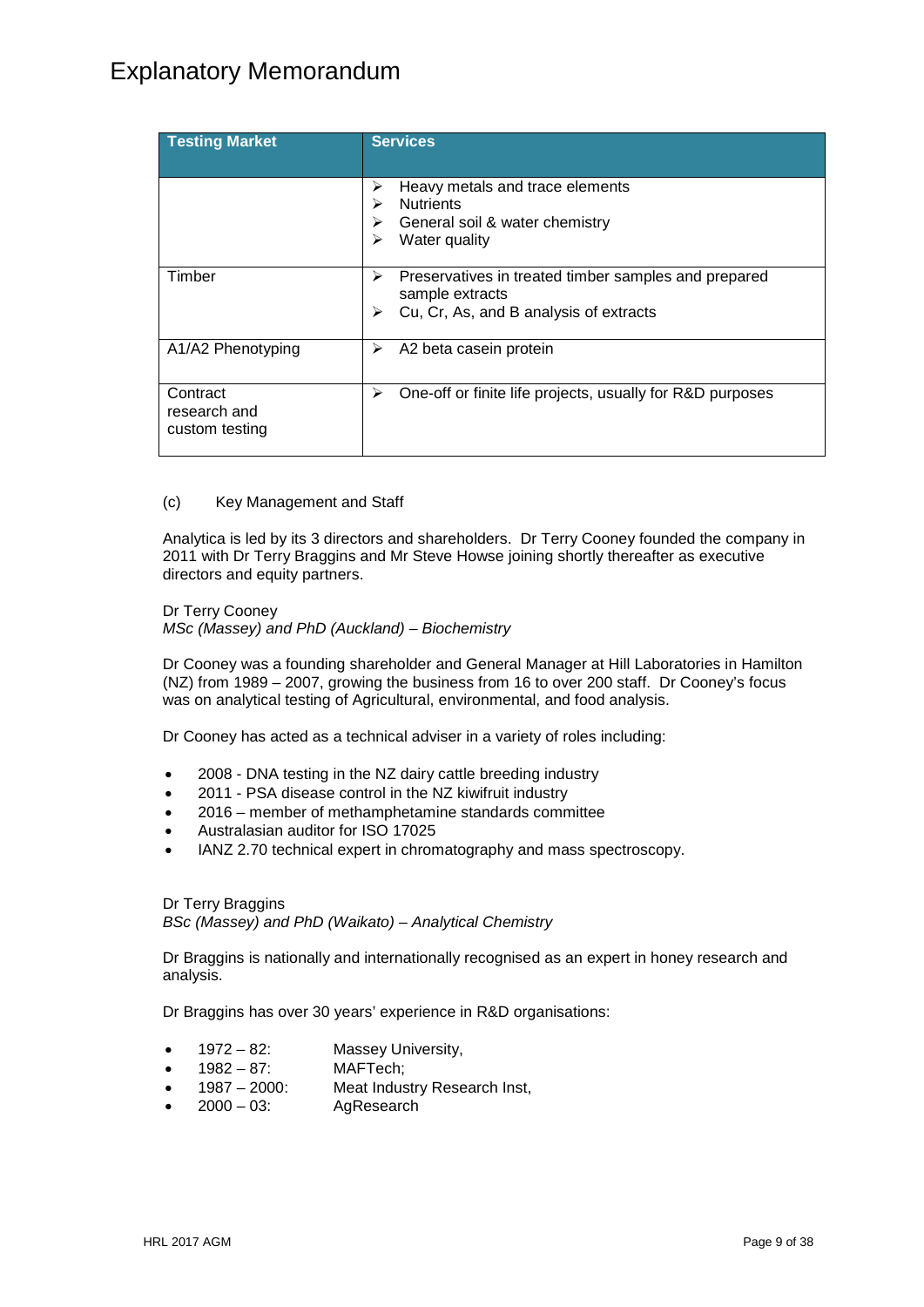Prior to joining Analytica, Dr Braggins business leadership and technical adviser roles included:

- 2003 07: Hill Laboratories Manager of food testing, company Director
- 2007 08: Sensortec Managing Director, sensors for measuring milk
- composition. • 2008 - current DNA testing in the NZ dairy cattle breeding industry

Dr Braggins is a NZ auditor for ISO 17025, and an IANZ 2.70 technical expert in chromatography and mass spectroscopy.

Mr Steve Howse *B Agr Sci Honours (Massey)*

Mr Howse has over 20 years' experience in science and agribusiness leadership in NZ:

- 1992 2007: LIC dairy animal recording, breeding, and genetics
- 2007 2013: Hill Laboratories General Manager of NZ's largest private analytical testing company with >300 staff
- 2013 2014: Nuchev start up Australian company farming and manufacturing products from dairy goats.

Mr Howse has acted as a director for the following entities:

- 2011 2014: Synlait dairy farming and dairy manufacturing.
- 2014 (current): Wintec NZ tertiary education organisation Deputy Chair, appointed by the NZ government.

### **Staffing**

Analytica's leadership is provided by the 3 executive directors, supported by a senior team of 5 staff (operations, technical, support services and quality). Analytica has approximately 70 staff who are predominantly laboratory based operational or technical roles. There is a small support services team.

Analytica staff are ethnically diverse and gender balanced.

The company has seen substantial growth in staff numbers in the last 3 years, from 15-20 people in late 2014 to now more than 70.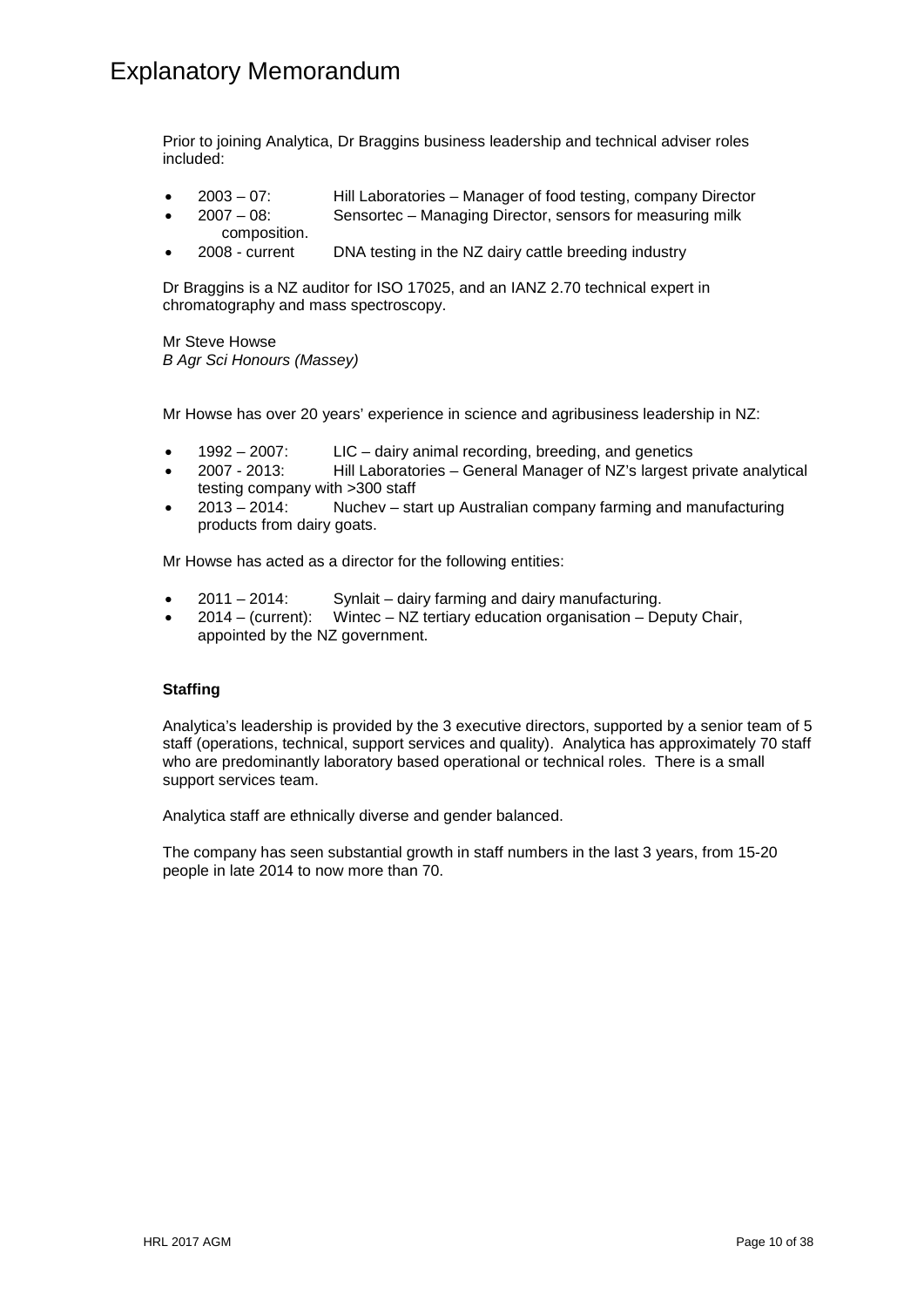### (d) Key Markets

Analytica's Markets and Revenue Sources:



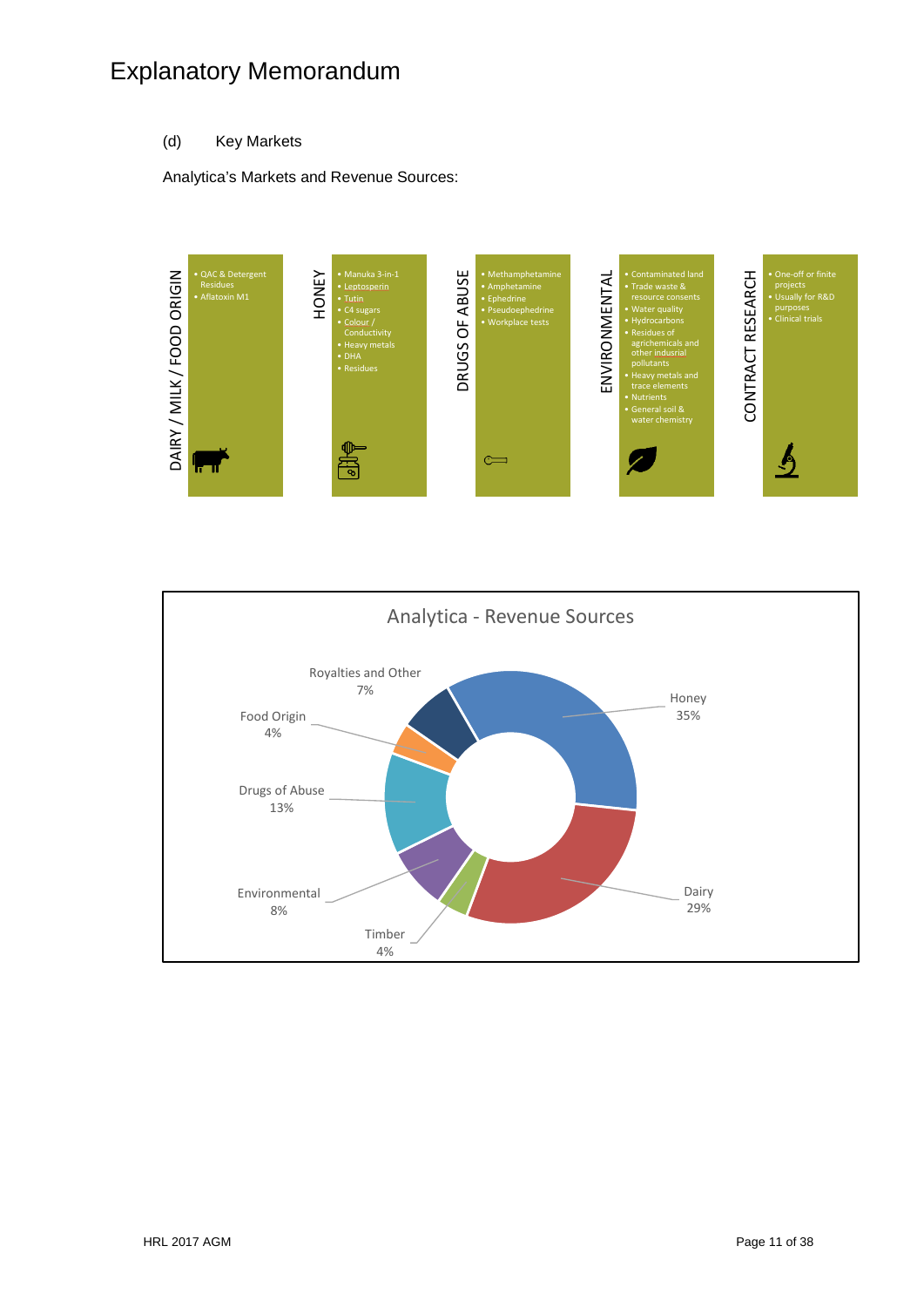#### **Honey**

The honey testing market is predominantly built around manuka honey grading (given its high value) and the Ministry for Primary Industries (MPI) regulatory requirement to test honey for the toxin Tutin which is widely found in honey from around New Zealand.

Honey is a mass market with some larger producers, but no single dominant player. Some large honey processors have their own laboratory in-house and use an external lab only for overflow or tests they are not accredited for. Most producers however are reliant on an external lab for their testing needs.

Analytica have the dominant share of the New Zealand honey testing market. Analytica gained this position through investing in equipment and systems that drastically increased the throughput and turnaround times of tests, whilst at the same time reducing prices.

#### **Dairy**

The dairy testing market consists of residue testing in liquid milk and manufactured dairy products. Analytica's primary focus is on the liquid milk market.

Liquid milk testing of dairy products is dominated by MilkTestNZ, a Limited Partnership dairy co-operative. Over 97% of New Zealand dairy farm supplier samples are tested at MilkTestNZ. MilkTestNZ testing scope includes milk products and residue testing which are performed by Analytica through a strategic alliance.

Analytica also provide testing of liquid milk and manufactured products to identify the A2 beta casein protein.

#### **Drugs of Abuse**

The Drugs of Abuse laboratory service line is currently focussed on analysis of surface wipe samples for methamphetamine and related compounds including amphetamine, ephedrine, and pseudoephedrine.

The service was launched in early 2016, and saw significant growth commence following accreditation in mid-2016. HRL's wholly owned subsidiary, Precise Consulting & Laboratory Limited, has been using Analytica exclusively for its laboratory testing of methamphetamine surface wipe samples.

Analytica's largest customers have been those with significant work volumes from New Zealand's public housing providers and insurance companies, supported by growth in volumes from testing company's focused on the domestic private housing markets.

Analytica is also in the process of expanding its capabilities into the workplace drug testing market.

#### **Environmenta**l

Environmental testing incorporates a broad scope of tests covering organic and inorganic contaminants found in soil and water.

Analytica have spent the past 2 years on method development and accreditation to offer a large suite of services to the environmental market.

Environmental testing is a large market divided into 3 main sectors - environmental consultants doing resource consenting or clean-up projects, local government and industry monitoring adherence with resource consents, and regional government doing monitoring of the 'state of the environment'. Analytica's current work is focussed on the first of these sectors and customers include a number of the major and mid-tier consultancies servicing this market.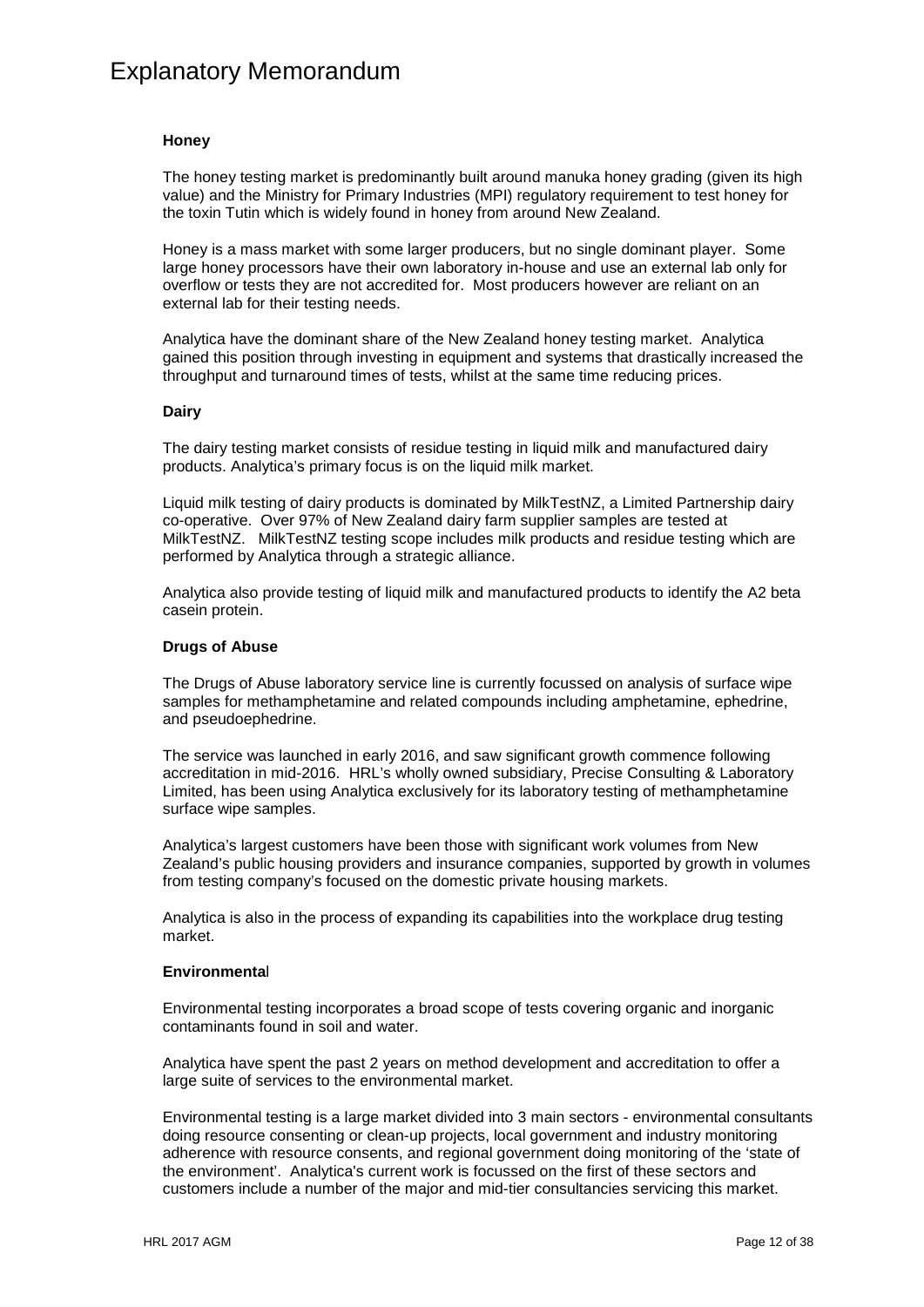Analytica see substantial scope for growth in this area moving forward. Analytica's key management all have strong backgrounds in this market.

#### **Food Origin**

The food origin market is driven by the growth in foodborne diseases and food adulteration incidents. The food traceability market has been growing significantly over the last five years due to increasing concern among consumers for food safety and legislative framework.

Analytica have entered into an agreement with a leading New Zealand Food Origin tracing company who outsource chemical testing to Analytica.

#### **Timber**

The timber testing market relates to the analysis of timber preservatives in treated timber samples and prepared sample extracts. Analytica has a partnership with a timber testing laboratory who use Analytica for overflow testing and analysis of sample types or compounds that their equipment is not set up to handle.

(e) CAIQTest (Pacific) Limited

Analytica own a 26% interest in CAIQTest (Pacific) Limited, an incorporated joint venture between led by Analytica (26% interest) and supported by, the Chinese Academy of Inspection and Quarantine.

CAIQTest Pacific aim is to facilitate the smoother export of goods from New Zealand, Australia, and the Pacific, to China. CAIQTest Pacific work with companies to fulfil Chinese food safety requirements, by providing testing certifications prior to the shipment of goods. These tests and certifications will be specifically tailored to meet customs regulations, allowing the relevant goods to be accepted into China.

CAIQTest Pacific is accredited to perform testing on the following range of dairy products:

- Milk products (condensed, powder, liquid);
- Cheese;
- Cream;
- Whey powder and whey protein powder:
- Bovine Colostrum Powder; and
- Dairy-based Infant Formula Foods.

CAIQTest Pacific can test export product locally before shipping to China assisting greatly with supply chain bottlenecks – a key concern for exporters.

In August 2017 CAIQTest Pacific achieved accreditation with IANZ, Ministry of Primary Industries and the Chinese National Accreditation Service and can now provide its services to commercial dairy exporters, with a primary focus on the fast growing infant formula market.

HRL will secure this 26% interest as part of the transaction.

#### <span id="page-14-0"></span>5.5 **Placement and SPP**

The Company intends to fund the cash consideration payable on completion for the Analytica Transaction by way of the Placement and the SPP.

Resolution 3 seeks Shareholder approval for the Company to issue the Placement Shares.

The Placement will raise approximately \$15 million by way of the issue of 176,500,000 fully paid ordinary shares in the Company at an issue price of \$0.085 each.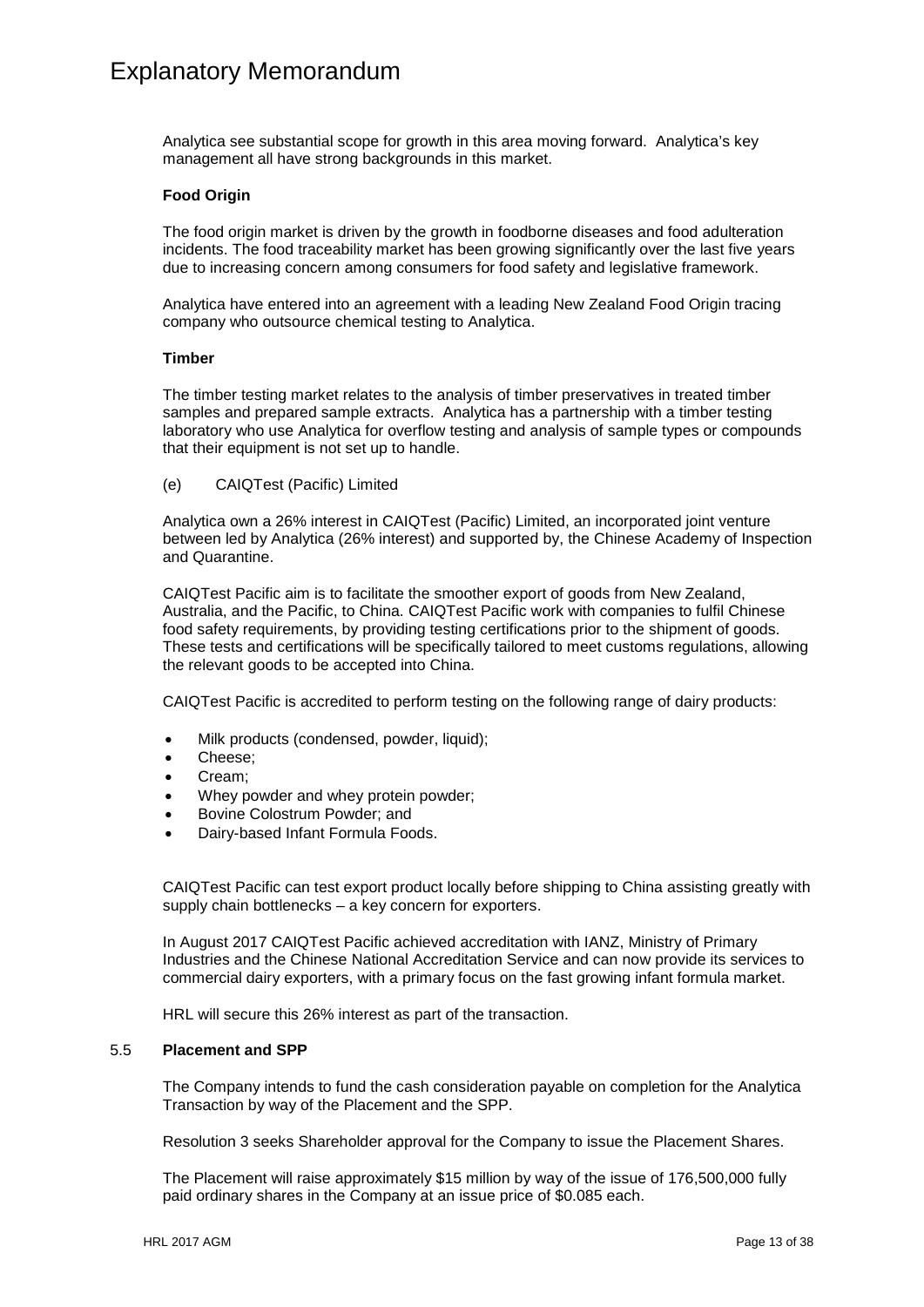The SPP will be undertaken in accordance with Listing Rule 7.2 Exception 15 and Listing Rule 10.12 Exception 8 and therefore Shareholder Approval is not required. The SPP will enable existing shareholders with registered addresses in Australia and New Zealand to subscribe for up to \$15,000 worth of Shares at the same issue prices as the Placement Shares (\$0.085). The SPP will raise a maximum amount of \$1 million.

#### 5.6 **Effect of the Analytica Transaction, the Placement and the SPP on the Company**

### (a) Assets, equity, annual profit

Details of the estimated effect that the Analytica Transaction, (including the Placement and the SPP) will have on the Company's total assets, total equity interests, annual revenue and annual profit before tax and extraordinary items following completion of the Analytica Transaction are set out in [Schedule 1.](#page-21-0)

Please note that the calculations are based on the audited accounts of the Company as at 30 June 2017.

(b) Issued capital

[Schedule 2](#page-22-0) sets out the current issued share capital of the Company, together with the potential effect that the issue of the Share Consideration, the Placement Shares and Shares under the SPP will have on the issued shares in the Company, assuming that no existing options in the Company are exercised in this time and no additional Shares are issued by the Company.

In summary if the Placement and the Analytica Transaction are completed and the SPP is fully subscribed up to 250,326,797 Shares would be issued as follows:

- (1) 176,500,000 to the Placement Recipients;
- (2) 62,091,503 to the Analytica Vendors (assuming an exchange rate of NZD\$1.08 to AUD\$1); and
- (3) 11,764,706 to existing Shareholders under the SPP.
- (c) Financial Information

Set out in [Schedule 3](#page-23-0) is the historical and proforma financial information.

Set out in [Schedule 4](#page-30-0) is the forecast financial information for the Company assuming completion of the Analytica Transaction and the Placement, as well as the SPP being fully subscribed.

#### 5.7 **Forward-Looking Information in relation to the Analytica Transaction**

This Explanatory Memorandum contains certain statements which contain "forward-looking information". No assurance can be given that these expectations will prove to be correct and such forward-looking statements included in this Explanatory Memorandum should not be unduly relied upon. Forward-looking information is by its nature prospective and requires the Company to make certain assumptions and is subject to inherent risks and uncertainties. All statements other than statements of historical fact are forward-looking statements.

The forward-looking statements contained in this Explanatory Memorandum are expressly qualified by the foregoing cautionary statements and are made as of the date of this Explanatory Memorandum. Except as may be required by applicable securities laws, the Company does not undertake any obligation to publicly update or revise any forward-looking statement to reflect events or circumstances after the date of this Explanatory Memorandum or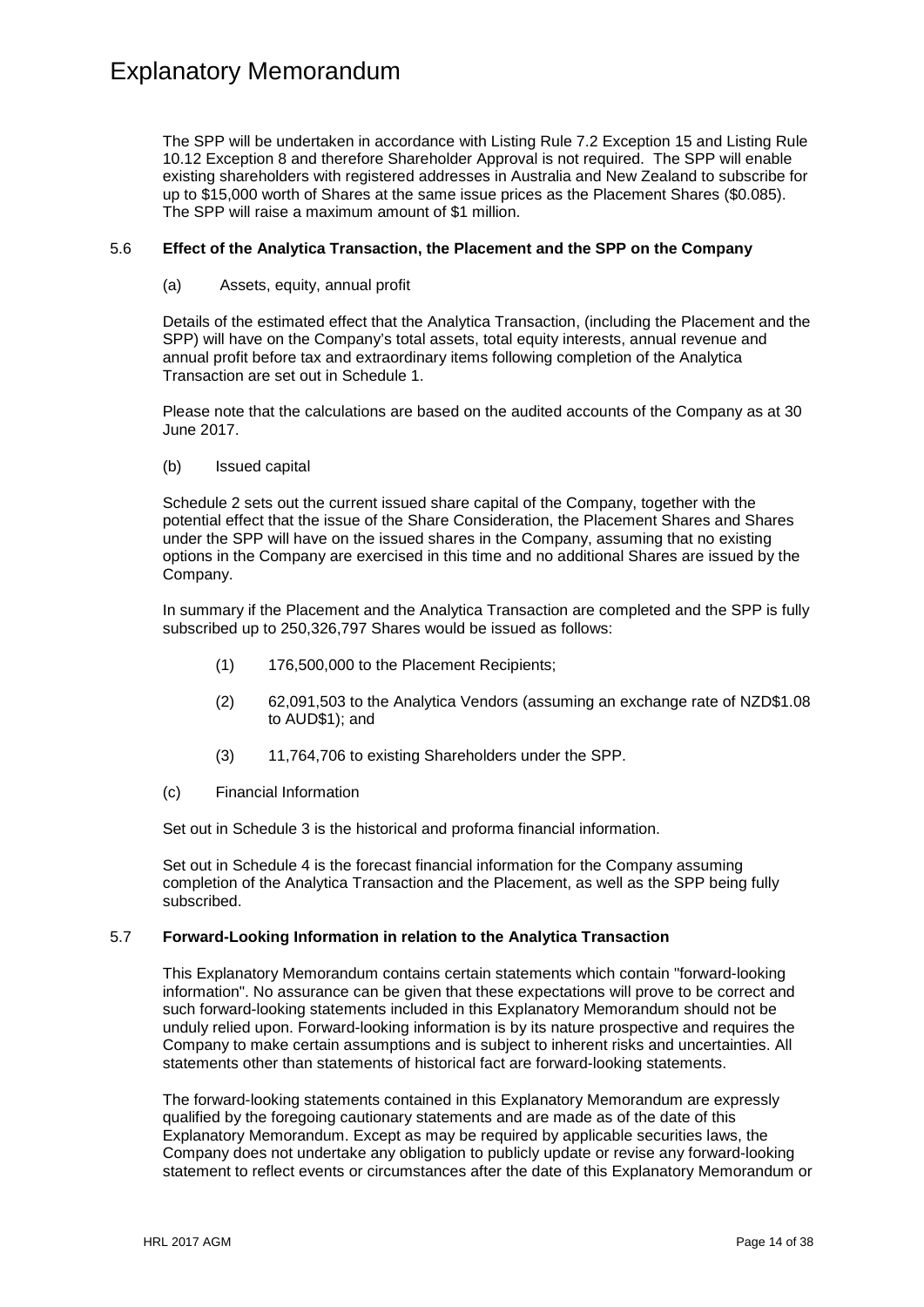to reflect the occurrence of unanticipated events, whether as a result of new information, future events or results, or otherwise.

#### 5.8 **Investor Presentation in respect of Analytica Transaction**

Shareholders are advised that on 17 October 2017 the Company lodged a presentation with ASX in respect of, amongst other things, the Analytica Acquisition (**Presentation**). A copy of the Presentation will be made available to Shareholders upon request and may be viewed at www.hrlholdings.com/presentations.

### **6. Resolution 3 – Approval to issue Shares pursuant to Capital Raising**

#### 6.1 **Introduction**

Resolution 3 seeks Shareholder authorisation to issue up to 176,500,000 fully paid ordinary shares in the Company at an issue price of \$0.085 each (**Placement Shares**) to sophisticated investors (**Placement Recipients**).

### 6.2 **ASX Listing Rule 7.1 - Issues exceeding 15% of capital**

Listing Rule 7.1 prohibits a listed company, except in certain cases, from issuing in any 12 month period new Equity Securities equivalent in number to more than 15% of the total number of ordinary securities on issue at the beginning of the twelve month period (**15% Capacity**) without either the prior approval of a majority of disinterested shareholders, or the issue otherwise falls within one of the prescribed exceptions to Listing Rule 7.1 (**15% Rule**).

Equity Securities issued with shareholder approval under ASX Listing Rule 7.1 do not count towards the 15% Capacity. Fully paid ordinary shares in the Company are Equity Securities under the Listing Rules.

Therefore the Company is seeking Shareholder approval in accordance with Listing Rule 7.1 to issue the Placement Shares so that the Placement Shares do not count towards the Company's 15% Capacity.

For the purposes of ASX Listing Rule 7.3, the Company advises:

#### (a) **7.3.1: Maximum number of Securities to be issued**

The Company will issue 176,500,000 fully paid ordinary shares in the Company.

#### (b) **7.3.2: Date by which the Company will issue the Securities**

The Placement Shares will be issued as soon as practicable after the Meeting and in any event within three months of the date of the Meeting.

#### (c) **7.3.3: Issue price of Equity Securities**

The issue price of the Placement Shares will be \$0.085.

#### (d) **7.3.4: Allottees of Equity Securities**

The Placement Shares will be issued to sophisticated investors.

#### (e) **7.3.5: Terms of the Equity Securities**

The Placement Shares shall rank pari passu with all other existing Shares on issue in the Company.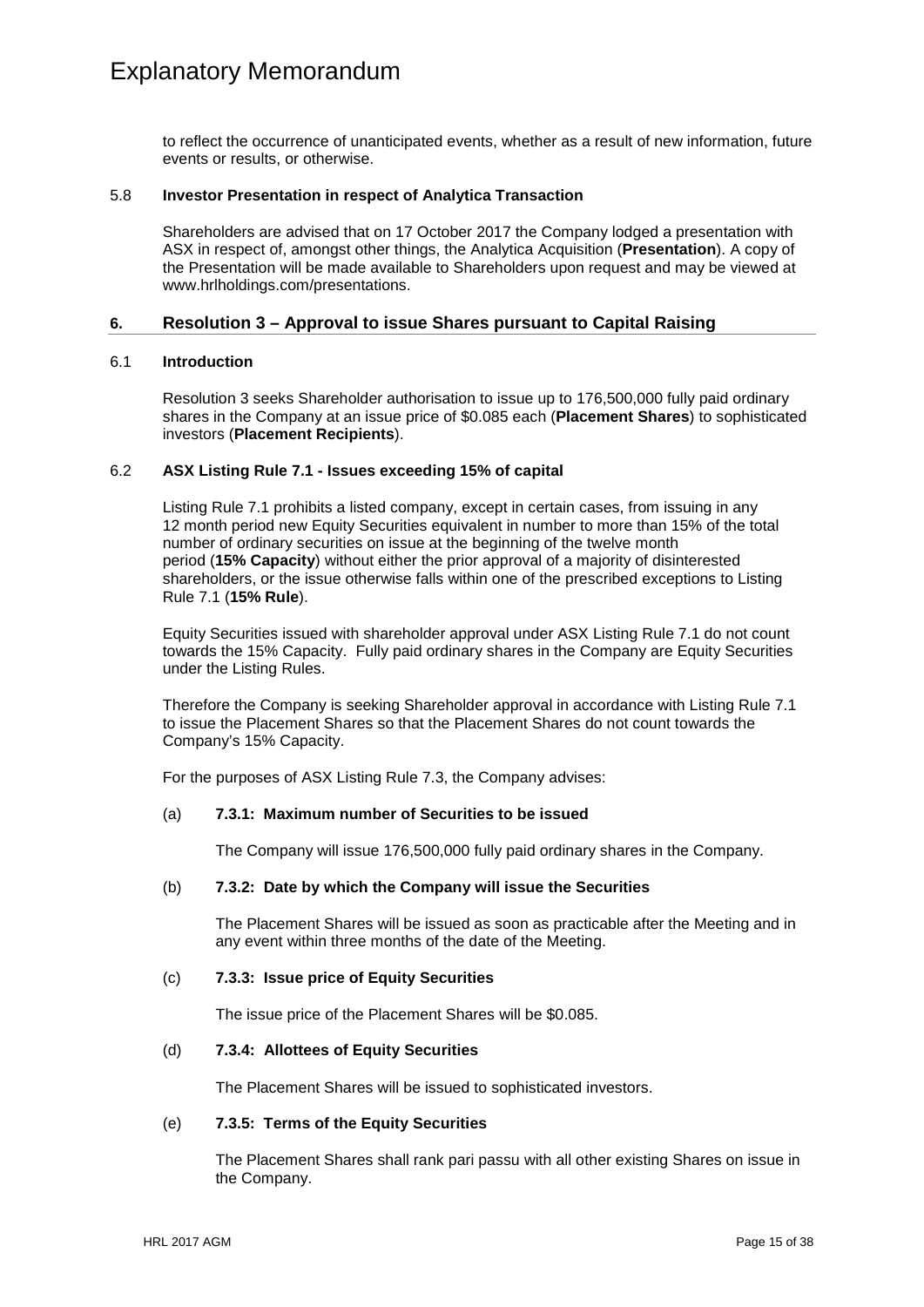### (f) **7.3.6: Use of funds raised**

The total funds that will be raised from the issue of the Placement Shares will be used by the Company for the cash component of the purchase price for Analytica payable on completion, to meet the costs of the issue and general working capital.

### (g) **7.6.7: Dates of allotment**

The Placement Shares will be allotted on or about 28 November 2017.

### (h) **7.6.8: Voting Exclusion Statement**

A voting exclusion statement is included in the Notice of Meeting for Resolution 3.

### 6.3 **Director Recommendation**

The Board recommends that Shareholders vote in favour of this Ordinary Resolution.

### **7. Resolution 4 – Approval of the issue of the Share Consideration to the Analytica**

### 7.1 **Introduction**

Resolution 4 seeks Shareholder authorisation to issue the Share Consideration to the Analytica Vendors on completion of the Analytica Transaction.

### 7.2 **ASX Listing Rule 7.1 - Issues exceeding 15% of capital**

Listing Rule 7.1 prohibits a listed company, except in certain cases, from issuing in any 12 month period new Equity Securities equivalent in number to more than 15% of the total number of ordinary securities on issue at the beginning of the twelve month period (**15% Capacity**) without either the prior approval of a majority of disinterested shareholders, or the issue otherwise falls within one of the prescribed exceptions to Listing Rule 7.1 (**15% Rule**).

Equity Securities issued with shareholder approval under ASX Listing Rule 7.1 do not count towards the 15% Capacity. Fully paid ordinary shares in the Company are Equity Securities under the Listing Rules.

Therefore the Company is seeking Shareholder approval in accordance with Listing Rule 7.1 to issue the Share Consideration so that the Share Consideration does not count towards the Company's 15% Capacity.

For the purposes of ASX Listing Rule 7.3, the Company advises:

### (a) **7.3.1: Maximum number of Securities to be issued**

The number of Consideration Shares to be issued to the Analytica Vendors will be calculated as follows:

N = [5,700,000/FX] / 0.085

Where:

N is the number of Consideration Shares to be issued; and

FX is the foreign exchange rate of New Zealand Dollars to Australian Dollars.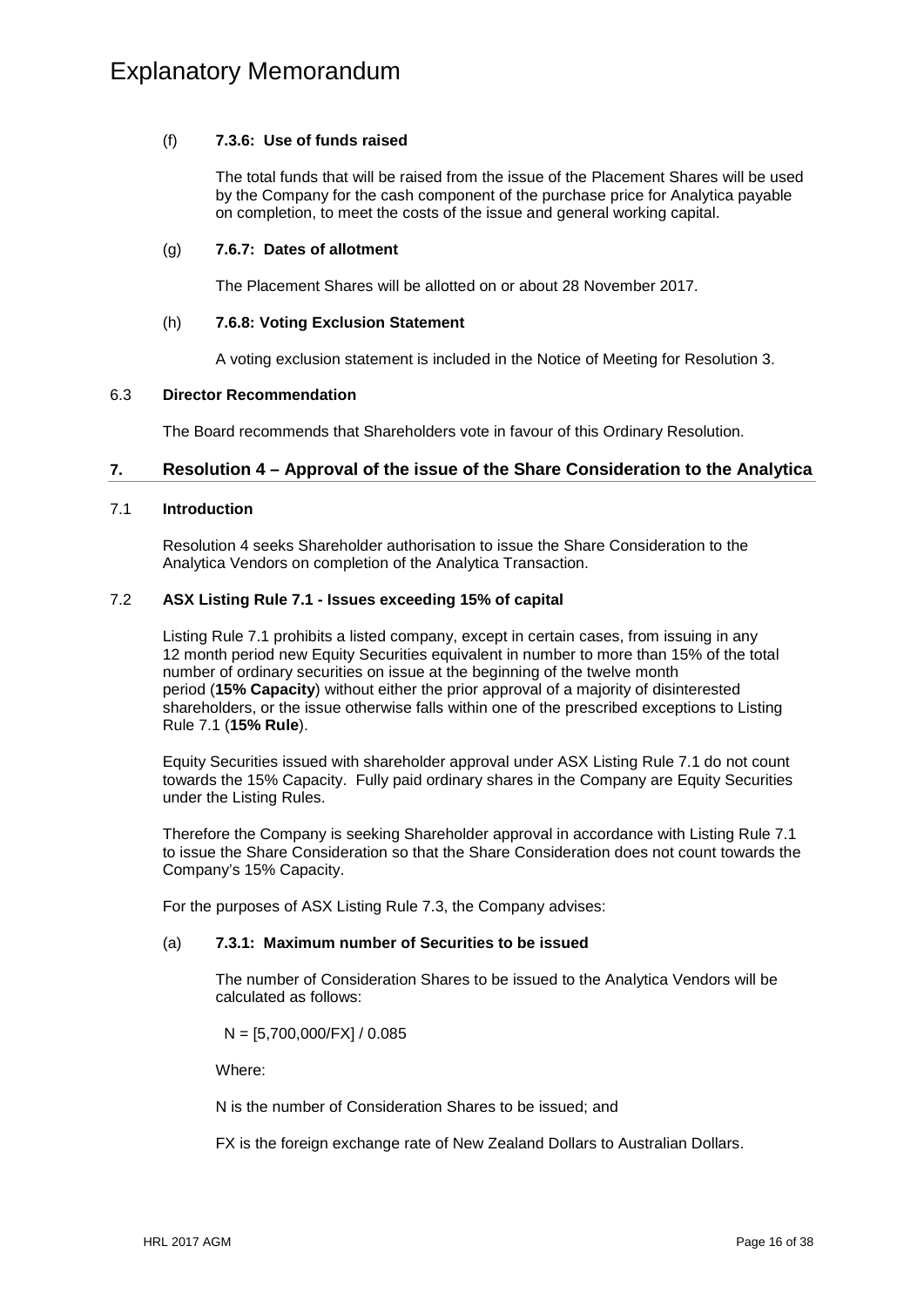The applicable exchange rate used to calculate the number of shares issued will be the rate published on the day prior to the Completion Date on the Reserve Bank of Australia website [www.rba.gov.au.](http://www.rba.gov.au/)

By way of example, assuming the exchange rate is NZD\$1.08 to AUD \$1, the number of Shares to be issued to the Analytica Vendors would be 62,091,503.

If the exchange rate is NZD\$1.06 to AUD \$1, the number of Shares to be issued to the Analytica Vendors would be 63,263,041.

If the exchange rate is NZD\$1.10 to AUD \$1, the number of Shares to be issued to the Analytica Vendors would be 60,962,567.

#### (b) **7.3.2: Date by which the Company will issue the Securities**

The Share Consideration will be issued at completion of the Analytica Transaction (which is expected to occur on 30 November 2017) and in any event within three months of the date of the Meeting.

#### (c) **7.3.3: Issue price of Equity Securities**

The issue price of the Share Consideration will be \$0.085.

#### (d) **7.3.4: Allottees of Equity Securities**

The Share Consideration will be issued to the Analytica Vendors as follows:

| <b>Analytica Vendor</b>                                                                                               | % of Share Consideration |
|-----------------------------------------------------------------------------------------------------------------------|--------------------------|
| Hugh Owen Cooney, Julie Anne Cooney and<br>Terrence Patrick Cooney as trustees of<br><b>Kingsley Investment Trust</b> | 60%                      |
| JNLJ Company Limited as trustee of The JNLJ<br>Trust                                                                  | 20%                      |
| Carolyn Joy Braggins, Terence John Braggins<br>and Vosper Trustees Limited as trustee of<br><b>Elford Trust</b>       | <b>20%</b>               |
| TOTAL                                                                                                                 | 100%                     |

#### (e) **7.3.5: Terms of the Equity Securities**

The Share Consideration shall rank pari passu with all other existing Shares on issue in the Company.

#### (f) **7.3.6: Use of funds raised**

As the Share Consideration is being issued as part of the completion of the Analytica Transaction, no funds will be raised by the issue of the Share Consideration to the Analytica Vendors.

### (g) **7.6.7: Dates of allotment**

The Share Consideration is expected to be allotted on or about 30 November 2017.

#### (h) **7.6.8: Voting Exclusion Statement**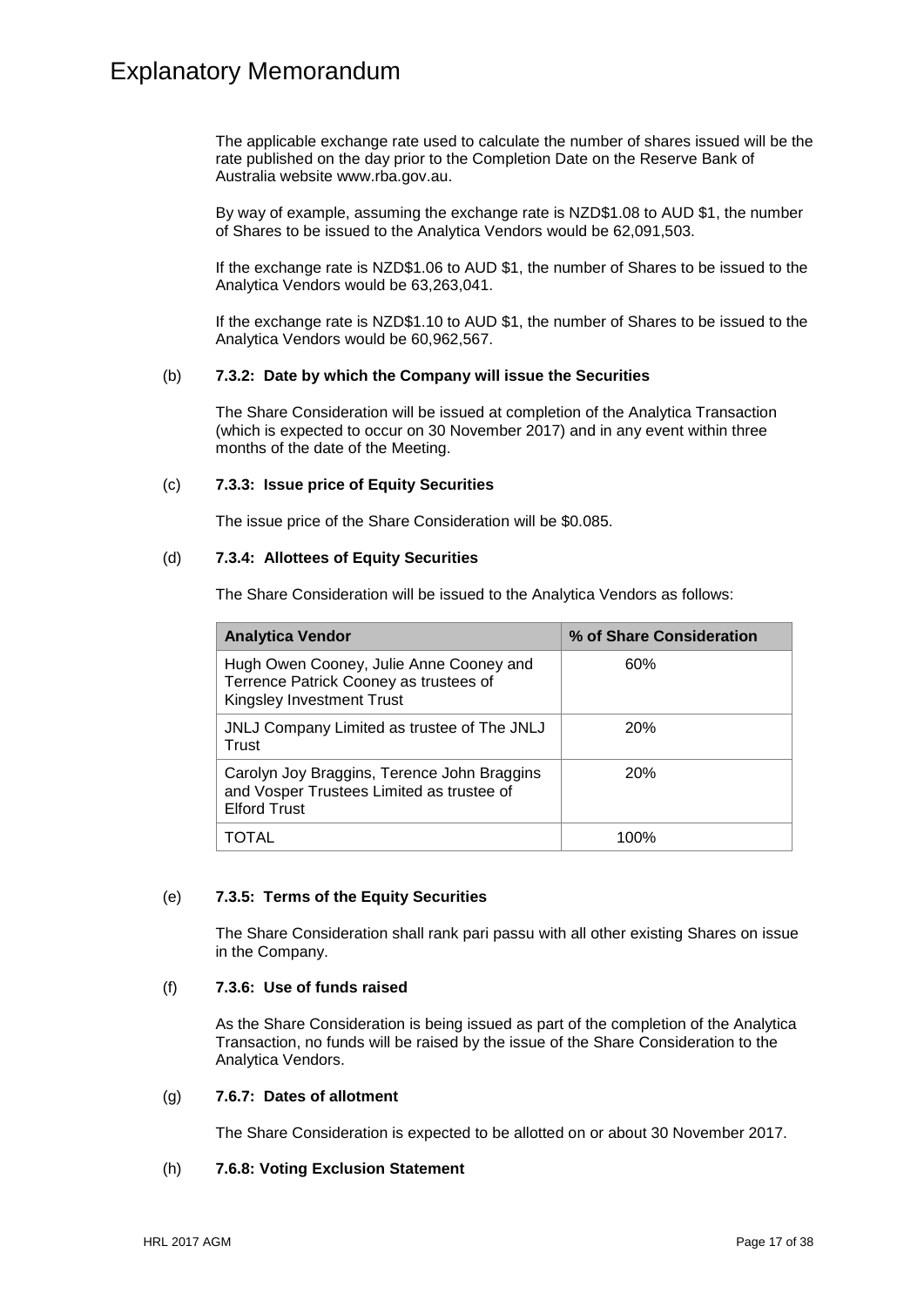A voting exclusion statement is included in the Notice of Meeting for Resolution 4.

#### 7.3 **Director Recommendation**

The Board recommends that Shareholders vote in favour of this Ordinary Resolution.

#### <span id="page-19-0"></span>**8. Interpretation**

The following terms used in the Notice of Meeting and the Explanatory Memorandum are defined as follows:

**AGM** means annual general meeting of Shareholders of the Company.

**Analytica Transaction** means the acquisition by the Company of all of the shares in Analytica Laboratories Limited from the Analytica Vendors.

**Analytica Vendors** means Hugh Owen Cooney, Julie Anne Cooney and Terrence Patrick Cooney as trustees of Kingsley Investment Trust, JNLJ Company Limited as trustee of The JNLJ Trust, Carolyn Joy Braggins, Terence John Braggins and Vosper Trustees Limited as trustee of Elford Trust.

**ASIC** means the Australian Securities & Investments Commission.

**ASX** means the ASX Limited.

**AUD** means Australian dollars.

**Board** means the board of directors of the Company.

**Capital Raising** means the Placement, as described in section [5.5.](#page-14-0)

**Closely Related Party** or **CRP** (as defined in the Corporations Act) of a member of the Key Management **Personnel** for an entity means:

- (a) a spouse or child of the member; or
- (a) a child of the member's spouse; or
- (b) a dependant of the member or the member's spouse; or
- (c) anyone else who is one of the member's family and may be expected to influence the member, or be influenced by the member, in the member's dealings with the entity; or
- (d) a company the member controls; or
- (e) a person prescribed by the regulations for the purposes of this paragraph.

**Company** or **HRL** means HRL Holdings Limited ACN 120 896 371.

**Constitution** means the Company's constitution.

**Corporations Act** means the *Corporations Act 2001* (Cth).

**Directors** means the directors of the Company from time to time.

**Explanatory Memorandum** means the explanatory memorandum accompanying this Notice;

**HRL Shares** means fully paid ordinary shares in the Company from time to time.

**Key Management Personnel** has the definition given in the accounting standards as those persons having authority and responsibility for planning, directing and controlling the activities of the entity, directly and indirectly, including any director (whether executive or otherwise) of that entity.

**Listing Rules** means the official listing rules of the ASX as amended from time to time.

**Meeting** means the Annual General Meeting to be held on 23 November 2017 as convened by the accompanying Notice of Meeting.

**Notice of Meeting** or **Notice** means the notice of meeting giving notice to Shareholders of the Meeting, accompanying this Explanatory Memorandum.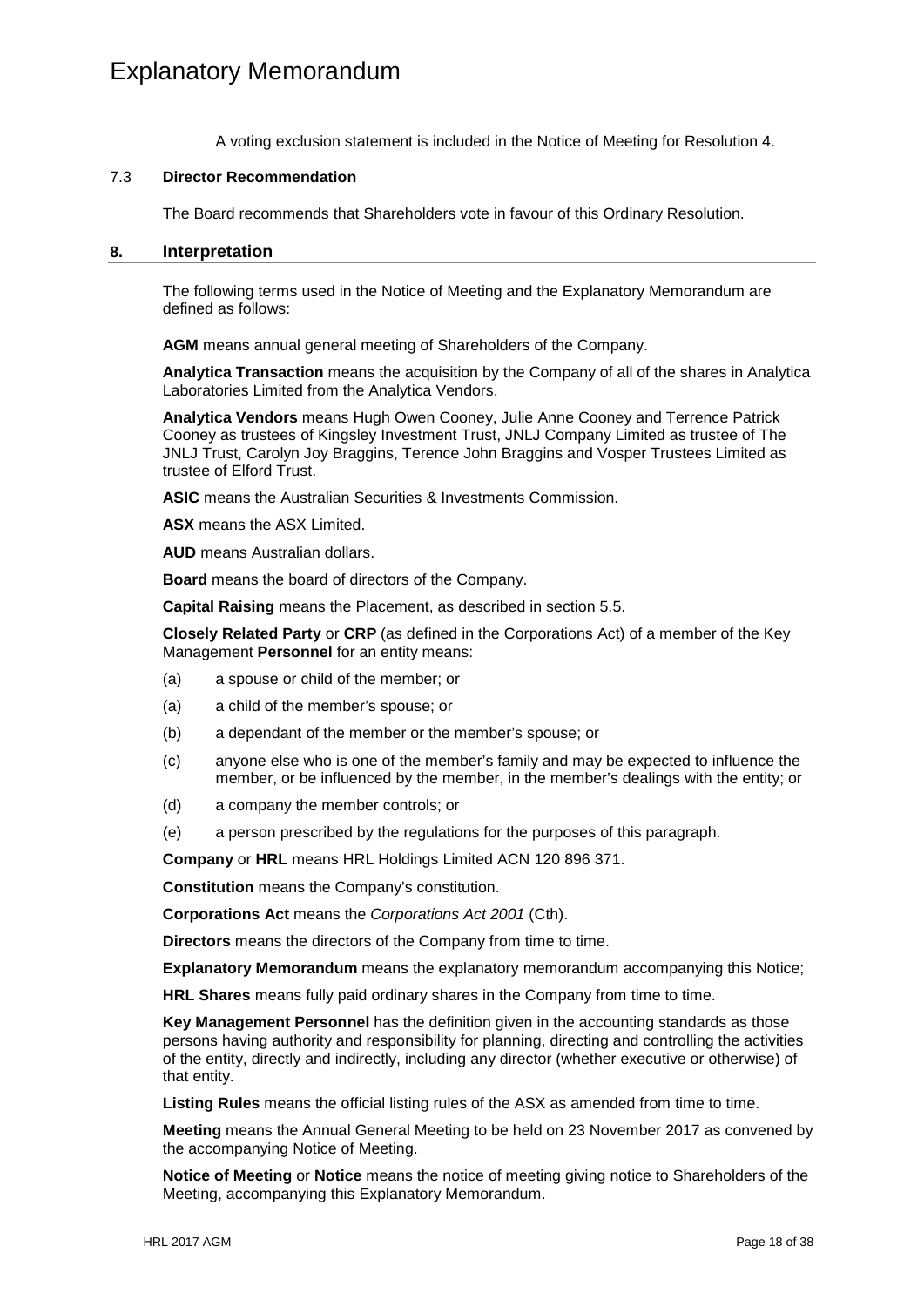**NZD** means New Zealand dollars.

**Ordinary Resolution** means a resolution passed by more than 50% of the votes at a general meeting of shareholders.

**Placement** means the issue of the Placement Shares to the Placement Recipients.

**Placement Recipients** means those sophisticated investors who will receive Placement Shares under the terms of the Placement.

**Placement Shares** means 176,500,000 fully paid shares in the Company to be issued at \$0.085 each.

**Resolution** means a resolution set out in the Notice of Meeting.

**Share Consideration** means the Shares to be issued to the Analytica Vendors pursuant to the SSA at an issue price of \$0.085 each.

**Shareholders** means a holder of HRL Shares in the Company.

**Shares** means ordinary fully paid shares in the issued capital of the Company.

**SPP** means the share purchase plan intended to be undertaken by the Company in accordance with ASIC Class Order 09/425 to raise up to a maximum of \$1,000,000.

**SSA** means the Share Sale Agreement dated 16 October 2017 between the Company, and the Analytica Vendors for the acquisition of the total issued capital in Analytica Laboratories Limited from the Analytica Vendors by the Company.

**Subsidiaries** has the meaning given to that term in the Corporations Act.

**Voluntary Restriction Deed** means a voluntary restriction deed in respect of the Total Share Consideration and entered into with the New Shareholders pursuant to the SSA.

A reference in the Notice of Meeting and the Explanatory Memorandum to '\$' is to AUD unless otherwise specified.

### **Voting entitlement**

For the purposes of determining voting entitlements at the Meeting, shares will be taken to be held by the persons who are registered as holding the shares at 7pm on Tuesday 21 November 2017. Accordingly, transactions registered after that time will be disregarded in determining entitlements to attend and vote at the Meeting.

*Any inquiries in relation to the Resolutions or the Explanatory Memorandum should be directed to Paul Marshall (Company Secretary):*

GPO Box 216 Brisbane QLD 4001 Telephone: 07 3212 9213 Email: pmarshall@hrlholdings.com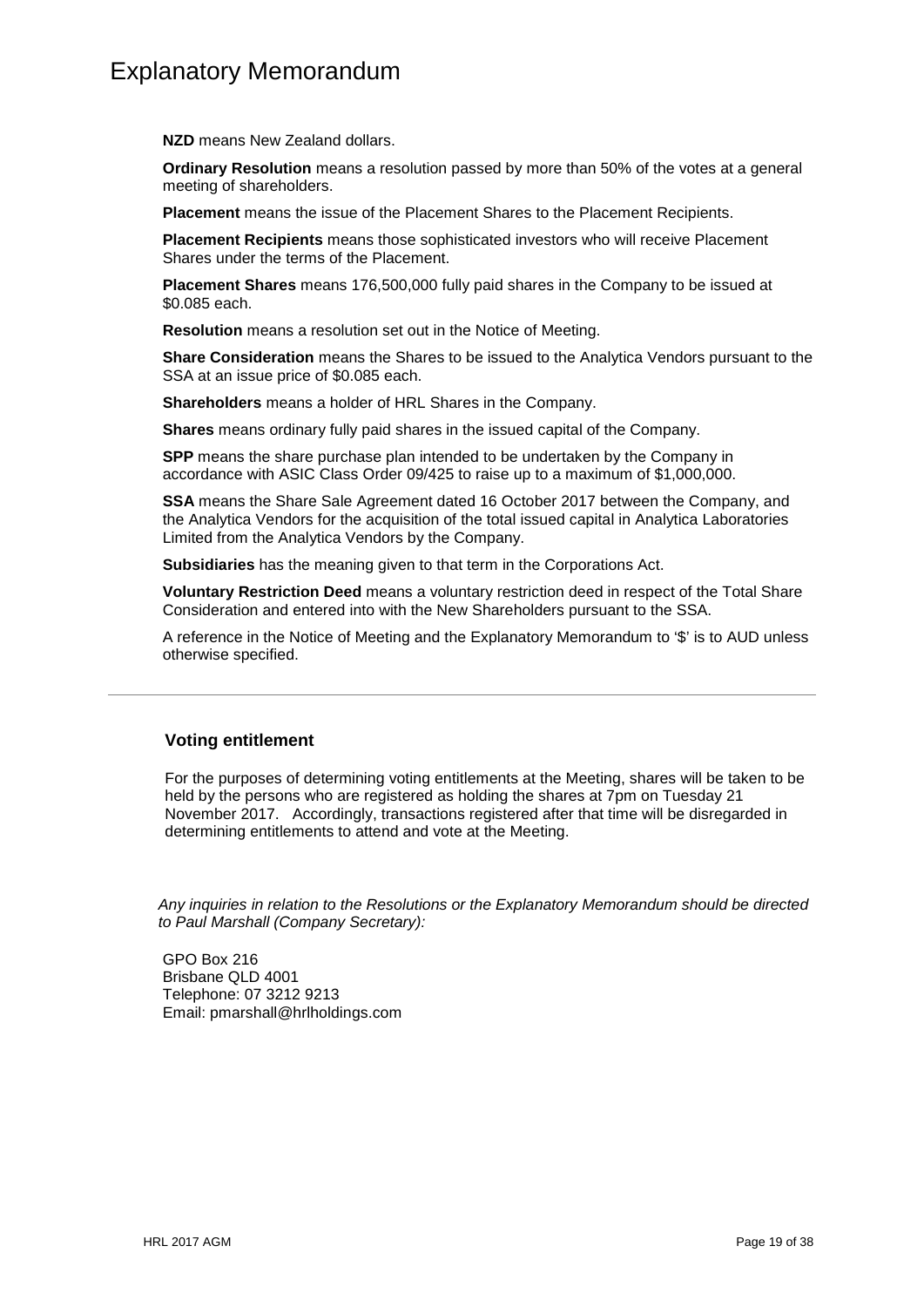# <span id="page-21-0"></span>**Schedule 1**

# **Assets, equity, annual profit**

| <b>Particulars</b>                                   | <b>Prior to</b><br><b>Proposed</b><br>Transaction <sup>1</sup> | <b>Effect of Proposed</b><br><b>Transaction</b> | <b>Post Proposed</b><br>Transaction Analysis <sup>2</sup> | <b>Percentage Change</b><br>due to Proposed<br><b>Transaction</b> |
|------------------------------------------------------|----------------------------------------------------------------|-------------------------------------------------|-----------------------------------------------------------|-------------------------------------------------------------------|
| Total<br>Consolidated<br>Assets                      | \$18,830,508                                                   | $+$ \$22,807,203                                | \$41,637,711                                              | 121%                                                              |
| Total Equity <sup>3</sup>                            | \$15,111,992                                                   | $+$ \$20,487,278                                | \$35,599,270                                              | 136%                                                              |
| Revenue                                              | \$13,646,447                                                   | $+$ \$8,710,053                                 | \$22,356,500                                              | 64%                                                               |
| Profit (before<br>tax and<br>extraordinary<br>items) | \$1,072,523                                                    | $+ $1,932,584$                                  | \$3,005,107                                               | 180%                                                              |
| Total No. of<br><b>Shares</b>                        | 244,186,406                                                    | $+250,356,209^3$                                | 494,542,615 <sup>4</sup>                                  | 103%                                                              |
| Total No of<br>Performance<br><b>Shares</b>          | 3,088,667                                                      |                                                 | 3,088,667                                                 | 0%                                                                |
| Total No. of<br>options                              | 4,800,000                                                      |                                                 | 4,800,000                                                 | $0\%$                                                             |

<span id="page-21-1"></span> <sup>1</sup> Position of Company based on audited accounts as at 30 June 2017

<span id="page-21-3"></span><sup>2</sup> Pro forma

<span id="page-21-4"></span><span id="page-21-2"></span>

 $^3$  Assumes an exchange rate of NZD\$1.08 to AUD\$1<br><sup>4</sup> Assumes Placement and SPP are fully subscribed and no other shares are issued by the Company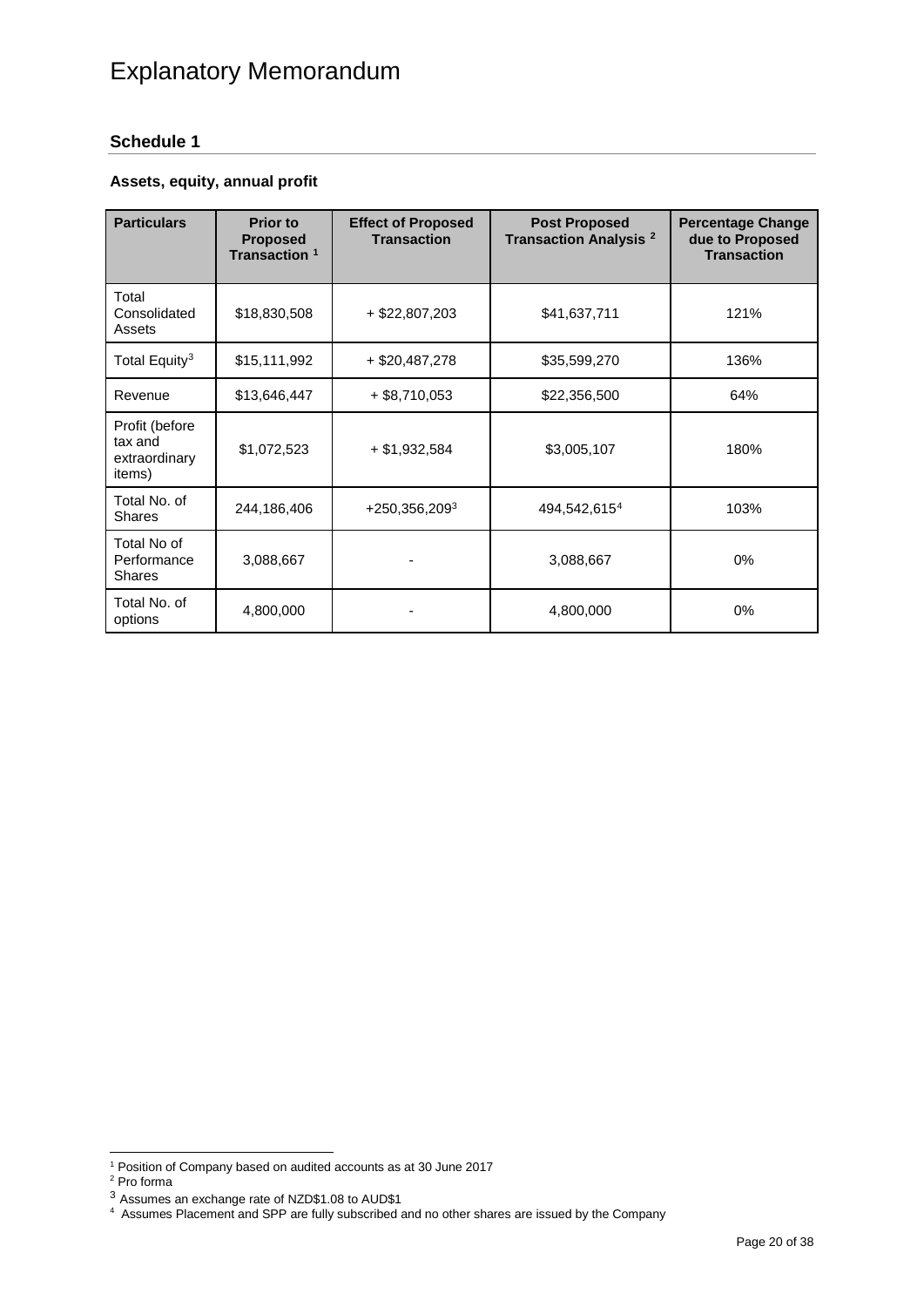# <span id="page-22-2"></span><span id="page-22-1"></span>**Schedule 2**

|                                        | Figures including Analytica Transaction, Placement and full subscription under SPP <sup>5</sup> |      |                          |        |                                                           |                          |                        |               |
|----------------------------------------|-------------------------------------------------------------------------------------------------|------|--------------------------|--------|-----------------------------------------------------------|--------------------------|------------------------|---------------|
|                                        | <b>Current Shares</b><br><b>Placement</b>                                                       |      | <b>Placement and SPP</b> |        | <b>Placement, SPP and Analytica</b><br><b>Transaction</b> |                          |                        |               |
|                                        | <b>Ordinary Shares</b>                                                                          | %    | <b>Ordinary Shares</b>   | $\%$   | <b>Ordinary Shares</b>                                    | %                        | <b>Ordinary Shares</b> | $\frac{9}{6}$ |
| <b>Existing</b><br><b>Shareholders</b> | 244,186,406                                                                                     | 100% | 244,186,406              | 58.04% | 255,951,112                                               | 59.19%                   | 255,951,112            | 51.76%        |
| <b>Placement</b><br><b>Recipients</b>  |                                                                                                 |      | 176,500,000              | 41.96% | 176,500,000                                               | 40.81%                   | 176,500,000            | 35.69%        |
| Analytica<br>Vendors <sup>6</sup>      |                                                                                                 |      |                          |        |                                                           | $\overline{\phantom{0}}$ | 62,091,503             | 12.55%        |
| <b>Total</b>                           | 244,186,406                                                                                     | 100% | 420,686,406              | 100%   | 432,451,112                                               | 100%                     | 494,542,615            | 100%          |

<span id="page-22-0"></span> <sup>5</sup> Assumes no other shares are issued by the Company

<sup>6</sup> Assumes an exchange rate of NZD\$1.08 to AUD\$1.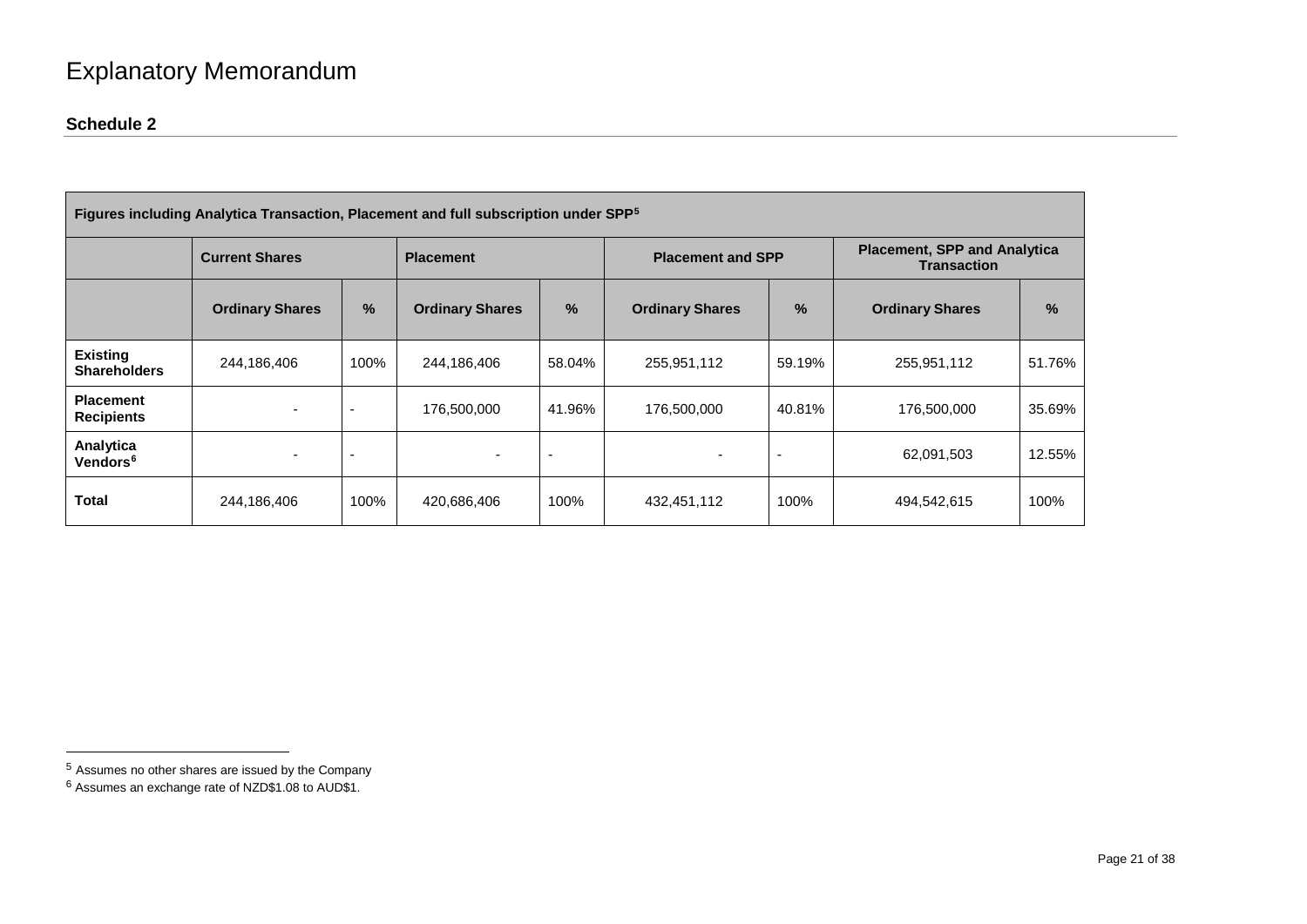### <span id="page-23-0"></span>**Schedule 3 Historical and Pro-forma Financial Information**

#### 1.1 **Introduction**

This Section sets out the historical and pro-forma financial information. The basis for preparation and presentation of this information is also set out below.

The historical and pro-forma financial information has been prepared in accordance with the recognition and measurement criteria of Australian Accounting Standards and the accounting policies adopted are consistent with the policies adopted and as described in the Company's financial statements for the year ended 30 June 2017.

The historical and pro-forma financial information comprises financial information of the Company, and Analytica (the **Combined Group**). The historical and pro-forma financial information is presented in an abbreviated form insofar as it does not include all the disclosures and notes required in an annual financial report prepared in accordance with Australian Accounting Standards and the Corporations Act 2001.

### 1.2 **Historical Financial Information**

The historical financial information HRL and Analytica set out below comprises:

- The audited consolidated Balance Sheet as at 30 June 2017 of HRL;
- The unaudited proforma consolidated Income Statement for the 12 months ended 30 June 2017 of HRL;
- The unaudited Balance Sheet as at 30 June 2017 of Analytica;
- The unaudited Income Statement for the for the 12 months ended 30 June 2017 of Analytica;

The historical financial information does not include a Statement of Cash Flows.

#### 1.3 **Pro-Forma Financial Information**

The pro-forma financial information for HRL set out below comprises:

- The unaudited amalgamated pro-forma Income Statement for HRL and Analytica for the 12 months ending 30 June 2017.
- The unaudited Pro-Forma Balance Sheet as at 30 June 2017 of the Combined Entity showing the impact of the proposed capital issue and the effects of the acquisition.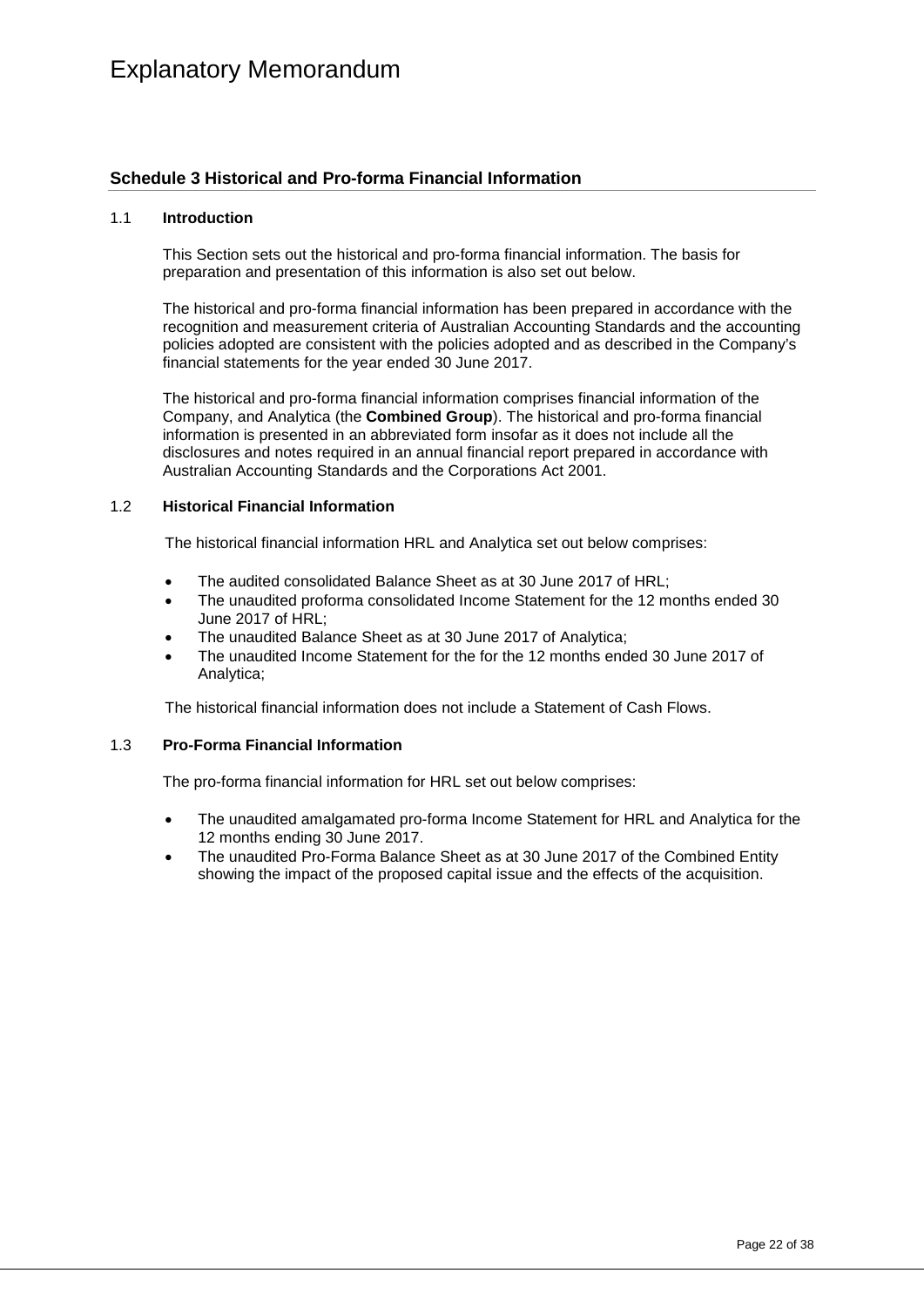### 1.4 **Combined Income Statements**

| <b>Combined Pro-Forma Income Statement</b>                  |              | A                   | B           | $C = A + B$     |
|-------------------------------------------------------------|--------------|---------------------|-------------|-----------------|
| For the 12 months ended 30 June 2017                        |              | <b>HRL Holdings</b> | Analytica   | <b>Combined</b> |
|                                                             | <b>Notes</b> | \$                  | \$          | \$              |
| Revenue                                                     |              | 21,225,874          | 8,704,288   | 29,935,927      |
| Costs and consumables relating to provision of services     |              | (3, 171, 676)       | (1,577,179) | (4,748,855)     |
| Employment and consultancy expenses                         |              | (11,691,799)        | (3,238,567) | (14,930,366)    |
| Other operating expenses                                    |              | (3,649,376)         | (666, 097)  | (4,315,473)     |
| Total expenses                                              |              | (18, 512, 851)      | (5,481,843) | (23,994,694)    |
| <b>Operating EBITDA</b>                                     |              | 2,713,023           | 3,228,210   | 5,941,233       |
| Operating depreciation and amortisation expenses            |              | (527, 707)          | (1,272,653) | (1,800,360)     |
| Finance costs                                               |              | (111, 266)          | (22, 973)   | (134, 239)      |
| Operating profit before tax                                 |              | 2,074,050           | 1,932,584   | 4,006,634       |
| <b>Non-operating items</b>                                  |              |                     |             |                 |
| Amortisation of intangible assets arising from acquisitions | 1            | (1,091,469)         |             | (1,091,469)     |
| Management performance shares and advisor options           | 1            | (203, 636)          |             | (203, 636)      |
| <b>Earnout Payments</b>                                     | 1            | (62, 500)           |             | (62, 500)       |
| Acquisition costs                                           | 1            | (86, 633)           |             | (86, 633)       |
| Geothermal costs                                            | 1            | (16, 885)           |             | (16, 885)       |
| Profit/(loss) before income tax                             |              | 612,927             | 1,932,584   | 2,545,511       |
| Income tax expense                                          |              | (222, 307)          | (545, 617)  | (767, 924)      |
| Profit after income tax                                     |              | 390,620             | 1,386,967   | 1,777,587       |

#### **Notes to the Table of Combined Pro-forma Income Statement**

This pro-forma income statement is prepared on the basis of:

#### Column A

The unaudited proforma consolidated Income Statement for the 12 months ended 30 June 2017 of HRL. These figures include the full 12 months results for Morrison Geotechnic (acquired 31 March 2017) and OCTFOLIO (acquired 14 April 2017).

#### Column B

The unaudited income statement for Analytica for the 12 months ended 30 June 2017.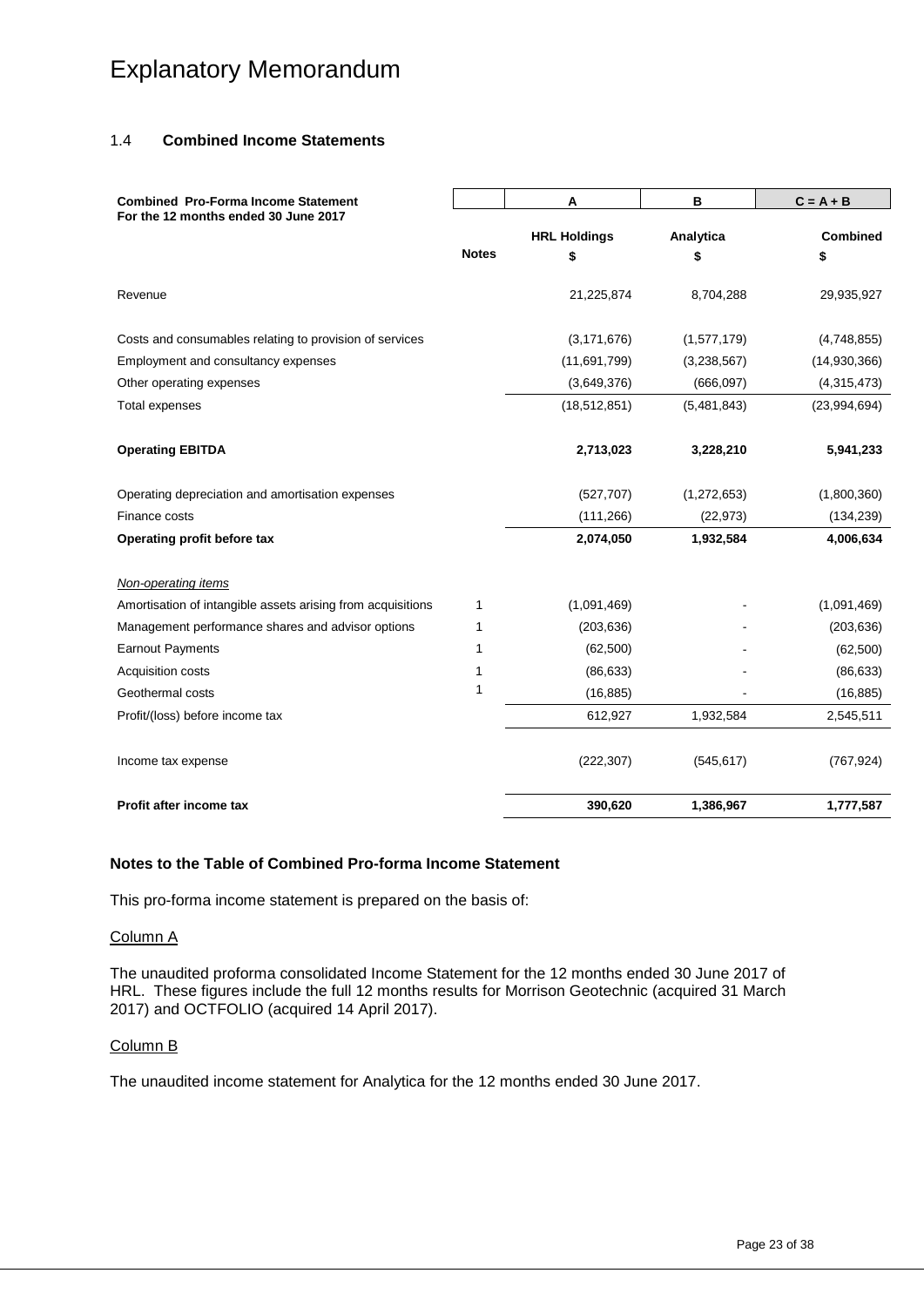#### **Note 1**

In the opinion of the Directors, the following non-operating adjustments are considered to be non-cash and/or non-recurring in nature**.**

#### Amortisation of intangible assets arising from acquisitions

The excess purchase price over the value of the tangible assets acquired during the acquisitions of Precise Consulting and Laboratory, AAC Environmental, RJL & Associates, Morrison Geotechnic and OCTFOLIO has been allocated against specific identifiable intangible assets.

These intangible assets are being amortised over a 2 – 5 year period.

#### Management performance shares and advisor options

In August 2016 HRL introduced a long term incentive plan for key management. The plan will focus on long term shareholder wealth creation and retention of key personnel. The value of these performance shares is being recognized as an expense in the income statement over the 3 year vesting period.

In June 2017 HRL issued options to its capital advisors Canaccord Genuity (Australia) for ongoing capital markets advice and services. The value of these options has been recognized in full as an expense in the FY2017 income statement.

#### **Provision arising on estimate of earn-out**

The vendors of Morrison Geotechnic have the opportunity to receive and earn-out payment if certain profit targets are met. Payment of the earn-out consideration is contingent on ongoing service of certain key staff, with the earn-out reduced proportionally if employment is terminated prior to the minimum service period.

#### **Acquisition related expenses**

Acquisition related expenses relate to third party supplier costs that related to the acquisition of Morrison Geotechnic and OCTFOLIO.

#### **Geothermal costs**

On 29 June 2017 entered into an agreement to transfer its interest in Geothermal Exploration Permit 8 to a third party. HRL has also informed the Victorian Government that it would relinquish Geothermal Exploration Permit 6. As a result of these events HRL will no longer have any ongoing costs in relation to the geothermal permits.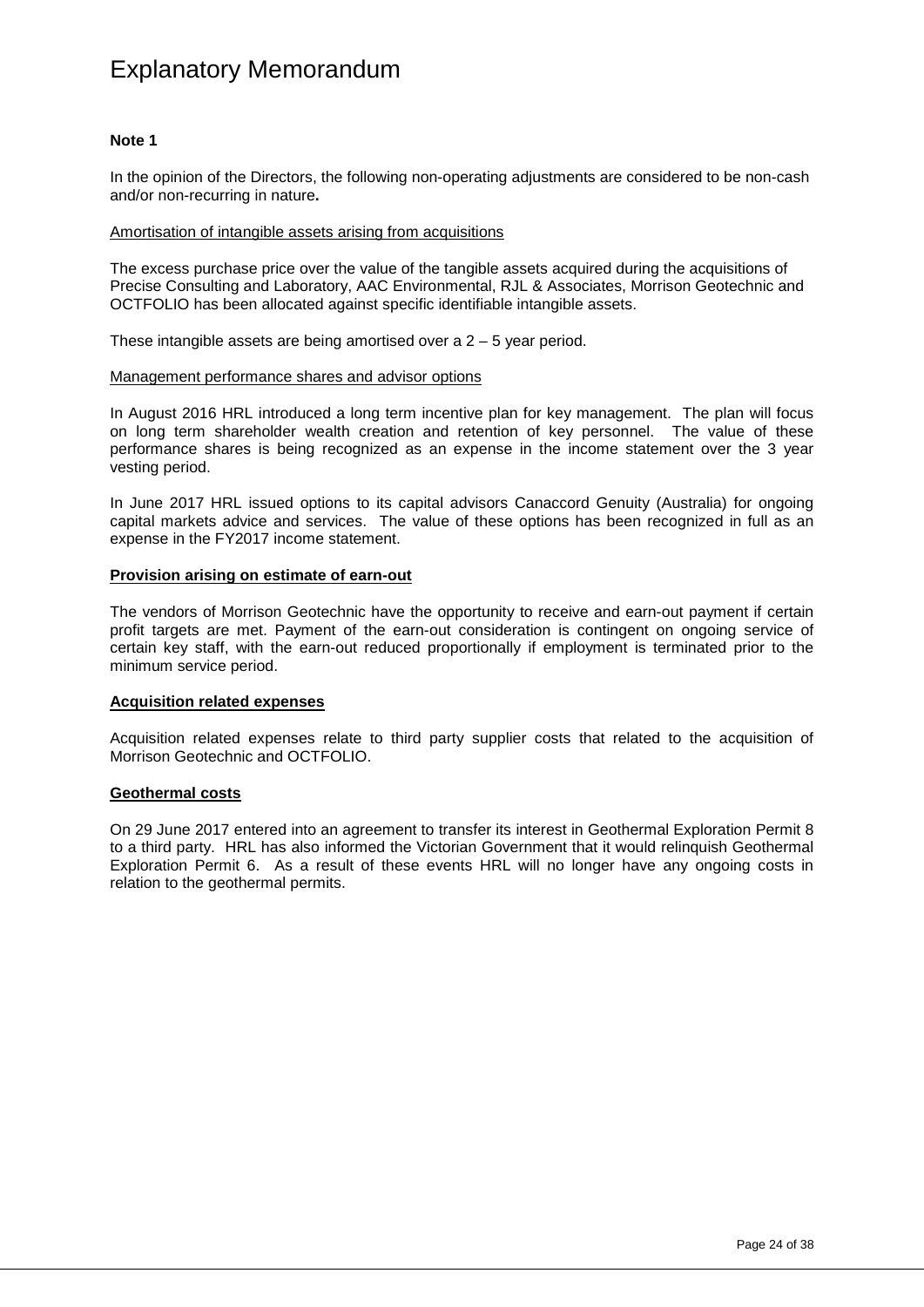### 1.5 **Pro-forma Combined Balance Sheet**

The Pro-Forma Balance Sheet have been derived from the audited HRL Balance Sheet as at 30 June adjusted for the following transactions as if they had occurred at 30 June 2017 (proforma transactions):

- (a) the issue of approximately 62,091,503 Shares to the vendors of Analytica at the price of \$0.085 per Share as part consideration of the purchase price.
- (b) Assumes at exchange rate of \$1.08 NZD:AUD.
- (c) the issue of approximately 176,500,000 Shares via the Placement at a price of \$0.085 per Share to raise approximately \$15,002,500 cash before expenses. All ordinary shares will be issued as fully paid.
- (d) the issue of approximately 11,764,706 Shares via the Share Purchase Plan at a price of \$0.085 per Share to raise \$1,000,000 cash before expenses. All ordinary shares will be issued as fully paid.
- (e) total costs expected to be incurred in connection with the capital raisings of approximately \$990,000;
- (f) total costs expected to be incurred in connection with the acquisition of Analytica of approximately \$100,000; and
- (g) the effects of the Analytica acquisition as described in Section 6.6.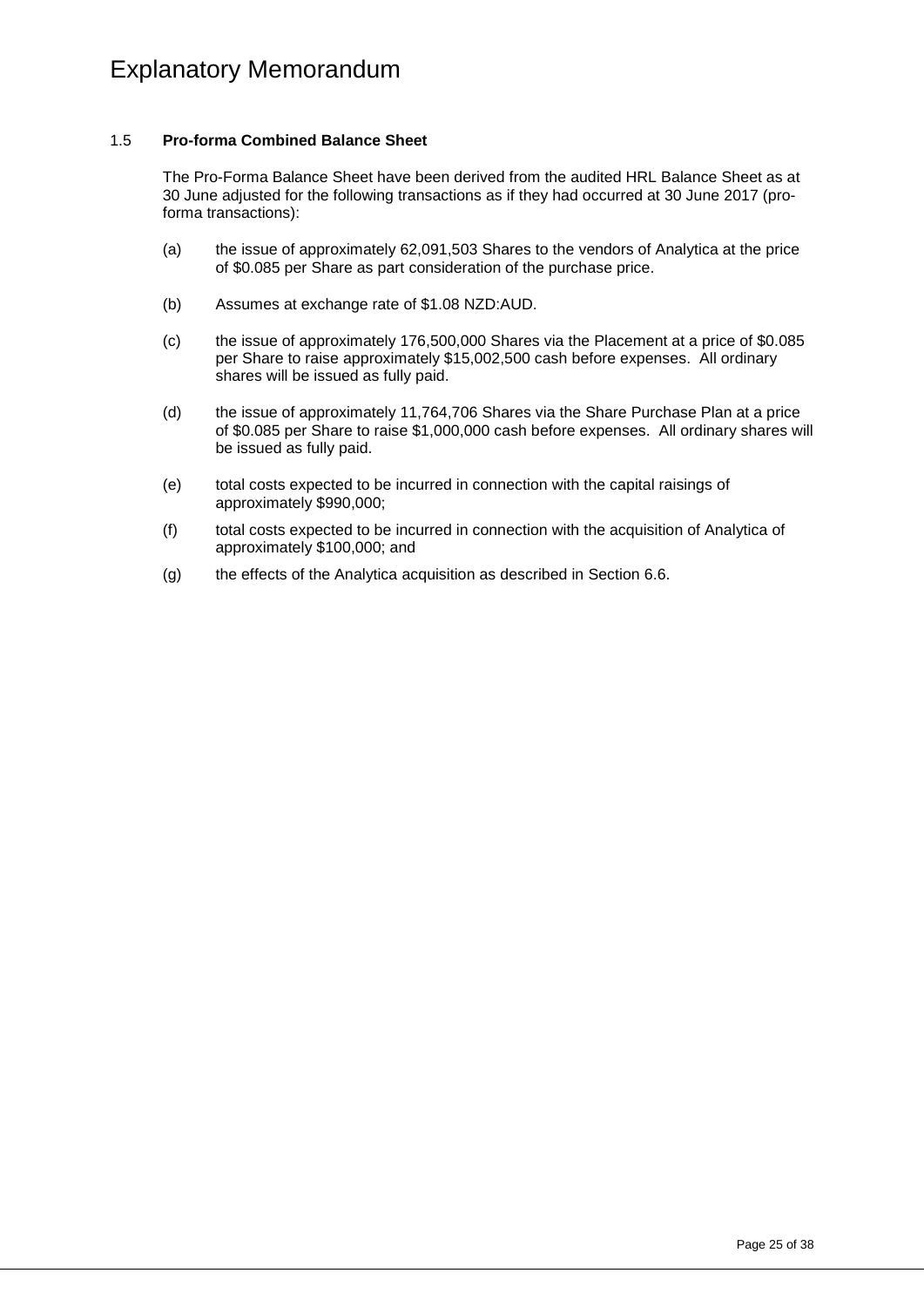**Historical and pro-forma financial information**

| 30 June 2017                     |                         | <b>HRL Historical</b><br><b>Balance Sheet</b> | <b>HRL Capital</b><br><b>Issues</b> | <b>Analytica</b><br><b>Historical</b> | Pre-acquisiton<br>adjustments | Impact of<br><b>Acquisition</b> | <b>Combined Entity</b><br><b>Pro-Forma Balance</b> |
|----------------------------------|-------------------------|-----------------------------------------------|-------------------------------------|---------------------------------------|-------------------------------|---------------------------------|----------------------------------------------------|
|                                  | <b>Notes</b>            | $\mathbf{A}$                                  | B                                   | $\mathbf{C}$                          | D                             | Е                               | F                                                  |
|                                  |                         | \$                                            | \$                                  | \$                                    |                               | \$                              | \$                                                 |
| <b>CURRENT ASSETS</b>            |                         |                                               |                                     |                                       |                               |                                 |                                                    |
| Cash and cash equivalents        | $\overline{\mathbf{4}}$ | 728,165                                       | 14,912,500                          | 646,469                               | (395, 176)                    | (12, 497, 776)                  | 3,394,182                                          |
| Trade and other receivables      |                         | 3,418,836                                     |                                     | 1,140,947                             |                               |                                 | 4,559,783                                          |
| Other current assets             |                         | 268,161                                       |                                     | 60,646                                |                               |                                 | 328,807                                            |
| <b>TOTAL CURRENT ASSETS</b>      |                         | 4,415,162                                     | 14,912,500                          | 1,848,062                             | (395, 176)                    | (12, 497, 776)                  | 8,282,772                                          |
| <b>NON-CURRENT ASSETS</b>        |                         |                                               |                                     |                                       |                               |                                 |                                                    |
| Trade and other receivables      |                         | 122,619                                       |                                     | 171,760                               |                               |                                 | 294,379                                            |
| Plant and equipment              |                         | 1,458,961                                     |                                     | 4,724,937                             |                               |                                 | 6,183,898                                          |
| Equity accounted investments     |                         |                                               |                                     | 141,612                               |                               |                                 | 141,612                                            |
| Deferred tax assets              | $\mathbf{1}$            | 1,170,288                                     | 297,000                             | 47,953                                |                               |                                 | 1,515,241                                          |
| Intangibles and Goodwill         | 3                       | 11,663,478                                    |                                     |                                       |                               | 13,556,331                      | 25,219,809                                         |
| TOTAL NON-CURRENT ASSETS         |                         | 14,415,346                                    | 297,000.00                          | 5,086,262                             |                               | 13,556,331                      | 33,354,939                                         |
| <b>TOTAL ASSETS</b>              |                         | 18,830,508                                    | 15,209,500                          | 6,934,324                             | (395, 176)                    | 1,058,555                       | 41,637,711                                         |
| <b>CURRENT LIABILITIES</b>       |                         |                                               |                                     |                                       |                               |                                 |                                                    |
| Trade and other payables         | $\overline{2}$          | 1,308,692                                     |                                     | 1,517,362                             | (890, 898)                    |                                 | 1,935,156                                          |
| Short-term provisions            |                         | 969,172                                       |                                     | 171,261                               |                               |                                 | 1,140,433                                          |
| Income tax payable               |                         | 286,605                                       |                                     | 122,200                               |                               |                                 | 408,805                                            |
| Interest bearing liabilities     |                         | 615,576                                       |                                     |                                       |                               |                                 | 615,576                                            |
| <b>TOTAL CURRENT LIABILITIES</b> |                         | 3,180,045                                     | L.                                  | 1,810,823                             | (890, 898)                    |                                 | 4,099,970                                          |
| <b>NON-CURRENT LIABILITIES</b>   |                         |                                               |                                     |                                       |                               |                                 |                                                    |
| Deferred tax liabilities         | 3                       | 77,654                                        |                                     |                                       |                               | 1,400,000                       | 1,477,654                                          |
| Long-term provisions             |                         | 240,044                                       |                                     |                                       |                               |                                 | 240,044                                            |
| Interest bearing liabilities     | $\overline{2}$          | 220,773                                       |                                     | 395,176                               | (395, 176)                    |                                 | 220,773                                            |
| TOTAL NON-CURRENT LIABILITIES    |                         | 538,471                                       |                                     | 395,176                               | (395, 176)                    | 1,400,000                       | 1,938,471                                          |
| <b>TOTAL LIABILITIES</b>         |                         | 3,718,516                                     |                                     | 2,206,000                             | (1,286,075)                   | 1,400,000                       | 6,038,441                                          |
| <b>NET ASSETS</b>                |                         | 15,111,992                                    | 15,209,500                          | 4.728.324                             | 890.898                       | (341, 445)                      | 35,599,270                                         |
| <b>EQUITY</b>                    |                         |                                               |                                     |                                       |                               |                                 |                                                    |
| <b>Contribution Equity</b>       | 1                       | 16,349,948                                    | 15,309,500                          | 92,593                                | 890,898                       | 4,294,287                       | 36,937,226                                         |
| Reserves                         |                         | 1,244                                         |                                     | (20, 167)                             |                               | 20,167                          | 1,244                                              |
| Accumulated (losses)/profits     |                         | (1,239,200)                                   | (100,000)                           | 4,655,899                             |                               | (4,655,899)                     | (1,339,200)                                        |
| <b>TOTAL EQUITY</b>              |                         | 15,111,992                                    | 15,209,500                          | 4,728,324                             | 890,898                       | (341, 445)                      | 35,599,270                                         |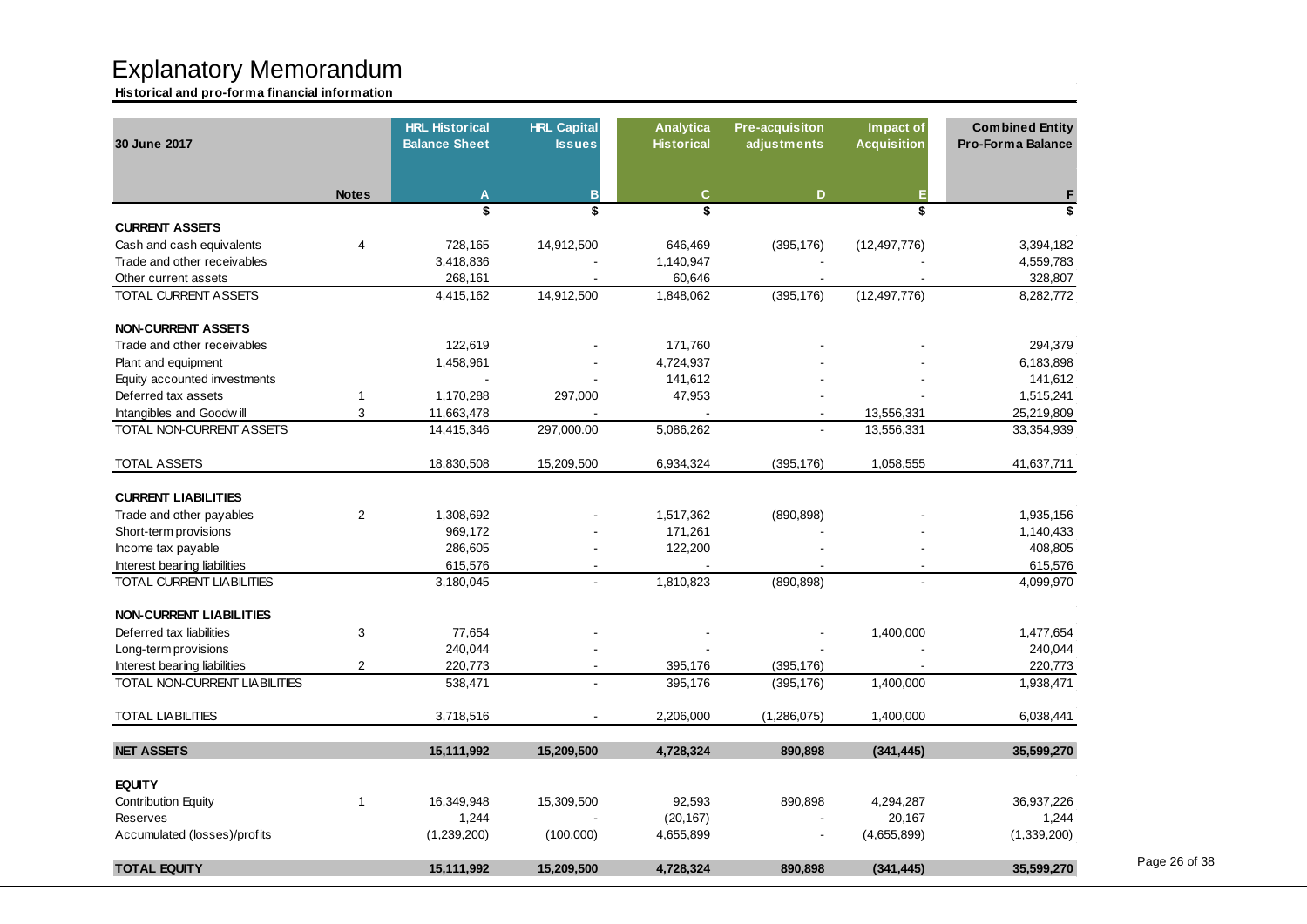### 1.6 **Notes to the Pro-forma Combined Balance Sheet**

#### Note 1

Assumes the issue of approximately 62,091,503 Shares to the vendors of Analytica at the price of \$0.085 per Share as part consideration of the purchase price, at an exchange rate of \$1.08 NZD:AUD.

Assumes the issue of 176,500,000 Shares via the Placement at a price of \$0.085 per Share to raise approximately \$15,002,500 cash before expenses.

Assumes the issue of approximately 11,764,706 Shares via the Share Purchase Plan at a price of \$0.085 per Share to raise \$1,000,000 cash before expenses.

Total costs expected to be incurred in connection with the capital raisings of approximately \$990,000 and associated tax credits of \$297,000;

#### **Reconciliation of movements in HRL's pro-forma contributed equity**

|                                                                       | <b>Number of shares</b> | <b>Contributed</b><br>equity |
|-----------------------------------------------------------------------|-------------------------|------------------------------|
|                                                                       | #                       |                              |
| HRL reviewed Balance Sheet 30 June 2017 (A)                           | 244,186,406             | 16,349,948                   |
| Issue of shares to Analytica vendors (E)                              | 62,091,503              | 5,277,778                    |
| Issue of shares via the Placement (B)                                 | 176,500,000             | 15,002,500                   |
| Issue of shares via the Share Purchase Plan (B)                       | 11,764,706              | 1,000,000                    |
| Total costs expected to be incurred in connection with the offers (B) |                         | (990,000)                    |
| Tax credit on capital raising costs (B)                               |                         | 297,000                      |
| HRL pro-forma Balance Sheet 30 June 2017                              | 494,542,615             | 36,937,226                   |

#### Note 2

Under the terms of the Share Sale Agreement, the vendors of Analytica have agreed that prior to acquisition:

- 1. Repay or capitalise amounts owing to shareholders of \$890,898. The pro-forma balance sheet assumes this amount has been capitalised into equity;
- 2. Payout amount remaining bank loans of \$395,176.

#### Note 3

Under the terms of the Share Sale Agreement, the vendors of Analytica have the ability to payout preacquisition profits to the extent that at least \$350,000 in working capital remains. The pro-forma balance sheet as at 30 June 2017 has been adjusted to reflect such a payout as follows.

| Analytica working capital (after adjustments in note 2 above) as per Balance<br>Sheet 30 June 2017 | 532,961    |
|----------------------------------------------------------------------------------------------------|------------|
| Less notional pre-acquisition dividend to vendors                                                  | (182, 961) |
| Revised working capital of \$350,000                                                               | 350,000    |
| Notional pre-acquisition dividend to vendors paid as follows:                                      |            |
| Cash payment                                                                                       | 182.961    |

**\$**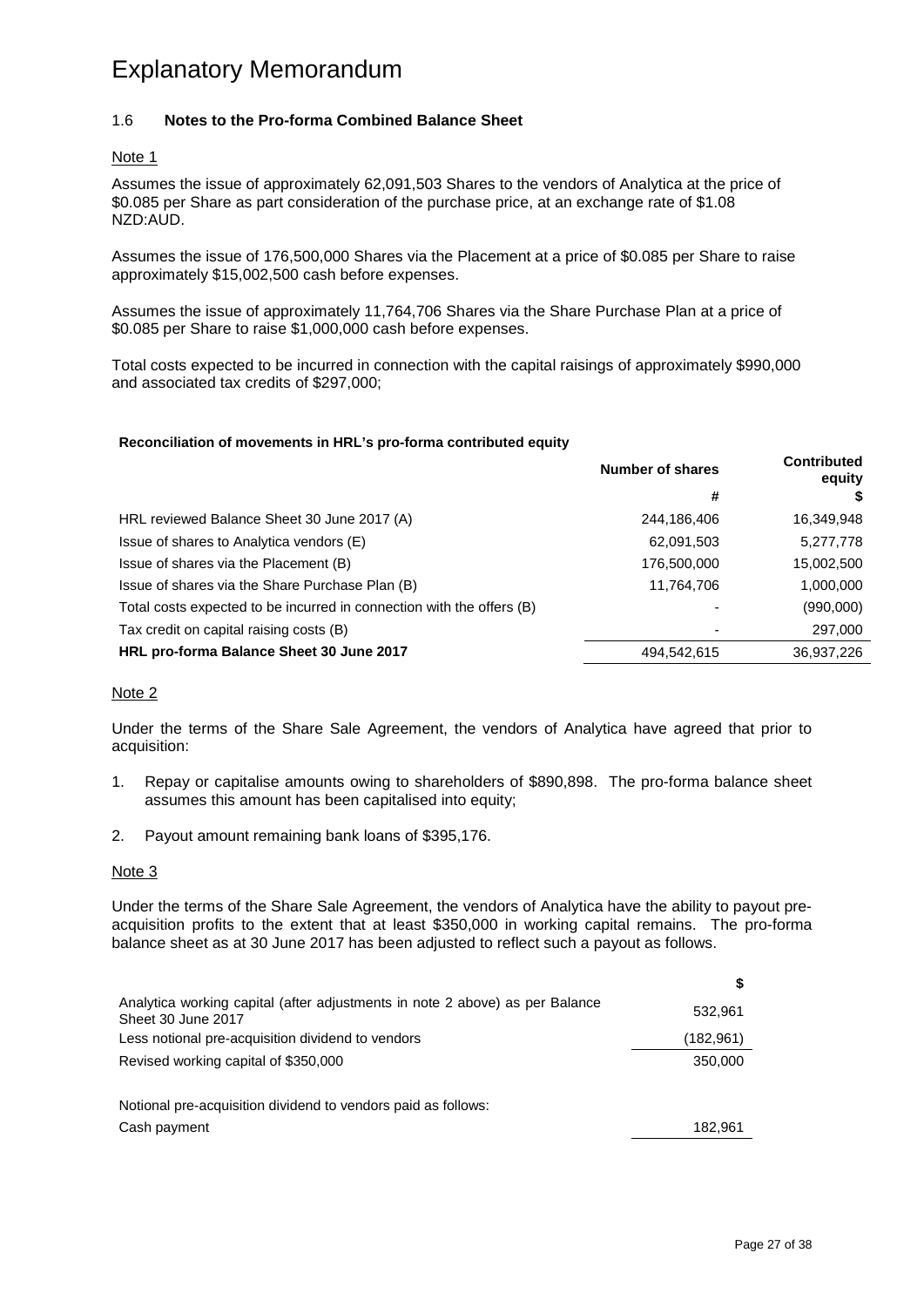The proposed acquisition of Analytica represents a business combination under AASB 3 and has been consolidated in the pro-forma balance sheet as follows:

#### **Pro-forma details of purchase consideration and net assets acquired**

| 12,314,815 |
|------------|
| 5,277,778  |
|            |
| 17,592,593 |
| 5,436,262  |
| 12,156,331 |
| 1,400,000  |
| 8,556,331  |
|            |

<sup>1</sup> Contingent consideration is subject to Analytica achieving certain profit targets in the 12 months after acquisition and the 3 key vendors completing 2 years of service after acquisition. As the earn-out consideration is contingent on key vendor's ongoing service, the principles and guidance as set out in AASB 3 require that any earn-out consideration be expensed as an employment cost in the relevant period the service was provided. Consequently, there is no impact on the 30 June 2017 pro-forma combined balance sheet.

<sup>2</sup> Assumed to be equivalent to the recorded values in Analytica's balance sheet. HRL will undertake a formal fair value assessment of Analytica's assets and liabilities on acquisition date.

<sup>3</sup> Identifiable intangible assets have an assumed value of AUD \$5,000,000. HRL will engage a third-party expert to perform a formal purchase price allocation process on acquisition date.

#### Note 4

#### **Reconciliation of movements in pro-forma cash and cash equivalents**

|                                                                              | Cash and cash<br>equivalents |
|------------------------------------------------------------------------------|------------------------------|
|                                                                              |                              |
| HRL Balance Sheet 30 June 2017 (A)                                           | 728,165                      |
| Issue of shares pursuant to the placement and share purchase plan (B)        | 16,002,500                   |
| Total costs expected to be incurred in connection with the capital raise (B) | (990,000)                    |
| Costs expected to be incurred in connection with the acquisition (B)         | (100,000)                    |
| Analytica Balance Sheet 30 June 2017 (C)                                     | 646,469                      |
| Analytica repayment of bank loans (D)                                        | (395,176)                    |
| Pre-acquisition dividend to be paid to Analytica vendors (E)                 | (182,961)                    |
| Upfront purchase price paid to Analytica vendors (E)                         | (12, 314, 815)               |
| Pro-forma Balance Sheet 30 June 2017 (F)                                     | 3,394,182                    |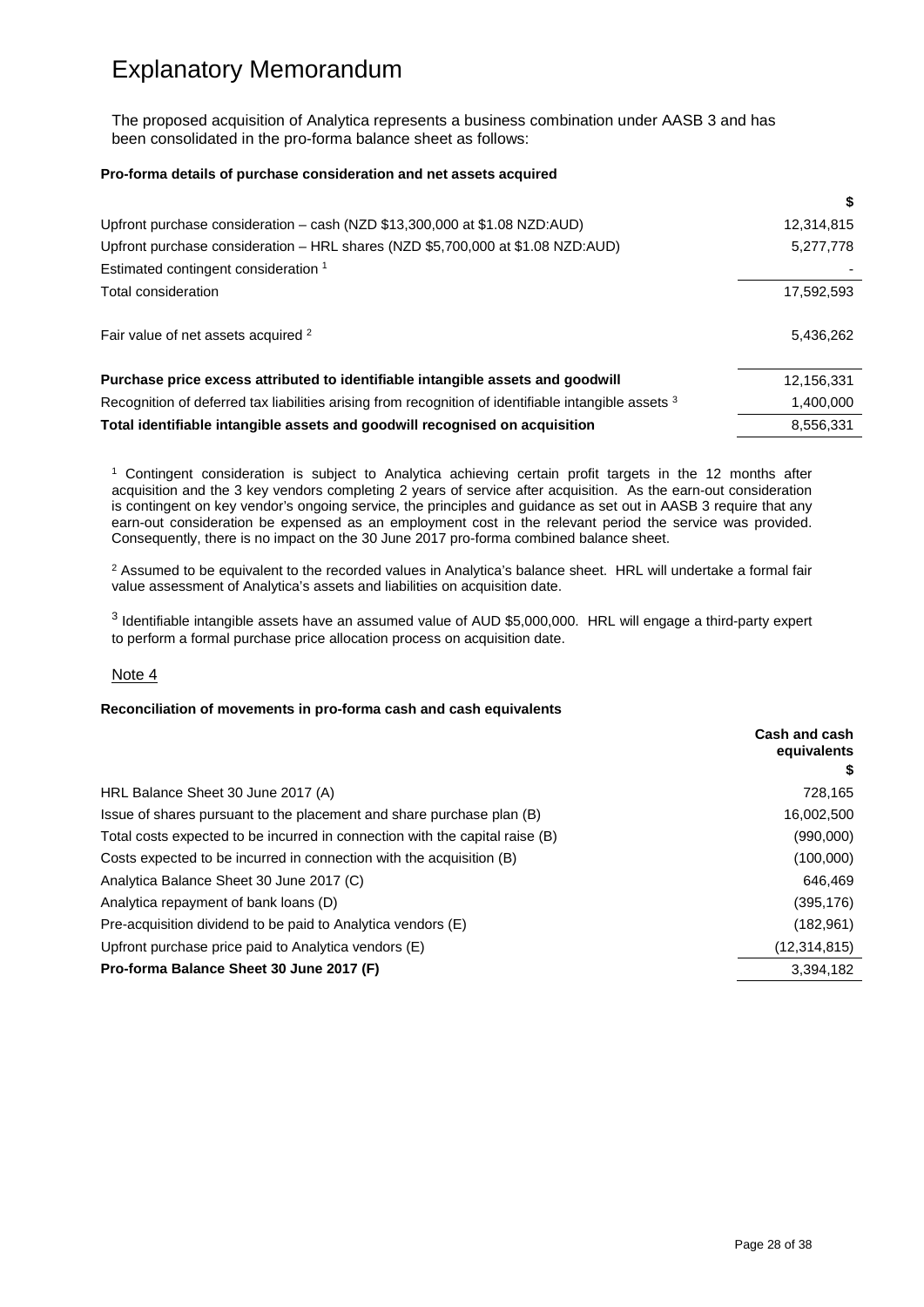## <span id="page-30-0"></span>**Schedule 4 - Forecast Financial Information**

#### 1.1 **Preparation of Forecast Financial Information**

The Forecast Financial Information has been prepared by the Company based on an assessment of present economic and operating conditions and on a number of assumptions, including the general assumptions set out in Section 1.4 and the Directors' best estimate specific assumptions set out in Section 1.5.

The Directors have prepared the Forecast Financial Information with due care and attention, and consider all best estimate assumptions when taken as a whole to be reasonable at the time of preparation. However, this information is not fact and investors are cautioned to not place undue reliance on the Forecast Financial Information. This information is intended to assist investors in assessing the reasonableness and likelihood of the assumptions occurring, and is not intended to be a representation that the assumptions will occur.

Shareholders and investors reading the Notice of Meeting Explanatory Memorandum should be aware that the timing of actual events and the magnitude of their impact might differ from that assumed in preparing the Forecast Financial Information, and that this may have a material positive or negative effect on the Company's actual financial performance or financial position.

Shareholders and investors are advised to review the assumptions set out in Sections 1.4 and 1.5 in conjunction with the risk factors set out in Sections 1.6 and 1.7 and other information set out in this Notice of Meeting and Explanatory Memorandum.

The Pro forma Forecast Income Statements reflect the full year effect of the operating and equity structure that will be in place on Completion of the Analytica acquisition and capital raisings, and include a full 12 months' trading of Analytica.

#### 1.2 **Pro-Forma Forecast Income Statement**

The pro-forma financial information for HRL set out below comprises:

- The forecast financial information for HRL for the 12 months ending 30 June 2018.
- The forecast financial information for Analytica for the 12 months ending 30 June 2018.
- The expected financial impact of acquisition costs arising from the Analytica transaction assuming the transaction had occurred on 1 July 2017.

The aggregation of the forecast income statements represents a full year forecast financial results of the combined HRL Group.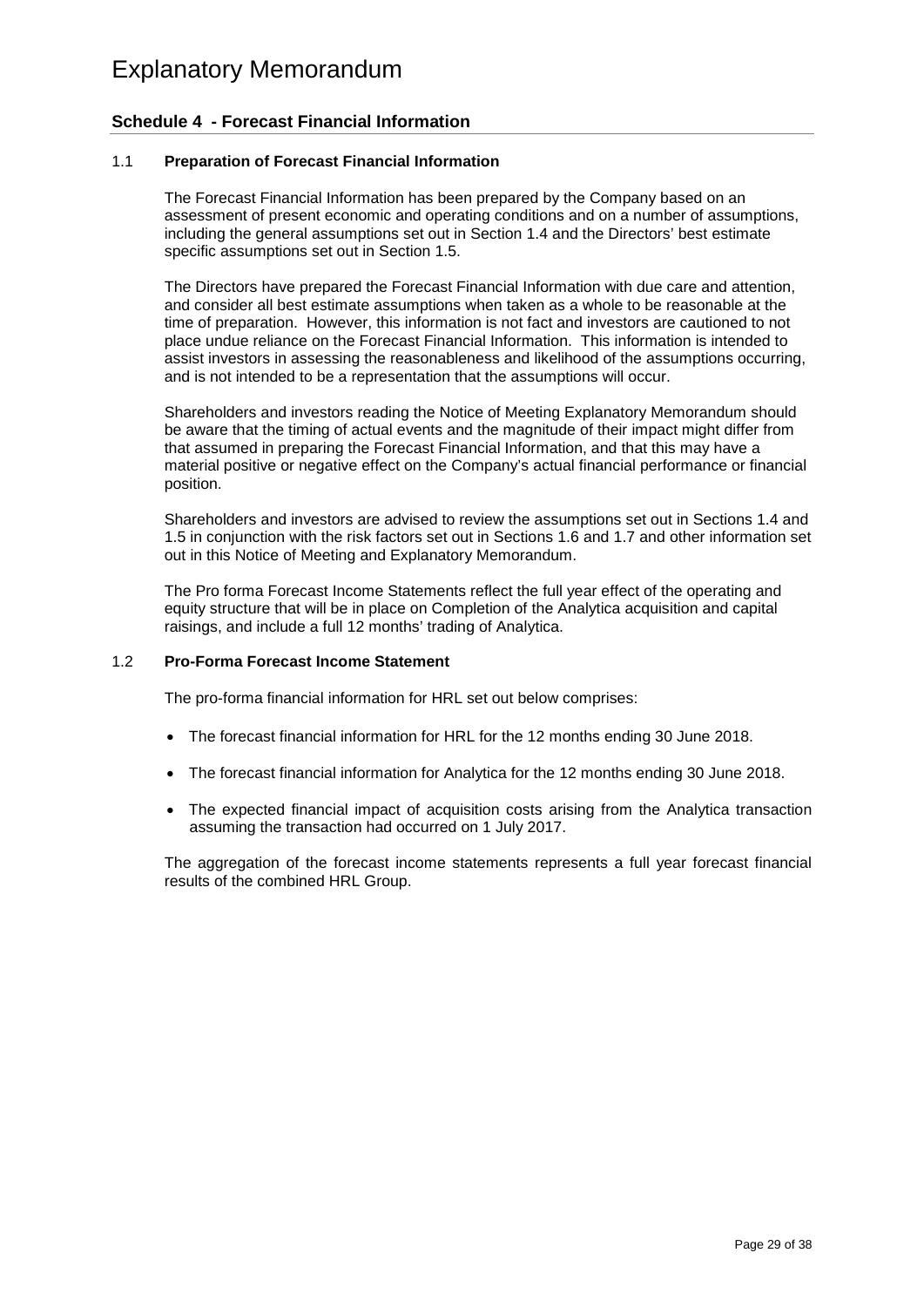### 1.3 **Pro-Forma Forecast Income Statements**

| <b>Combined Pro-Forma Income Statement</b><br>For the 12 months ended 30 June 2018 |              | Α                             | B                          | $C = A + B$    |
|------------------------------------------------------------------------------------|--------------|-------------------------------|----------------------------|----------------|
|                                                                                    |              | <b>HRL</b><br><b>Holdings</b> | Analytica                  | Combined       |
|                                                                                    | <b>Notes</b> | \$                            | \$                         | \$             |
| Revenues                                                                           |              | 22,260,220                    | 10,956,190                 | 33,216,410     |
| Costs and consumables relating to provision of services                            |              | (2,720,100)                   | (1,757,524)                | (4,477,624)    |
| Employment and consultancy expenses                                                |              | (12, 306, 636)                | (4, 240, 666)              | (16, 547, 303) |
| Other operating expenses                                                           |              | (3,985,706)                   | (944, 516)                 | (4,930,222)    |
| <b>Total expenses</b>                                                              |              | (19,012,442)                  | (6,942,706)                | (25, 955, 148) |
| <b>Operating EBITDA</b>                                                            |              | 3,247,779                     | 4,013,484                  | 7,261,262      |
| Operating depreciation and amortisation expenses                                   |              | (695, 432)                    | (1,494,663)                | (2, 190, 095)  |
| Finance costs                                                                      |              | (69, 239)                     |                            | (69, 239)      |
| Operating profit before tax                                                        |              | 2,483,107                     | 2,518,821                  | 5,001,928      |
| Non-operating items                                                                |              |                               |                            |                |
| Amortisation of intangible assets arising from acquisitions                        | 1            | (959, 176)                    | $(1,250,000)$ <sup>A</sup> | (2,209,176)    |
| Management performance shares                                                      | 2            | (76, 806)                     |                            | (76, 806)      |
| Provisions for Earnout Payments                                                    | 3            | (250,000)                     | $(3,469,023)$ <sup>B</sup> | (4, 108, 633)  |
| Acquisition costs - Analytica                                                      | 4            |                               | (100,000)                  | (100,000)      |
| Profit/(loss) before income tax                                                    |              | 1,197,125                     | (2,300,202)                | (1,492,688)    |
| Income tax (expense) / benefit                                                     |              | (339, 401)                    | 355,270                    | 15,869         |
| Profit/(loss) after income tax                                                     |              | 857,724                       | (1,944,932)                | (1,087,208)    |

#### **Important Information on Key Non-Operating items arising from the Analytica Transaction**

The above pro-forma forecast income statements has been prepared on the assumption that the Analytica acquisition occurred on 1 July 2017 in order to demonstrate the full year forecast financial results of the combined HRL Group. Certain one-off non-operating transactions arise as a result of the acquisition:

### **A Amortisation of intangible assets**

HRL has estimated that the allocation of the Analytica purchase price will result in identifiable intangible assets with an assumed value of \$5,000,000. HRL has assumed that these identifiable intangible assets will provide an equal economic benefit over a 4-year period, resulting in an annual amortisation expense of \$1,250,000.

HRL will engage a third-party expert to perform a formal purchase price allocation process on acquisition date. This process may result in a higher or lower value attributed these intangible assets and/or a different amortisation period. These changes would result in a different amortisation amount.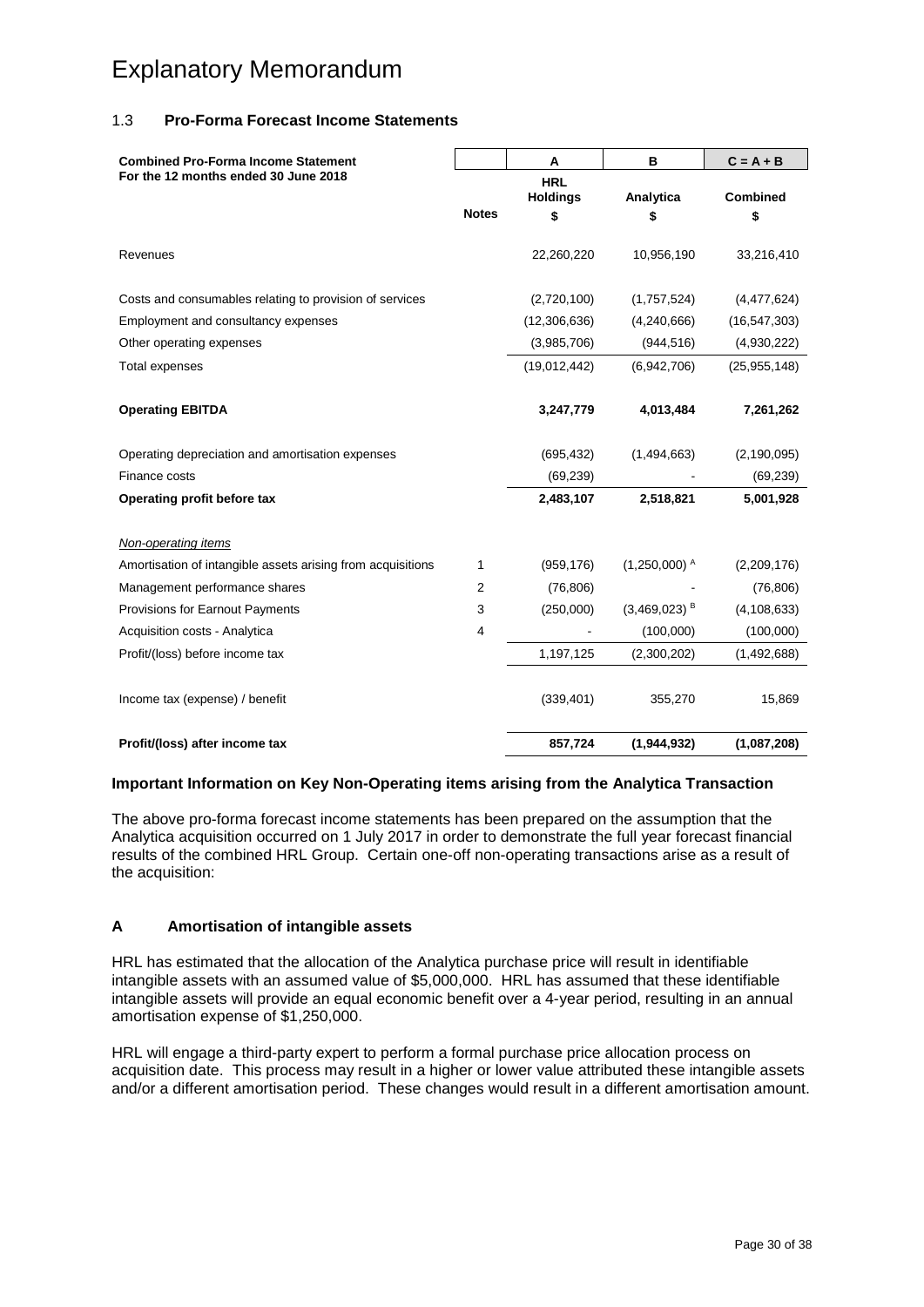### **B Provision for Analytica Earn Out**

Under the share sale agreement, the Analytica Vendors have the ability to earn up to NZD \$11,000,000 cash earn-out, based on financial performance of Analytica and tenure of the Analytica Vendors.

The earn-out consideration payable to the Analytica Vendors is based on the Analytica business achieving a target EBITDA for the 12 months after settlement. The Analytica Vendors will receive a 6.0x multiple on each NZD \$1 of EBITDA greater than NZD \$3,000,000, up to a maximum earn-out consideration of NZD \$11,000,000.

Payment of the earn-out consideration is also contingent on the vendors' continuing service with Analytica. The Analytica Vendors will remain employed with Analytica for a minimum period of two years after acquisition. In the event where the Analytica Vendors' employment is terminated prior to completing one year of service, no earn-out consideration is payable. If the Analytica Vendors' employment is terminated after one year but before the minimum two-year period, the earn-out consideration will be reduced proportionately to the length of time not employed. The service condition applies individually to each Analytica Vendor.

As the earn-out consideration is contingent on key Analytica Vendor's ongoing service, the principles and guidance as set out in AASB 3 require that any earn-out consideration be expensed as an employment cost in the relevant period the service was provided.

As the above pro-forma forecast income statements is prepared on basis that the Analytica Transaction occurs 1 July 2017, the Analytica earnout expense has been calculated over the same period. That is, the earn-out is calculated on the Analytica forecast EBITDA for the period 1 July 2017 to 30 June 2018:

| Analytica forecast EBITDA for the 12 months ended 30 June 2018 (AUD) | 4,013,484   |
|----------------------------------------------------------------------|-------------|
| Minimum EBITDA target rate (AUD equivalent of NZD \$3,000,000)*      | (2,857,143) |
| <b>Excess EBITDA</b>                                                 | 1,156,341   |
| Earn-out multiple                                                    | 6.0x        |
| Earn-out consideration                                               | 6,938,046   |
|                                                                      |             |
| % of service condition met (12 of 24 months served)                  | 50%         |
| Earn-out expense recognised in the income statement                  | 3,469,023   |

\* FX rate applied NZD:AUD 1.05

The Analytica Transaction is expected to settle on 30 November 2017, therefore the actual earn-out period will be 1 December 2017 to 30 November 2018. Given the growth in Analytica's new service lines (in particular environmental and food origin testing) HRL expects the actual earn-out achieved will be higher than the amount calculated above.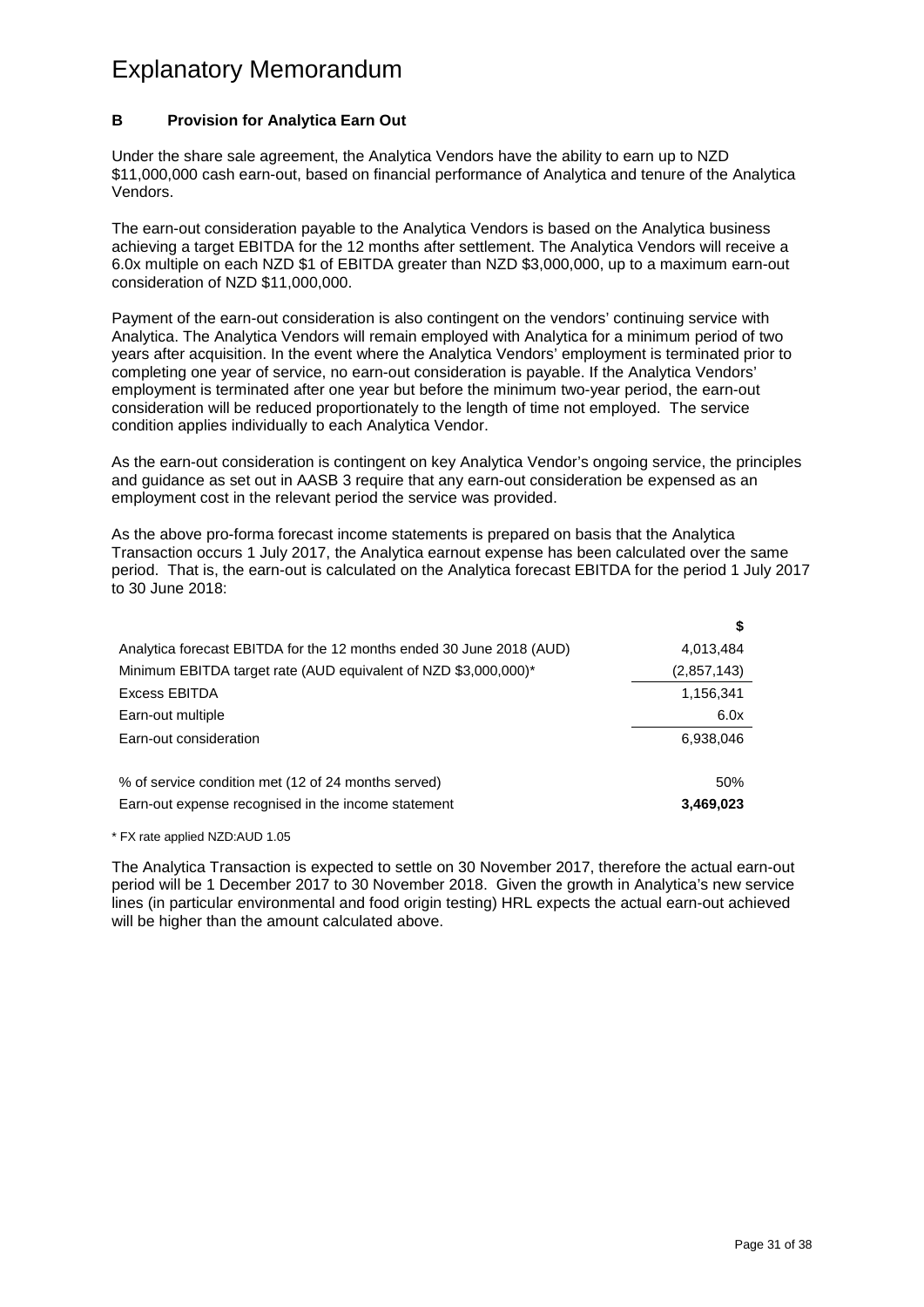### **Notes to the Table of Amalgamated Pro-forma Income Statement**

In the opinion of the Directors, the following non-operating adjustments are considered to be nonrecurring in nature**.**

#### **Note 1**

#### Amortisation of intangible assets arising from acquisitions

The excess purchase price over the value of the tangible assets acquired during the acquisitions of Precise Consulting and Laboratory, AAC Environmental, RJL & Associates, Morrison Geotechnic, OCTFOLIO and forthcoming Analytica transaction has been allocated against specific identifiable intangible assets.

These intangible assets are being amortised over a 2 – 5 year period.

#### Management performance shares

In August 2016 HRL introduced a long term incentive plan for key management. The plan will focus on long term shareholder wealth creation and retention of key personnel. The value of these performance shares is being recognized as an expense in the income statement over the 3-year vesting period.

#### **Provision arising on estimate of earn-out**

The vendors of Morrison Geotechnic and Analytica have the opportunity to receive and earn-out payment if certain profit targets are met. Payment of the earn-out consideration is contingent on ongoing service of certain key staff, with the earn-out reduced proportionally if employment is terminated prior to the minimum service period.

#### **Acquisition related expenses**

Acquisition related expenses are the estimated third party supplier costs for the acquisition of Analytica.

#### 1.4 **General Assumptions**

The following general assumptions are relevant to the Forecast Financial Information:

- (a) there are no material changes in the competitive and operating environment in which HRL operates;
- (b) there are no significant deviations from current market expectations of economic and market conditions under which HRL operates;
- (c) there are no material changes in government legislation, tax legislation, regulatory requirements or government policy that will have a material impact on the financial performance, cashflows or financial position of HRL;
- (d) there are no material changes to the AUD/NZD exchange rate, currently based on an average of \$1AUD = \$NZD 1.05 for FY2018;
- (e) there are no changes in applicable AASB, IFRS, other mandatory professional reporting requirements or the Corporations Act which could have a material impact on HRL's reported financial performance, cashflows or financial position.
- (f) there are no material employee relations disputes or other disturbances, contingent liabilities or legal claims that arise or that are settled to the detriment of HRL;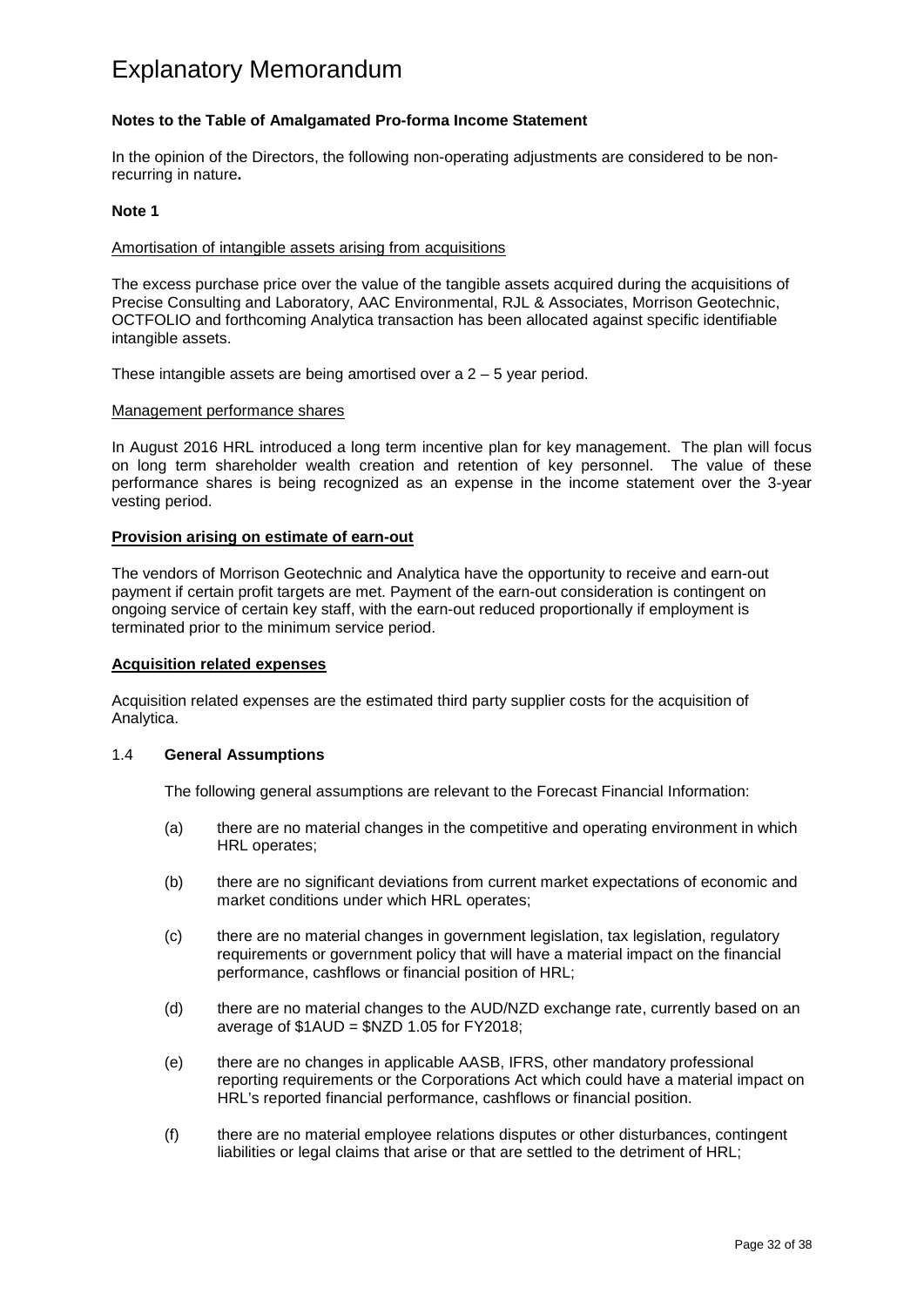- (g) there are no material changes in key personnel, including key management personnel. It is also assumed that HRL will maintain its ability to recruit and retain the personnel required to support future growth;
- (h) there are no material changes to HRL's corporate and funding structure;
- (i) there are no significant disruptions to the continuity of operations of the Company or other material changes in the business; there are no material amendments to any material contract, agreement or arrangement relating to the Company's business or intellectual property;
- (j) none of the risks listed in Sections 1.6 and 1.7 has a material adverse impact on the operations of the Company.

### 1.5 **Specific material assumptions affecting the Forecast Financial Information**

The Forecast Financial Information is based on various specific assumptions, of which the key assumptions are set out below. The key assumptions below are a summary only and do not represent all factors that will affect the Company's forecast financial performance. This information is intended to assist investors in assessing the reasonableness and likelihood of the assumptions occurring, and is not intended to be a representation that the assumptions will occur. The assumptions apply to FY2018.

#### **Revenue**

FY2018 forecast revenues have been based on prior period revenues volumes adjusted for expected market movements, market share growth and specific items identified by management on a branch by branch basis and at a service line level.

Adjustments have been made to the forecast revenue at each branch having regard to the pipeline of upcoming projects and opportunities.

Total pro forma revenue is forecast to increase by 5% for HRL and 26% for Analytica in FY2018.

HRL revenues is largely forecast to remain consistent with FY2017 with gains expected to be realised from improved trading conditions in New Zealand, the recently launched Auckland laboratory services, and the 2 new service lines due to be launched in Queensland in the second half of FY2018.

Analytica revenues are expected to grow strongly with the sources of growth outlined below:

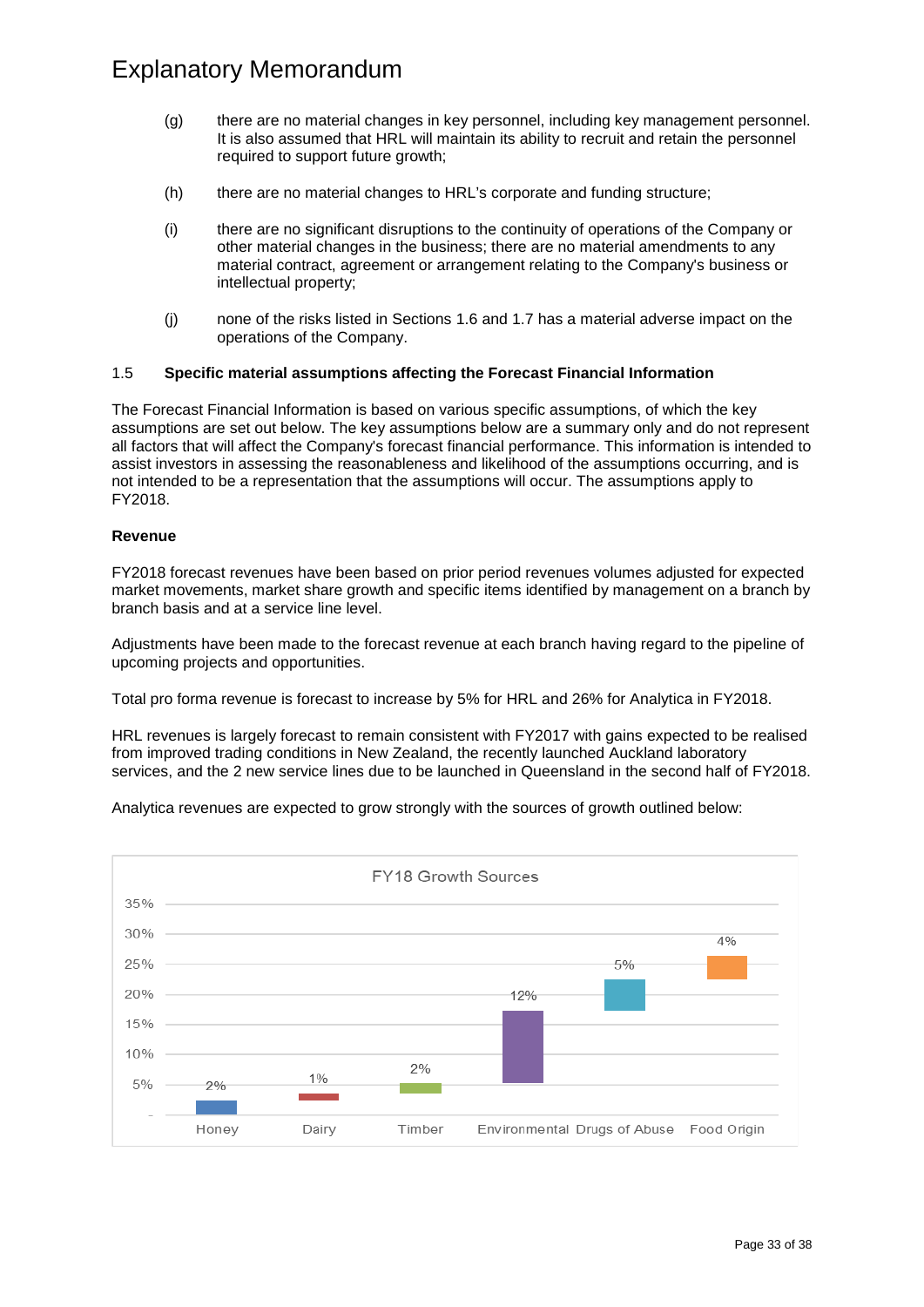Analytica's traditional services lines (honey, dairy and timber) growth assumptions have been based on market growth forecast provided by the Ministry of Primary Industries.

Environmental testing growth assumptions are based on Analytica management's short-term market share target, indicative testing volumes from customers and results achieved over the last 6 months. Environmental testing is a relatively new service line for Analytica and growth is coming off a low starting base.

Drugs of Abuse growth assumptions have been based off increasing demand from methamphetamine screening clients and extra work forecast resulting from changes in New Zealand standards.

Food origin testing growth assumptions have been indicative testing volumes from Analytica key customer.

#### **Direct Costs of Sales**

FY2018 forecast direct costs have been based on prior period costs adjusted for expected inflation and other price rises. Direct costs are correlated to related forecast revenue source.

Total pro forma cost of sales is forecast to fall by 14% for HRL and fall 26% for Analytica in FY2018.

HRL cost of sales are expected to fall due to the forecast decrease in outsourced environmental laboratory and other certain costs outsourced to third parties that resulted from specific projects undertaken in FY2017.

Analytica costs of sales is expected to increase by 11% to allow for additional consumables associated with the new environmental testing service.

#### **Employment Expenses**

FY2018 forecast employment costs have been based on expected staffing requirements and salaries for FY2018.

Total pro forma employment costs are forecast to increase by 5% for HRL and 31% for Analytica in FY2018.

HRL employment costs are forecast to increase on account of average salary increases of 3% along with a modest number of new employees recruited.

Analytica employment costs are forecast to increase substantially due to a planned increase in laboratory staff numbers along with salary increases of 3-4% for existing staff.

#### **Operating Expenses**

FY2018 forecast operating expenses have been based on prior period costs adjusted for expected inflation and other price rises, along with increases resulting from business expansion.

Total pro forma operating expenses are forecast to increase by 9% for HRL and 42% for Analytica in FY2018.

HRL costs are forecast to increase on account of expected price rises, rental increases, increased business development and additional accreditation costs associated with the planned new services.

Analytica costs are forecast to increase primarily due to an increase in rent arising from Analytica taking on substantially more space within the existing facility.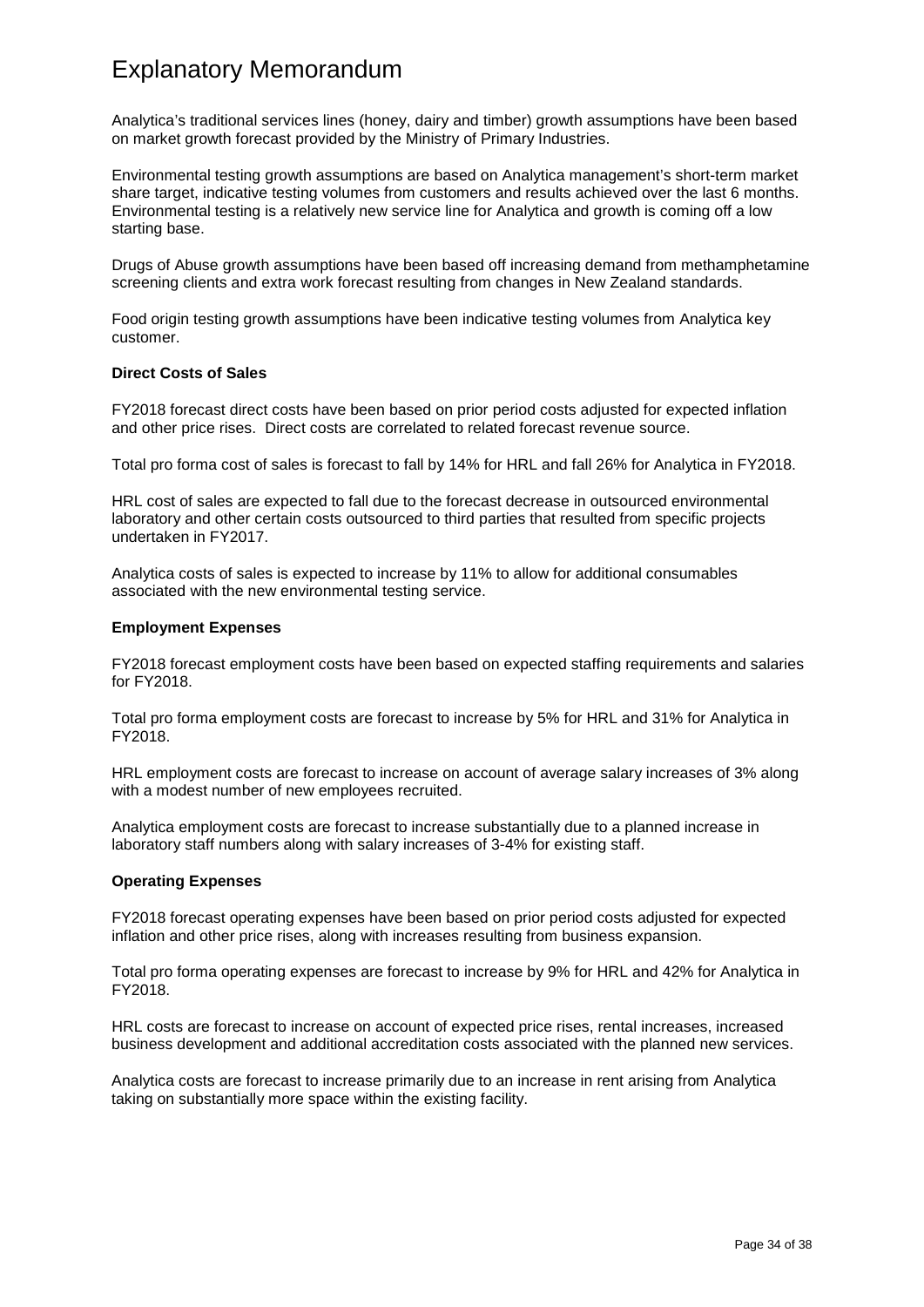#### **Depreciation and Amortisation**

FY2018 forecast depreciation and amortisation is based on non-current asset holdings along with forecast capital expenditure.

#### **Finance costs**

FY2018 forecast finance costs are based on current borrowings, expected new finance leases, repayment profiles of existing debt and an interest rate on any new borrowings of 5.50%.

#### **Income tax**

Income tax is based on effective tax rate of 30% and 28%, reflecting the current corporate tax rate in Australia and New Zealand respectively, with an allowance for permanent differences arising from non-deductible expenses.

#### 1.6 **General Risks**

Shares in the Company are speculative because of the nature of the business of the Company. The Company provides environmental, laboratory, geotechnical and software services to industries that are speculative and subject to substantial competition, and as such no assurances can be made that the Company's particular interests or projects will be successful.

A summary of the major general risks are described below:

(a) Share Market Risk

The market price of listed securities can be expected to rise and fall in accordance with general market conditions. Shares carry no guarantee in respect of profitability, dividends, return on capital, or the price at which they may trade on the ASX.

There are a number of factors (both national and international) that may affect the share market price and neither the Company nor its Directors have control of those factors.

(b) General Economic Conditions

Changes in the general economic climate in which the Company operates may adversely affect the financial performance of the Company. Factors that may contribute to that economic climate include the general level of economic activity, interest rates, inflation, supply and demand, industrial disruption and other economic factors. These factors are beyond the control of the Company and the Company cannot, with any degree of certainty, predict how they will impact on the Company.

(c) Share price fluctuations

The market price of the Company's securities will be subject to varied and often unpredictable influences in the share market. Both domestic and world economic conditions may affect the performance of the Company.

(d) Legislative Change

Changes in government regulations and policies may adversely affect the financial performance or the current and proposed operations generally of the Company.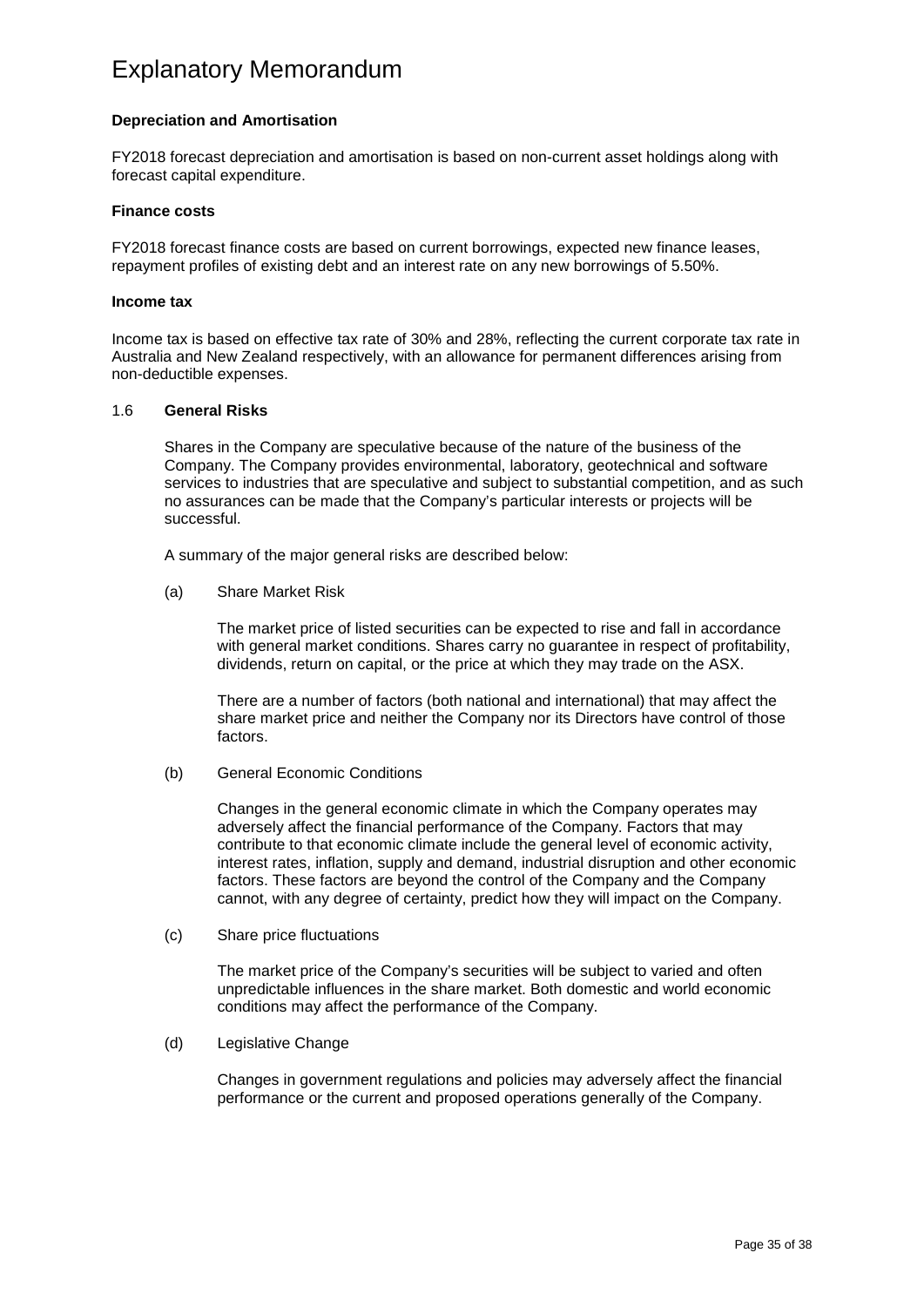#### (e) Management actions

The Directors will, to the best of their knowledge, experience and ability (in conjunction with management) endeavour to anticipate, identify and manage the risks inherent in the activities of the Company, but without assuming any personal liability for same, with the aim of eliminating, avoiding and mitigating the impact of risks on the performance of the Company and its securities.

(f) Demand

As the provider of environmental services, HRL's business is influenced by the general state of the sectors it serves. Any downturn or reduction in spending in those sectors may affect the performance of the Company.

(g) Service sector risk

There is substantial competition for the services that HRL (through its operating businesses) provides. If competitors become more effective or numerous and HRL cannot adapt to these changes, HRL's business will be adversely affected.

(h) Taxation

In all places where the Company has operations, in addition to the normal level of income tax imposed on all industries, the Company may be required to pay government royalties, indirect taxes, goods and services tax and other imposts which generally relate to revenue or cash flows. Industry profitability can be affected by changes in government taxation policies.

(i) Unforeseen Expenses

While the Company is not aware of any expenses that may need to be incurred that have not been taken into account, if such expenses were subsequently incurred, the expenditure proposals of the Company may be adversely affected.

### 1.7 **Risks Specific to the Company**

In addition to the general market and economic risks noted in Section 1.6, there are risks specific to an investment in the Company (including Analytica), which may include, but are not limited those risks described below.

(a) Regulatory risk and government policy - environmental services

The provision of environmental services is affected by both general and industryspecific legal and regulatory controls. Any alteration in these controls will have a corresponding effect of the business of HRL. Any major shift in regulatory policy that cannot be adapted to by HRL will have an impact of the Company's financial performance.

(b) Insurance Risk

The Company maintains insurance within ranges of coverage the Company believes to be consistent with industry practice and having regard to the nature of activities being conducted. No assurance however, can be given that the Company will be able to continue to obtain such insurance coverage at reasonable rates or that any coverage it arranges will be adequate and available to cover any such claims.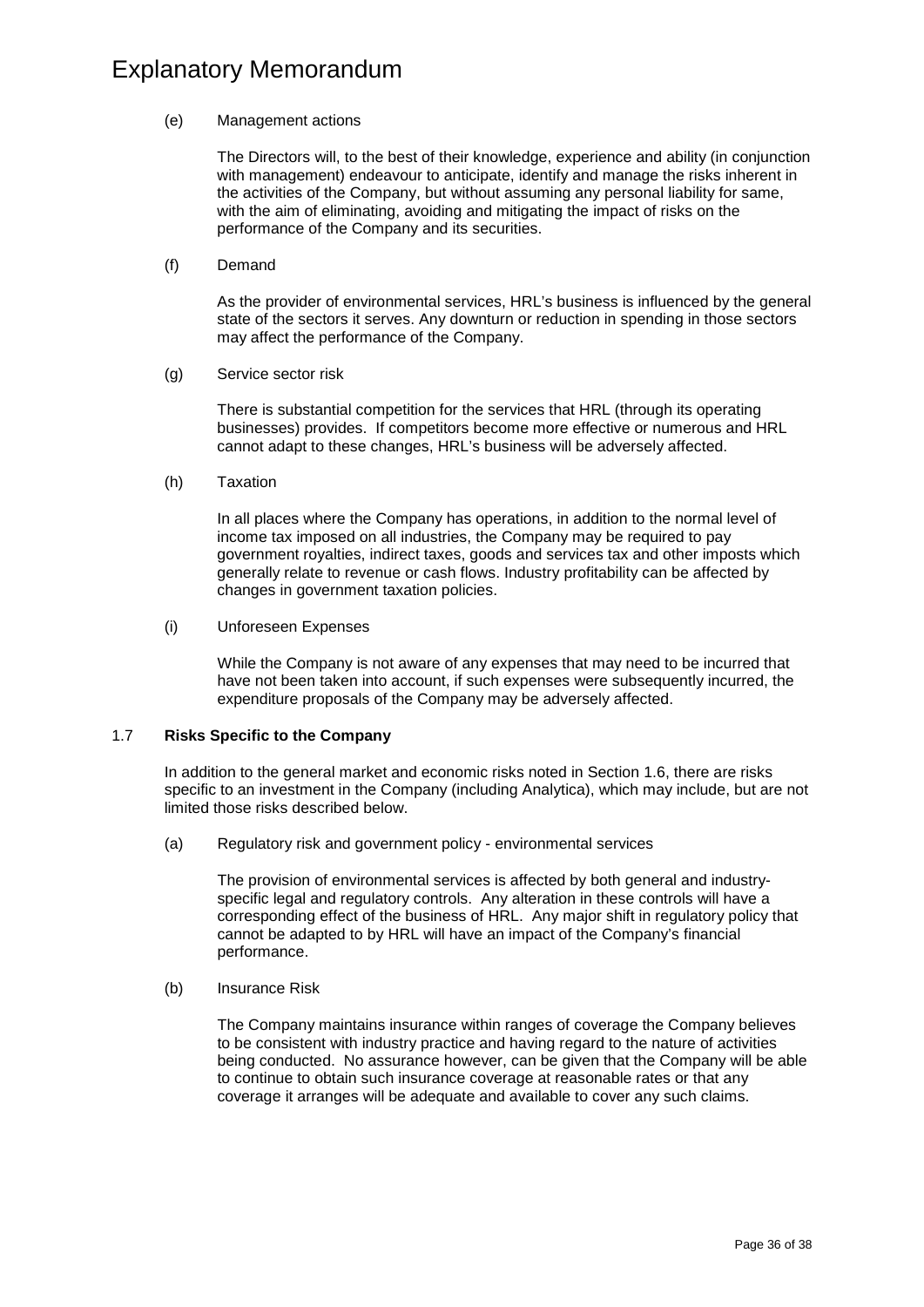#### (c) Environmental risks

The Company's projects are subject to laws and regulations in relation to environmental matters. As a result, there is the risk that the Company may incur liability under these laws and regulations. The Company proposes to comply with applicable laws and regulations and conduct its programs in a responsible manner with regard to the environment

(d) Contractual and joint venture risk

HRL's ability to efficiently conduct its operations in a number of respects depends upon a third party product and service providers and contracts have, in some circumstances, been entered into by HRL and its subsidiaries in this regard. As in any contractual relationship the ability for HRL to ultimately receive benefits from these contracts are dependent upon the relevant third party complying with its contractual obligations.

To the extent that such third parties default in their obligations, it may be necessary for HRL to enforce its rights under any of the contracts and pursue legal action. Such legal action may be costly and no guarantee can be given by HRL that a legal remedy will ultimately be granted on appropriate terms.

The Company may wish to develop its projects or future projects through joint venture arrangements. Any joint ventures entered into by, or interests in joint ventures assigned to the Company, could be affected by the failure or default of any of the joint venture participants. Further, the ability of HRL to achieve its stated objectives will depend on the performance by the counterparties to these contracts of their respective obligation.

(e) Reliance on key personnel

The Company's success is dependent upon the Group's ability to attract and retain key employees, including key management. The loss of key management and other employees and the inability to recruit suitable replacements or additional personnel may adversely affect HRL's future financial performance.

(f) Contractors

The Company is dependent on contractors and suppliers to supply vital services to its operations. The Company is therefore exposed to the possibility of adverse developments in the business environments of its contractors and suppliers. Any disruption to services or supply may have an adverse effect on the financial performance of the Company.

(g) Additional requirements for capital

The Company's capital requirements depend on numerous factors. Any additional equity financing will dilute shareholdings and debt financing, if available, may involve restrictions on financing and operating activities. If the Company is unable to obtain additional financing as needed, it may be required to reduce the scope of its operations. In addition, the Company's ability to continue as a going concern may be diminished.

There is no guarantee that the Company will be able to secure any additional funding or be able to secure funding on terms favourable to the Company and such circumstances will adversely affect the Company.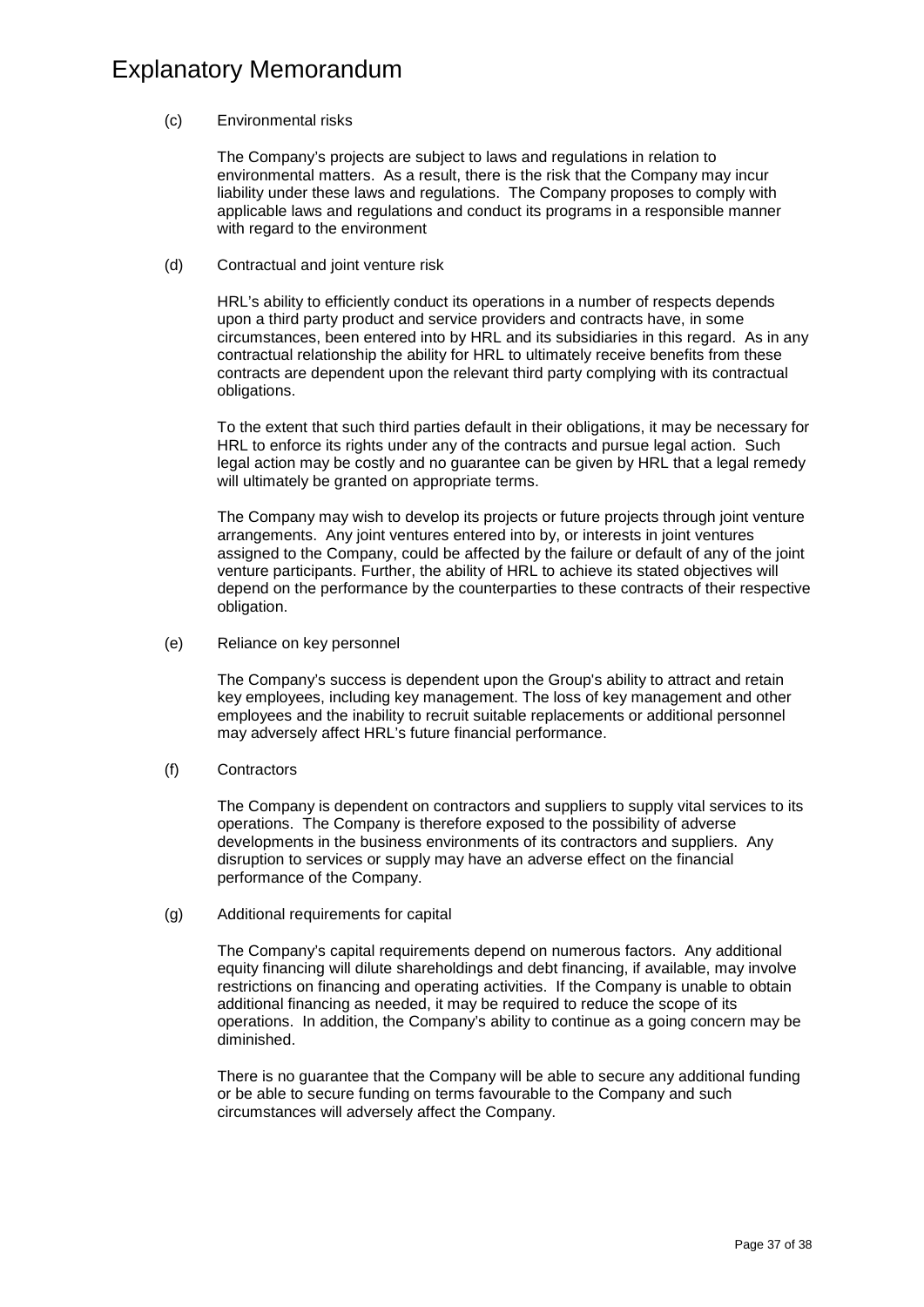#### (h) Growth Strategies

The Company has a number of strategies to support future growth and earnings. There is a risk that the implementation of these strategies will be subject to delays or cost overruns and there is no guarantee that these strategies will generate the full benefits anticipated or result in future sales and earnings growth.

(i) Weather

The Company has operations which are impacted by weather events. There is a risk that prolonged adverse weather event could affect the short-term performance of these operations.

(j) Foreign Currency Risk

The Company will transact a significant portion of its business in NZD, which is the currency of New Zealand, and therefore is subject to foreign exchange risk on NZD receivables, trade payables and cash balances. The Company attempts to mitigate these risks by managing its NZD inflows and outflows and maintaining a significant portion of it cash and cash deposits in NZD. No hedging instruments have been used by the Company, however, depending upon the nature and level of future foreign exchange transactions, consideration may be given to the use of hedging instruments. The Company believes that it adequately manages its foreign exchange risk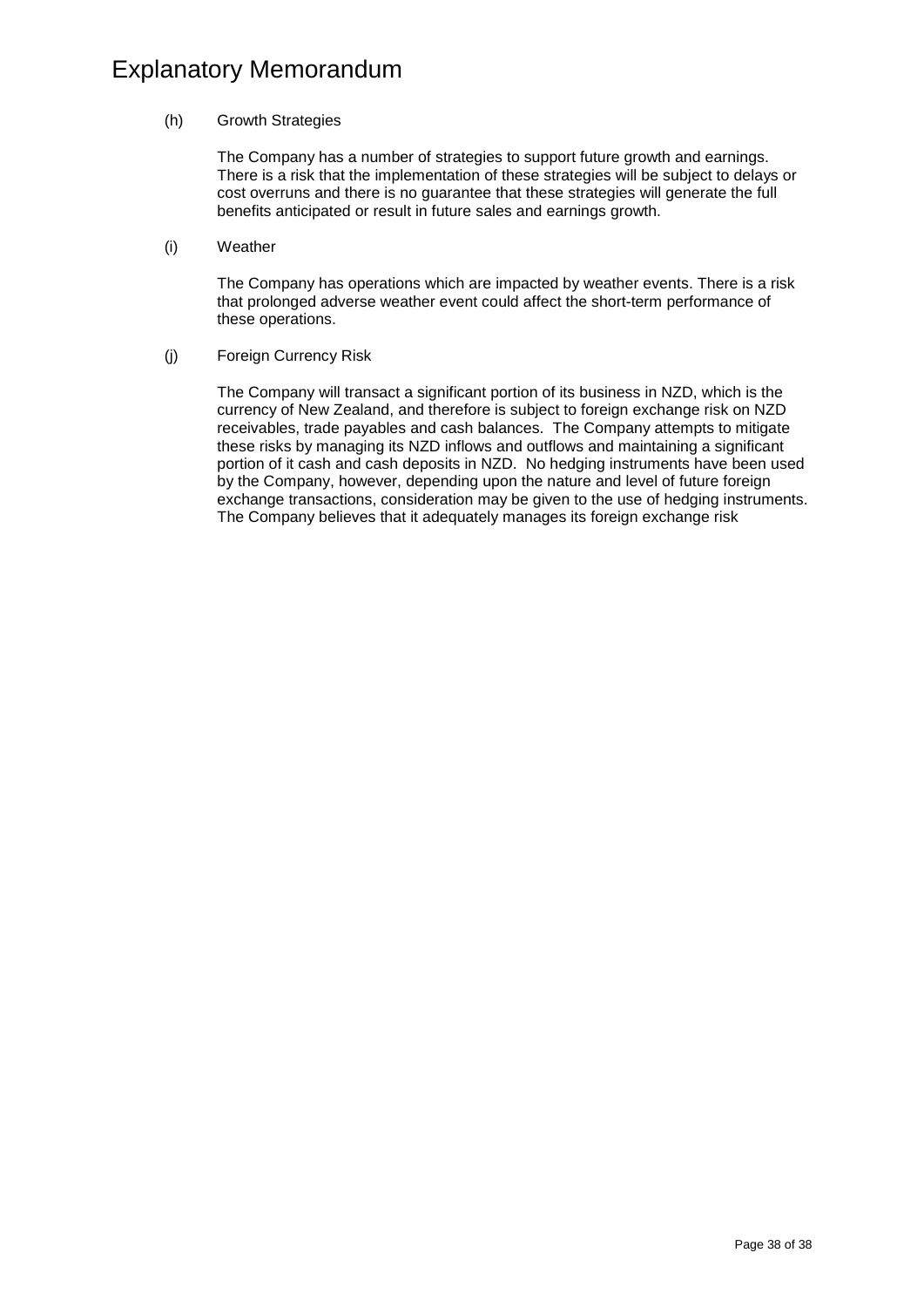

**HRL Holdings Limited** ACN 120 896 371

|    | <b>LODGE YOUR VOTE</b>                                                                                                                        |
|----|-----------------------------------------------------------------------------------------------------------------------------------------------|
| i. | <b>ONLINE</b><br>www.linkmarketservices.com.au                                                                                                |
|    | <b>BY MAIL</b><br><b>HRL Holdings Limited</b><br><b>C/- Link Market Services Limited</b><br>Locked Bag A14<br>Sydney South NSW 1235 Australia |
|    | <b>BY FAX</b><br>+61 2 9287 0309                                                                                                              |
|    | <b>BY HAND</b><br><b>Link Market Services Limited</b><br>1A Homebush Bay Drive, Rhodes NSW 2138                                               |
|    | <b>ALL ENQUIRIES TO</b><br>Telephone: +61 1300 554 474                                                                                        |
|    |                                                                                                                                               |



**X99999999999**

# PROXY FORM

I/We being a member(s) of HRL Holdings Limited and entitled to attend and vote hereby appoint:

### APPOINT A PROXY

the Chairman of the Meeting (mark box)

OR if you are NOT appointing the Chairman of the Meeting as your proxy, please write the name of the person or body corporate you are appointing as your proxy

or failing the person or body corporate named, or if no person or body corporate is named, the Chairman of the Meeting, as my/our proxy to<br>act on my/our behalf (including to vote in accordance with the following directions act on my/our behalf (including to vote in accordance with the following directions or, if no directions have been given and to the extent permitted by the law, as the proxy sees fit) at the Annual General Meeting of the Company to be held at 9:30am on Thursday, 23 November of the Meeting.

Important for Resolution 1: If the Chairman of the Meeting is your proxy, either by appointment or by default, and you have not indicated your voting intention below, you expressly authorise the Chairman of the Meeting to exercise the proxy in respect of Resolution 1, even though the Resolution is connected directly or indirectly with the remuneration of a member of the Company's Key Management Personnel (KMP).

The Chairman of the Meeting intends to vote undirected proxies in favour of each item of business.

# VOTING DIRECTIONS

STEP 3

STEP 2

Proxies will only be valid and accepted by the Company if they are signed and received no later than 48 hours before the Meeting. Please read the voting instructions overleaf before marking any boxes with an  $\boxtimes$ 

| <b>Resolutions</b>                                                                                                                                                                                                                                                                                 | For Against Abstain*                                                                                                                                  |                                  |  |  |  |
|----------------------------------------------------------------------------------------------------------------------------------------------------------------------------------------------------------------------------------------------------------------------------------------------------|-------------------------------------------------------------------------------------------------------------------------------------------------------|----------------------------------|--|--|--|
| <b>Remuneration Report</b>                                                                                                                                                                                                                                                                         |                                                                                                                                                       |                                  |  |  |  |
| <b>2</b> Re-election of Mr John Taylor as a<br>Director                                                                                                                                                                                                                                            |                                                                                                                                                       |                                  |  |  |  |
| Approval to issue Shares pursuant to<br><b>Capital Raising</b>                                                                                                                                                                                                                                     |                                                                                                                                                       |                                  |  |  |  |
| Approval of the issue of the Share<br>4<br><b>Consideration to Analytica Vendors</b>                                                                                                                                                                                                               |                                                                                                                                                       |                                  |  |  |  |
| votes will not be counted in computing the required majority on a poll.                                                                                                                                                                                                                            | * If you mark the Abstain box for a particular Item, you are directing your proxy not to vote on your behalf on a show of hands or on a poll and your |                                  |  |  |  |
|                                                                                                                                                                                                                                                                                                    | SIGNATURE OF SHAREHOLDERS - THIS MUST BE COMPLETED                                                                                                    |                                  |  |  |  |
| Shareholder 1 (Individual)                                                                                                                                                                                                                                                                         | Joint Shareholder 2 (Individual)                                                                                                                      | Joint Shareholder 3 (Individual) |  |  |  |
|                                                                                                                                                                                                                                                                                                    |                                                                                                                                                       |                                  |  |  |  |
| Sole Director and Sole Company Secretary                                                                                                                                                                                                                                                           | Director/Company Secretary (Delete one)                                                                                                               | <b>Director</b>                  |  |  |  |
| This form should be signed by the shareholder. If a joint holding, all shareholders must sign. If signed by the shareholder's attorney, the power<br>af attawasu muat kaun kaan nyaujaudu natad bu tha yanjatwu ay a saytifiad aanu attaabad ta this fayna If ayaautad bu a samnamu tha fayna muat |                                                                                                                                                       |                                  |  |  |  |

\*HRL PRX1702C\* 

This form should be signed by the shareholder. If a joint holding, all shareholders must sign. If signed by the shareholder's attorney, the power of attorney must have been previously noted by the registry or a certified copy attached to this form. If executed by a company, the form must be executed in accordance with the company's constitution and the *Corporations Act 2001* (Cth).

## **HRL PRX1702C**